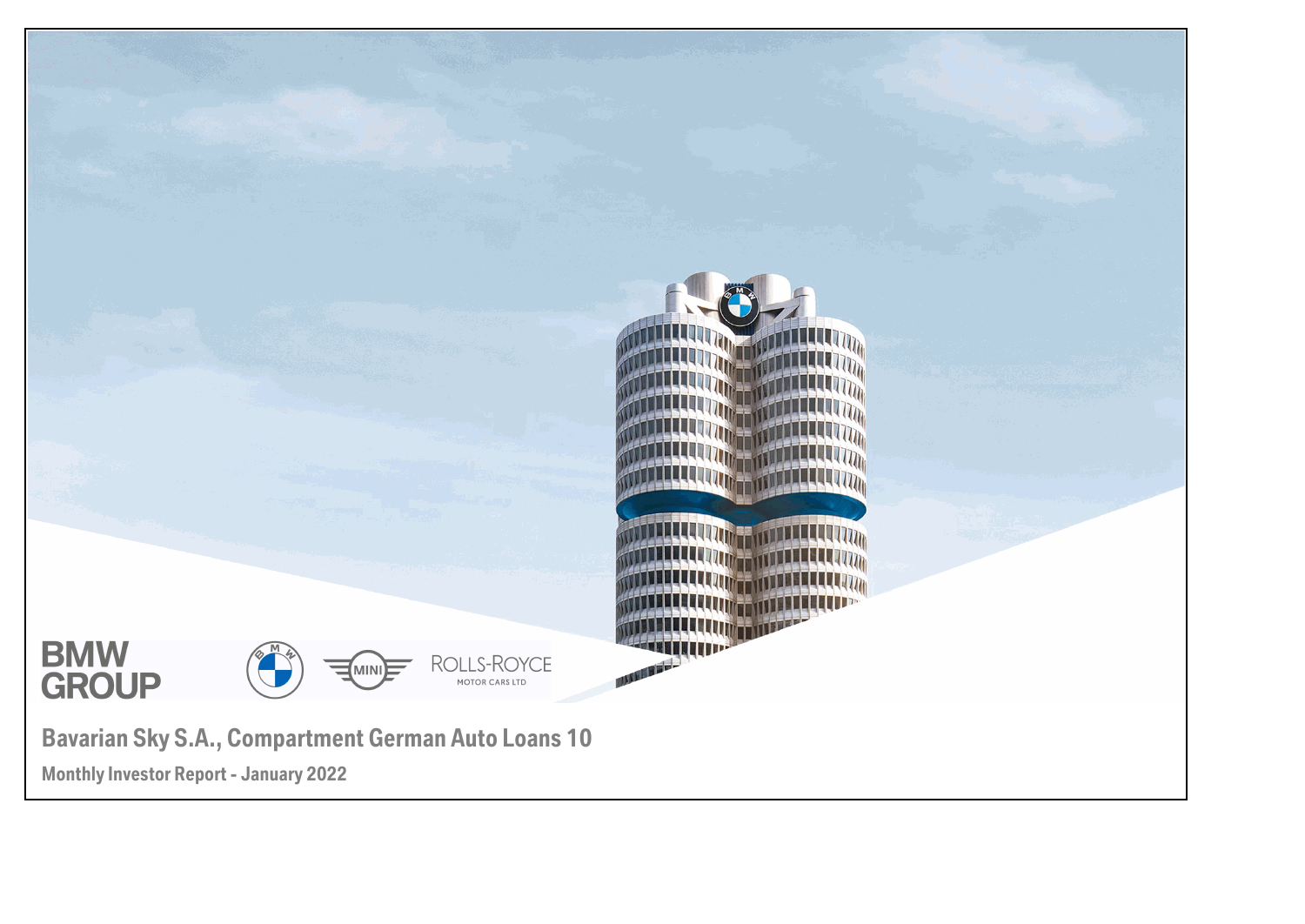

Payment Date: Period No.: Jan 20, 2022 to Feb 21, 2022  $= 32$  days Feb 21, 2022 Jan, 2022 21 Reporting Date: Feb 10, 2022

#### **Index**

1. Contact Information 2. Reporting Contact Details 3. Counterparty History & Noteworthy Transaction Events 4. Overview Dates 5. Portfolio Information 6. Reserves 7. Performance Data 8. Defaulted Amount & Recovery Amount 9. Defaulted Amount & Recovery Amount - Loan Level Data 10. Outstanding Note Balance 11. Original Principal Balance 12. Aggregate Principal Balance 13. Aggregate Outstanding Principal Balance 14. Down Payments 15. Borrower Concentration 16. Geographical Distribution

- 17. Car Type & Customer Group
- 18. Delinquencies
- 19. Seasoning
- 20. Remaining Term
- 21. Original Term
- 22. Vehicle Class
- 23. Payment Type
- 24. Interest Rates
- 25. Credit Type
- 26. Contracts per Customer
- 27. Amortisation
- 28. Priority of Payments
- 29. Transaction Costs
- 30. Ratings
- 31. Swap Counterparty Data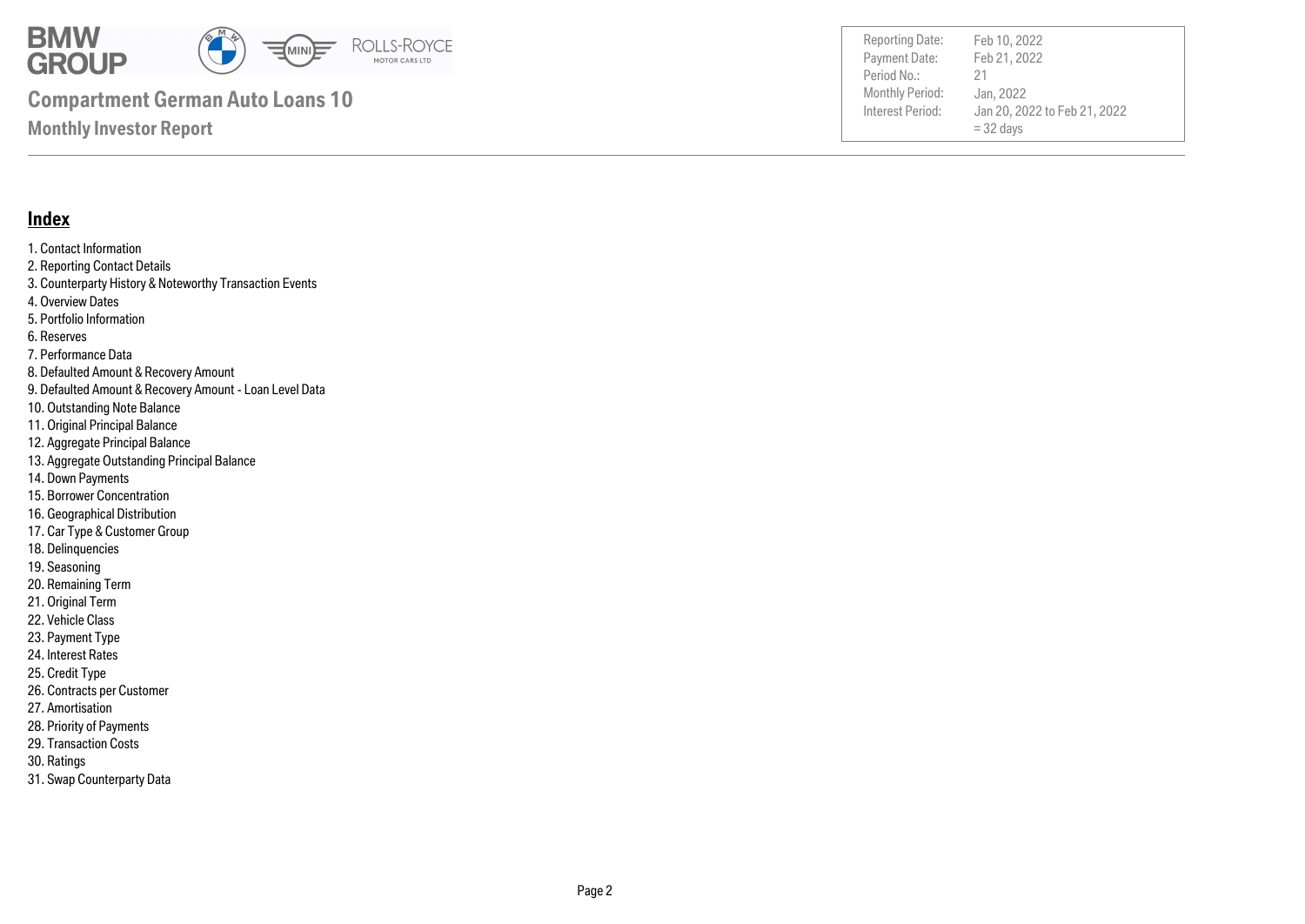

| Period No.:<br>Monthly Period:<br>Interest Period: | 21<br>Jan, 2022<br>Jan 20, 2022 to Feb 21, 2022<br>$=$ 32 days |
|----------------------------------------------------|----------------------------------------------------------------|
|                                                    |                                                                |
| Payment Date:                                      | Feb 21, 2022                                                   |
| <b>Reporting Date:</b>                             | Feb 10, 2022                                                   |

#### **1. Contact Information**

#### **Transaction Parties**

| <u>Issuer:</u>                  | <b>Bavarian Sky S.A.</b>                                  |
|---------------------------------|-----------------------------------------------------------|
|                                 | Acting in respect of its Compartment German Auto Loans 10 |
|                                 | 287-289 route d'Arlon                                     |
|                                 | L-1150 Luxembourg                                         |
|                                 | Luxembourg                                                |
|                                 | Attn.: The Directors                                      |
|                                 | LU-BavarianSky@intertrustgroup.com                        |
|                                 | +352 26 56 31 71                                          |
| <b>Corporate Administrator:</b> | Intertrust (Luxembourg) S.à r.l.                          |
|                                 | 6, Rue Eugène Ruppert                                     |
|                                 | L-2453 Luxembourg                                         |
|                                 | Luxembourg                                                |
|                                 | Attn.: BUO - Capital Markets                              |
|                                 | LU-BavarianSky@intertrustgroup.com                        |
|                                 | +352 26 44 91                                             |
| Originator/Servicer:            | <b>BMW Bank GmbH</b>                                      |
|                                 | Lilienthalallee 26                                        |
|                                 | 80939 Munich                                              |
|                                 | Germany                                                   |
|                                 | Attn.: ABS Servicing Team                                 |
|                                 | abs.bmwgroup@bmw.de                                       |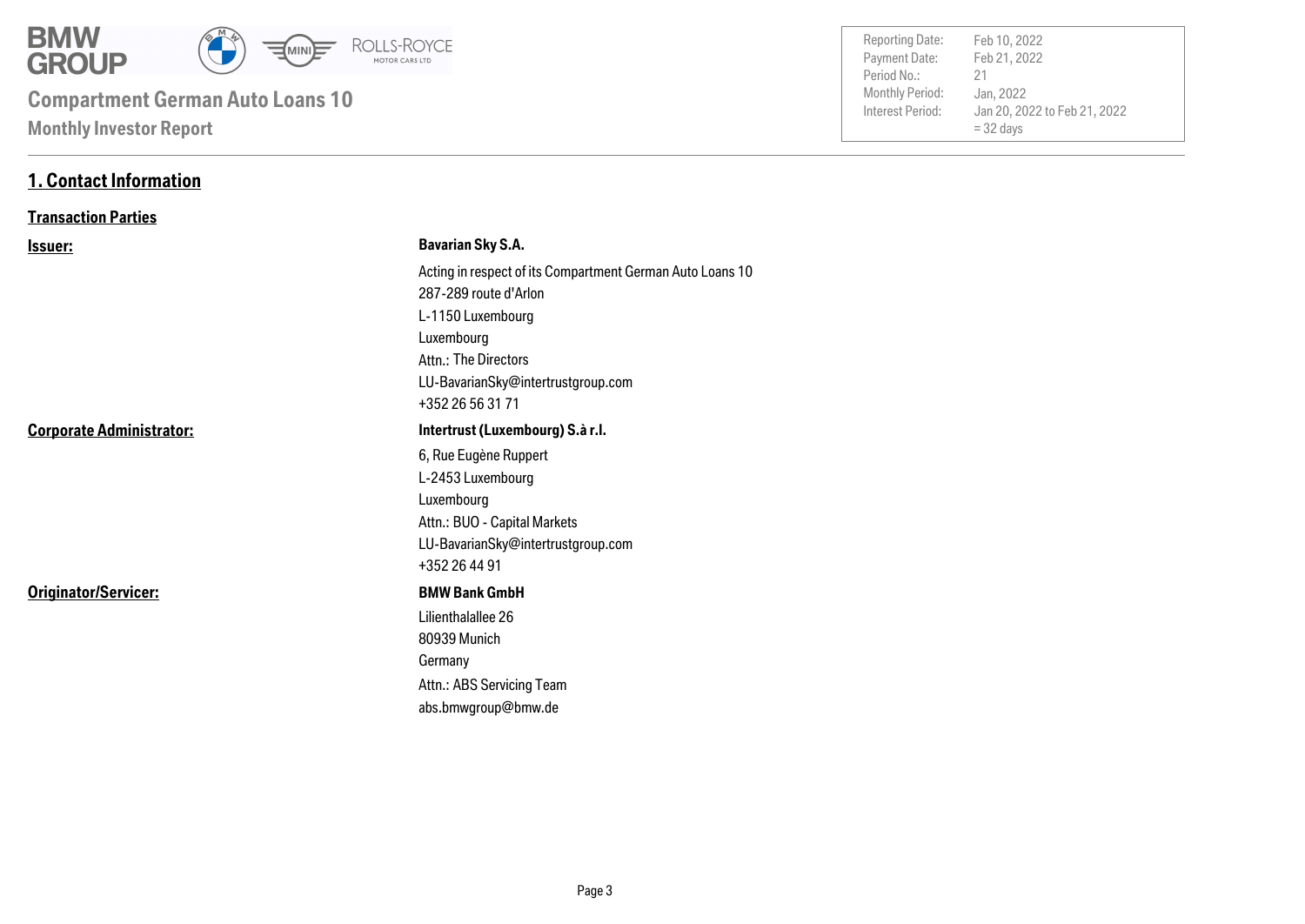

**1. Contact Information**

| <b>Reporting Date:</b> | Feb 10, 2022                 |
|------------------------|------------------------------|
| Payment Date:          | Feb 21, 2022                 |
| Period No.:            | 21                           |
| Monthly Period:        | Jan, 2022                    |
| Interest Period:       | Jan 20, 2022 to Feb 21, 2022 |
|                        | $=$ 32 days                  |
|                        |                              |

| <b>Transaction Parties</b>             |                                                      |
|----------------------------------------|------------------------------------------------------|
| <b>Calculation Agent/Paying Agent/</b> | The Bank of New York Mellon                          |
|                                        | One Canada Square                                    |
|                                        | E14 5AL London                                       |
|                                        | <b>United Kingdom</b>                                |
|                                        | Attn.: Corporate Trust Administration                |
|                                        | BNYM.Structured.Finance.Team.8@bnymellon.com         |
| Trustee:                               | <b>BNY MELLON CORPORATE TRUSTEE SERVICES LIMITED</b> |
|                                        | One Canada Square                                    |
|                                        | E14 5AL London                                       |
|                                        | <b>United Kingdom</b>                                |
|                                        | Attn.: Corporate Trust Administration                |
|                                        | BNYM.Structured.Finance.Team.2@bnymellon.com         |
| <b>Issuer Account Bank:</b>            | <b>The Bank of New York Mellon</b>                   |
|                                        | Friedrich-Ebert-Anlage 49, Messeturm                 |
|                                        | 60327 Frankfurt am Main                              |
|                                        | Germany                                              |
|                                        | Attn.: Corporate Trust Administration                |
|                                        | BNYM.Structured.Finance.Team.8@bnymellon.com         |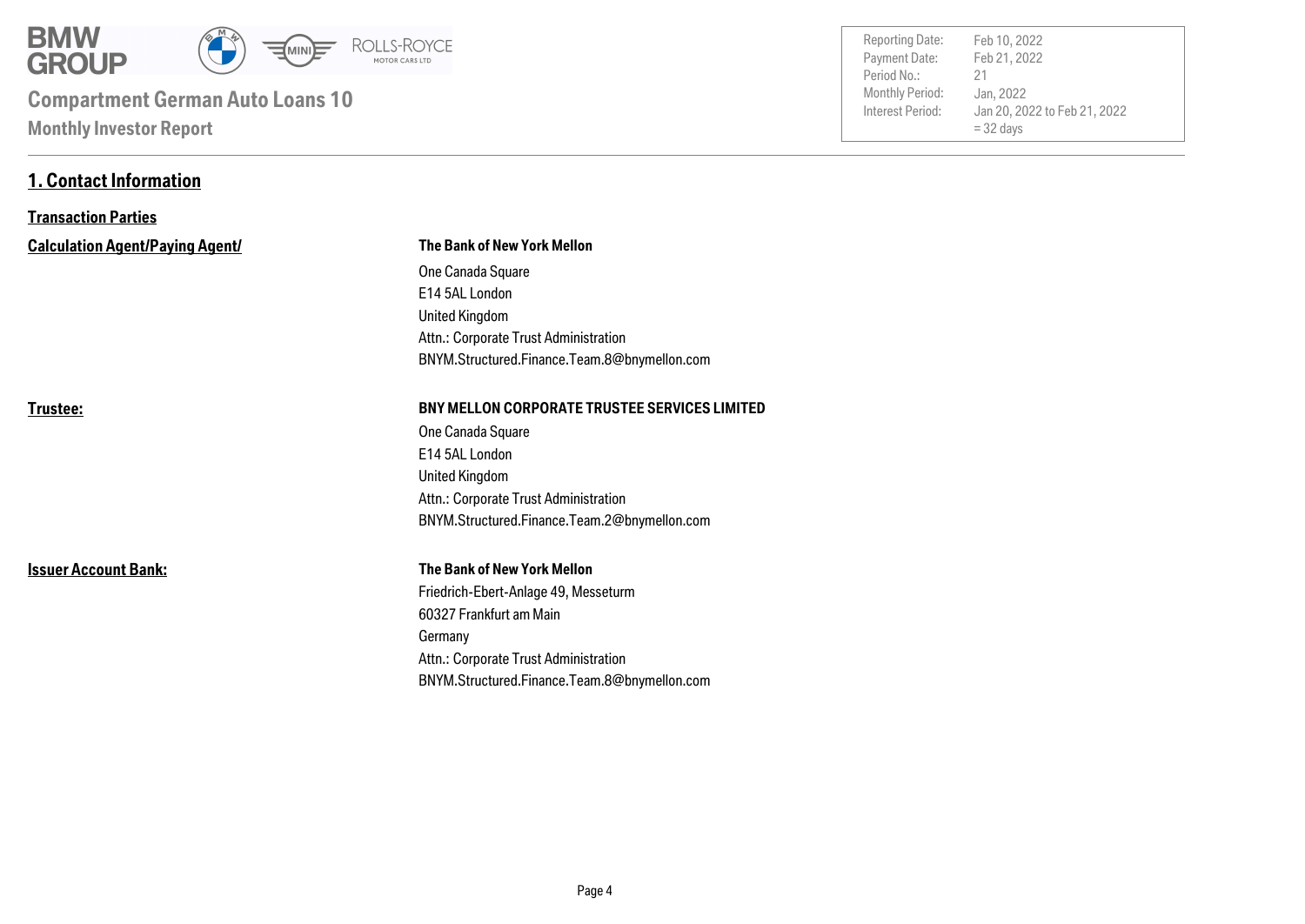

**1. Contact Information**

| <b>Reporting Date:</b><br>Payment Date:<br>Period No.:<br>Monthly Period:<br>Interest Period: | Feb 10, 2022<br>Feb 21, 2022<br>21<br>Jan, 2022<br>Jan 20, 2022 to Feb 21, 2022 |
|-----------------------------------------------------------------------------------------------|---------------------------------------------------------------------------------|
|                                                                                               | $=$ 32 days                                                                     |
|                                                                                               |                                                                                 |

| <b>Transaction Parties</b> |                                                                                                                                                                                                           |
|----------------------------|-----------------------------------------------------------------------------------------------------------------------------------------------------------------------------------------------------------|
| <b>Data Trustee:</b>       | <b>The Bank of New York Mellon</b><br>Friedrich-Ebert-Anlage 46, Messeturm<br>60327 Frankfurt am Main<br>Germany<br>Attn.: Corporate Trust Administration<br>BNYM.Structured.Finance.Team.8@bnymellon.com |
| <b>Swap Counterparty:</b>  | Skandinaviska Enskilda Banken AB<br>Kungsträdgardsgatan 8<br>SE-106 40 Stockholm<br>Sweden<br>peter.frank@seb.de / ABSGermany@seb.de                                                                      |
| <b>Rating Agencies:</b>    | <b>Fitch Ratings Ltd</b><br>30 North Colonnade, Canary Wharf<br>E14 5GN London<br><b>United Kingdom</b><br>ABSsurveillance@fitchratings.com                                                               |
|                            | <b>MOODY'S INVESTORS SERVICE ESPAñA SA</b><br>Principe de Vergara, 131 - 6 floor<br>28002 Madrid<br>Spain<br>monitor.abs@moodys.com                                                                       |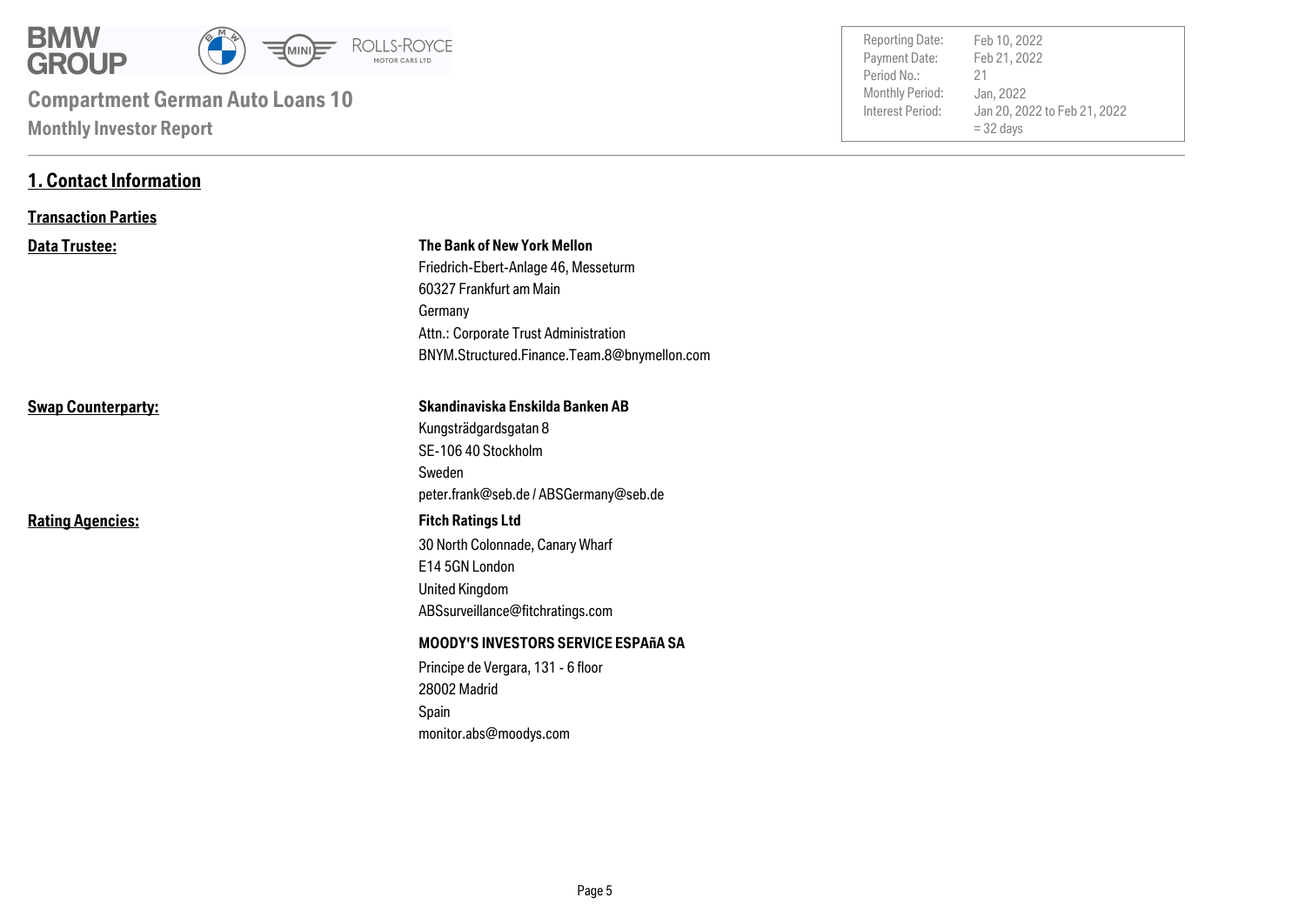

#### **2. Reporting Contact Details**

### **Contact for Servicer Report (Portfolio related information in Investor Report)**

#### **Contact for Investor Reporting: BMW Bank GmbH**

Germany 80939 Munich Lilienthalallee 26 abs.bmwgroup@bmw.de Attn.: ABS Servicing Team

**Calculation Agent:**

#### **The Bank of New York Mellon**

Attn. Corporate Trust Administration United Kingdom E14 5AL London One Canada Square BNYM.Structured.Finance.Team.8@bnymellon.com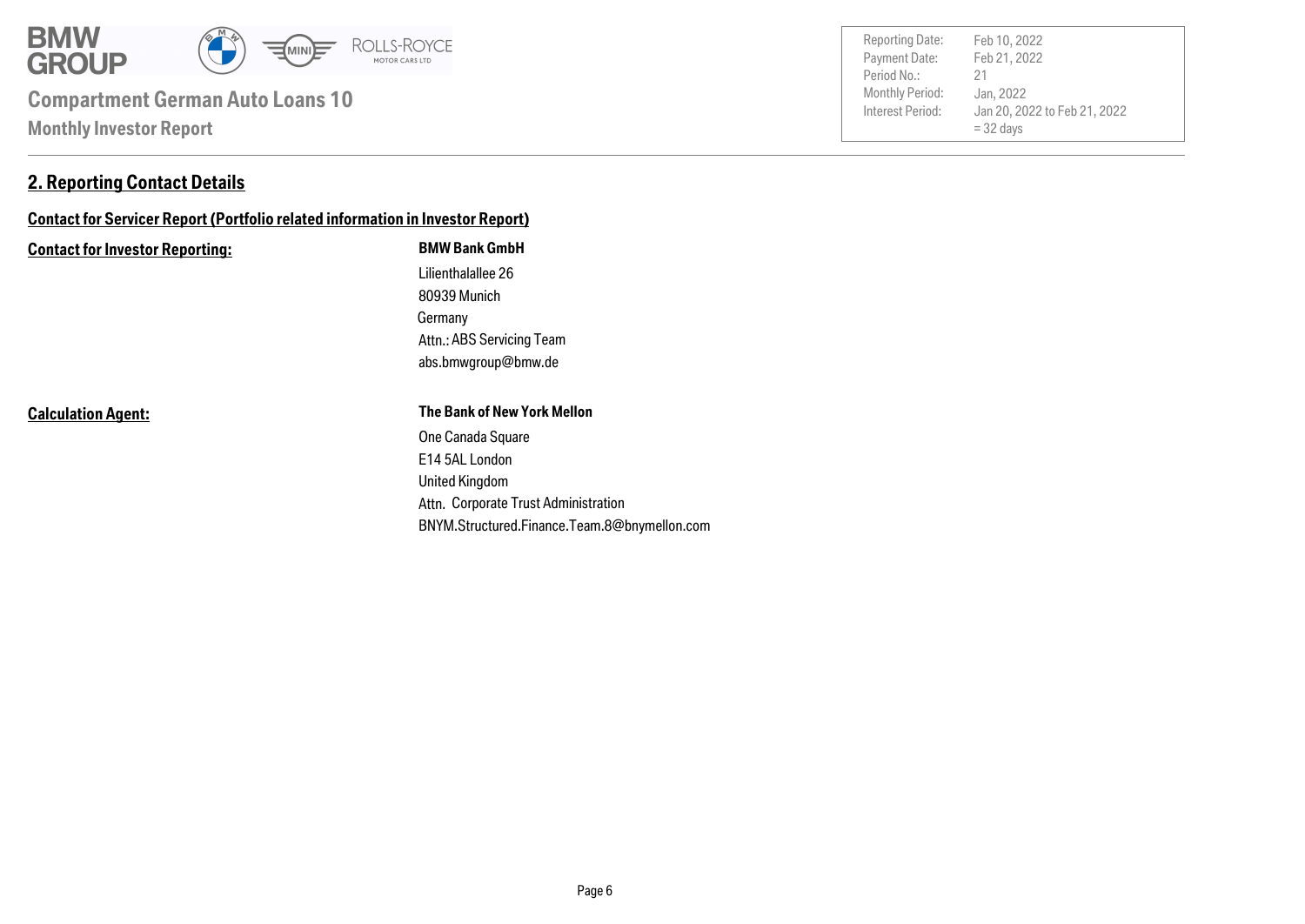

Payment Date: Period No.: Jan 20, 2022 to Feb 21, 2022 = 32 days Feb 21, 2022 Jan, 2022 21 Reporting Date: Feb 10, 2022

### **3. Counterparty History & Notheworthy Transaction Events**

**Counterparty History (to be added if applicable)**

None.

**Noteworthy Transaction Events (to be added if applicable)**

None.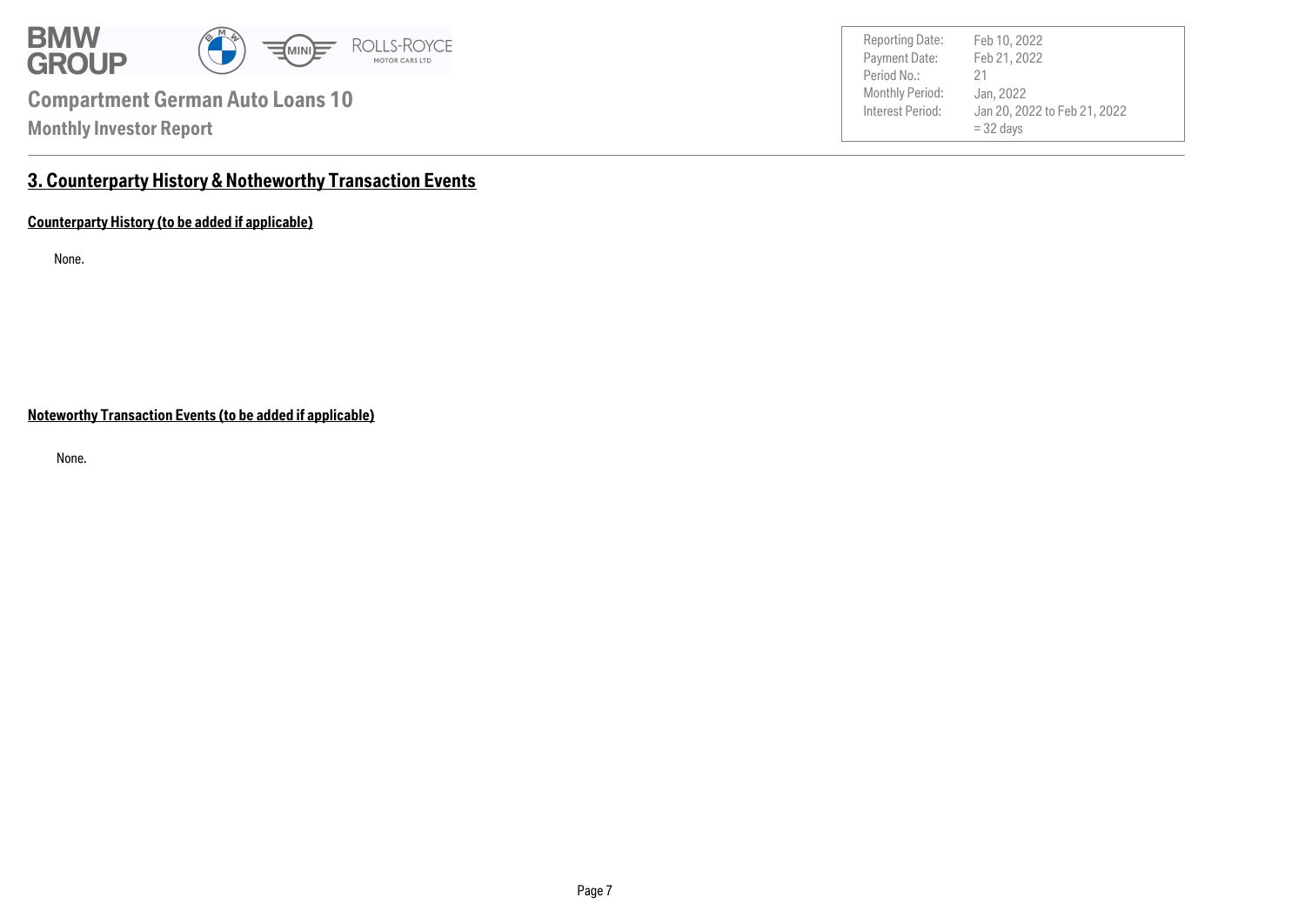

#### **4. Overview Dates**

| <b>Initial Cut-Off Date:</b>                  | 30/04/2020 |                                           |
|-----------------------------------------------|------------|-------------------------------------------|
| <b>Issue Date:</b>                            | 01/05/2020 | <b>Legal Maturity Date:</b><br>20/05/2027 |
| <b>Reporting Date</b>                         | 10/02/2022 |                                           |
| <b>Investor Reporting Date</b>                | 17/02/2022 |                                           |
| <b>Interest Determination Date</b>            | 18/01/2022 |                                           |
| <b>Reporting Frequency:</b>                   | monthly    |                                           |
| <b>Monthly Period No. (since Issue Date):</b> | 21         | (since Issue Date)                        |
| <b>Payment Date:</b>                          | 21/02/2022 |                                           |
| <b>Next Payment Date</b>                      | 21/03/2022 |                                           |
| <b>Monthly Period:</b>                        | 01/01/2022 | 31/01/2022<br>until                       |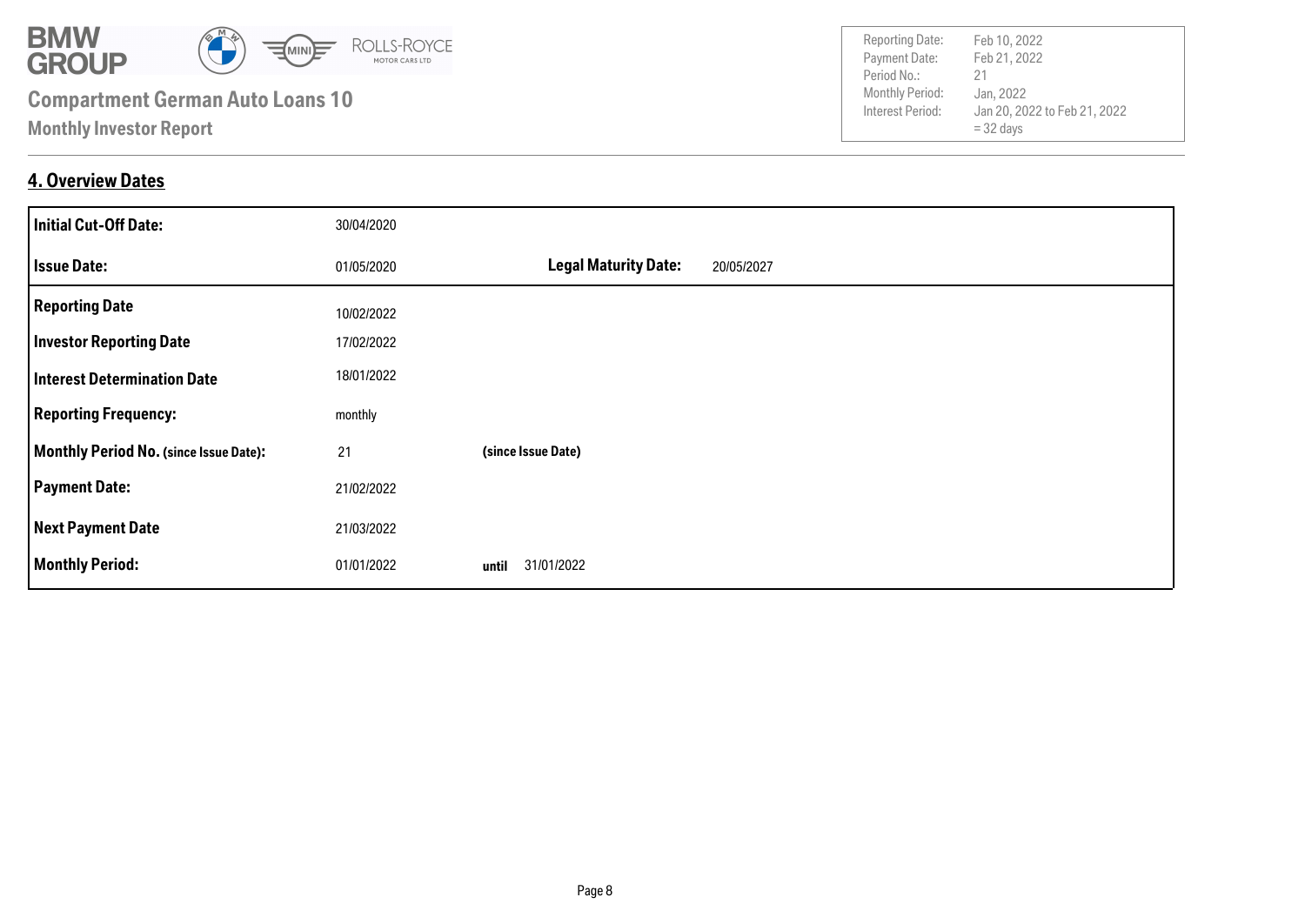

#### **5. Portfolio Information**

Payment Date: Period No.: Jan 20, 2022 to Feb 21, 2022 = 32 days Feb 21, 2022 Jan, 2022 21 Reporting Date: Feb 10, 2022

|                                           | current period                             | prior period                               |
|-------------------------------------------|--------------------------------------------|--------------------------------------------|
| Outstanding receivables (in EUR)          | Aggregate outstanding principal<br>balance | Aggregate outstanding principal<br>balance |
| <b>Beginning of period</b>                | 425,066,182.25                             | 441,069,873.84                             |
| Scheduled principal payments              | 9,734,359.09                               | 8,677,390.91                               |
| Prepayment* principal                     | 5,794,750.85                               | 6,273,124.79                               |
| Prepayments* number of contracts          | 362                                        | 375                                        |
| Repurchases* principal                    | 873,048.65                                 | 1,049,970.08                               |
| Repurchases* number of contracts          | 49                                         | 54                                         |
| <b>Total principal collections</b>        | 16,402,158.59                              | 16,000,485.78                              |
| Total interest collections                | 1,152,225.69                               | 1,194,297.91                               |
| <b>Defaulted Amounts</b>                  | 37.404,96                                  | 49,459.02                                  |
| <b>Recoveries</b>                         | 25,676.28                                  | 46,253.21                                  |
| <b>Late Recoveries</b>                    | 4,550.14                                   | 39,343.74                                  |
| <b>End of Period</b>                      | 408,652,294.98                             | 425,066,182.25                             |
| Current prepayment rate (annualised) in % | 15.52                                      | 16.09                                      |

\* Prepayments are defined as all contracts that are early settled by the borrower and repurchases are defined as all contracts that are repurchased due to modification of contract.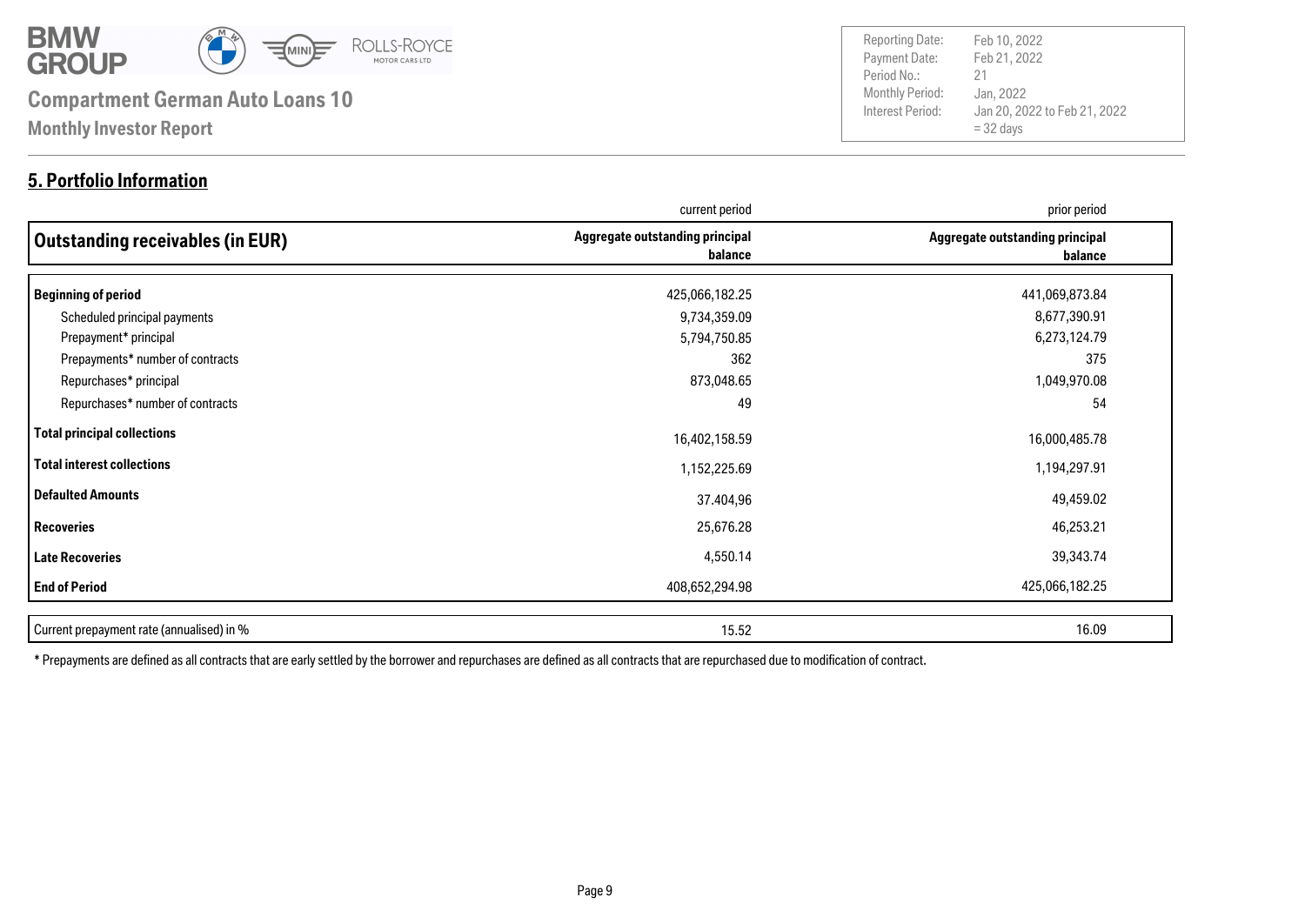

| <b>Reporting Date:</b> | Feb 10, 2022                 |
|------------------------|------------------------------|
| Payment Date:          | Feb 21, 2022                 |
| Period No.:            | 21                           |
| Monthly Period:        | Jan, 2022                    |
| Interest Period:       | Jan 20, 2022 to Feb 21, 2022 |
|                        | $=$ 32 days                  |
|                        |                              |

### **6. Reserves**

| <b>Cash Reserve</b>                          | in EUR       |
|----------------------------------------------|--------------|
| Outstanding cash reserve beginning of period | 3,790,000.00 |
| Interest on cash reserve - previous period   | 0.00         |
| Required cash reserve                        | 3,790,000.00 |
| Outstanding cash reserve end of period       | 3,790,000.00 |

| Triggers*                  |                                |                               |            |               |             |                       |
|----------------------------|--------------------------------|-------------------------------|------------|---------------|-------------|-----------------------|
| <b>Reserves</b>            |                                | <b>Required Rating BMW AG</b> |            |               |             | <b>Trigger Breach</b> |
|                            |                                | Fitch                         | S&P        | Moody's       | <b>DBRS</b> |                       |
| <b>Commingling Reserve</b> | Long Term<br><b>Short Term</b> | BBB<br>F <sub>2</sub>         | N/A<br>N/A | Baa1<br>$P-2$ | N/A<br>N/A  | no<br>no              |

\* Breach of one of these triggers in conjunction with any other event as set out in the Servicing Agreement and/or the Receivables Purchase Agreement will oblige BMW Bank GmbH to post additional cash collateral. The Reserves will be adjusted on a monthly basis and shall be deposited in the Issuer Account and exclusively reserved to cover risks.

| <b>Current Rating BMW AG</b> |       |     |            |             |  |
|------------------------------|-------|-----|------------|-------------|--|
|                              | Fitch | S&P | Moody's    | <b>DBRS</b> |  |
| Long Term                    | N/A   |     | A2         | A high      |  |
| <b>Short Term</b>            | N/A   | A-' | <b>P-1</b> | N/A         |  |

| <b>Commingling Reserve</b>                    | in EUR |
|-----------------------------------------------|--------|
| Outstanding Commingling Reserve end of period | 0.00   |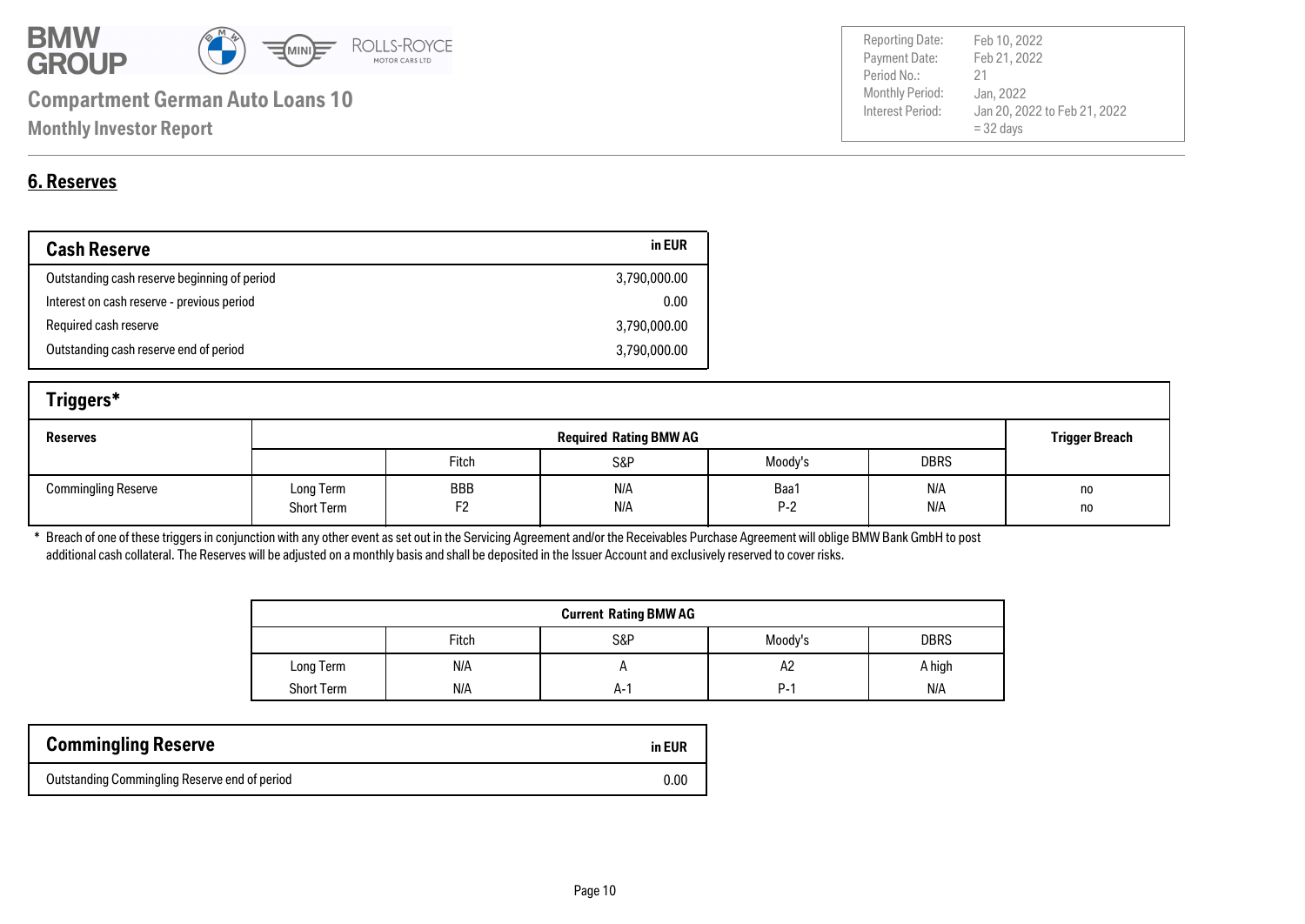

**Monthly Investor Report**

#### **7. Performance Data**

| Aggregate outstanding notes balance               |                      |        |  |
|---------------------------------------------------|----------------------|--------|--|
| Beginning of period (in EUR)                      | 396,216,912.85       |        |  |
| End of period (in EUR)                            | 378,783,347.02       |        |  |
| <b>Ratios</b>                                     |                      |        |  |
| 31-60 days past due                               | (in EUR)             | (in %) |  |
| 31-60 days past due period before previous period | 450,825.48           | 0.10   |  |
| 31-60 days past due previous period               | 508,329.84           | 0.12   |  |
| 31-60 days past due current period                | 680,411.77           | 0.17   |  |
| 61-90 days past due                               | (in EUR)             | (in %) |  |
| 61-90 days past due period before previous period | 121,943.54           | 0.03   |  |
| 61-90 days past due previous period               | 111,650.63           | 0.03   |  |
| 61-90 days past due current period                | 149,856.88           | 0.04   |  |
| <b>Cumulative net loss ratio</b>                  | <b>Current ratio</b> |        |  |
| Cumulative net loss ratio (in %)                  | 0.11                 |        |  |

| Cumulative net loss ratio (in %)                            | U. 11        |  |
|-------------------------------------------------------------|--------------|--|
| Performance data                                            |              |  |
| Number of contracts being 31 - 60 days delinquent           | 32           |  |
| Number of contracts being 61 - 90 days delinquent           |              |  |
| Balance of contracts being 31 - 60 days delinquent (in EUR) | 680,411.77   |  |
| Balance of contracts being 61 - 90 days delinguent (in EUR) | 149,856.88   |  |
| Defaulted amounts (in EUR)                                  | 37,404.96    |  |
| Cumulative defaulted amounts (in EUR)                       | 1,685,086.64 |  |
| Recoveries (in EUR)                                         | 25,676.28    |  |
| Cumulative recoveries (in EUR)                              | 872.509.24   |  |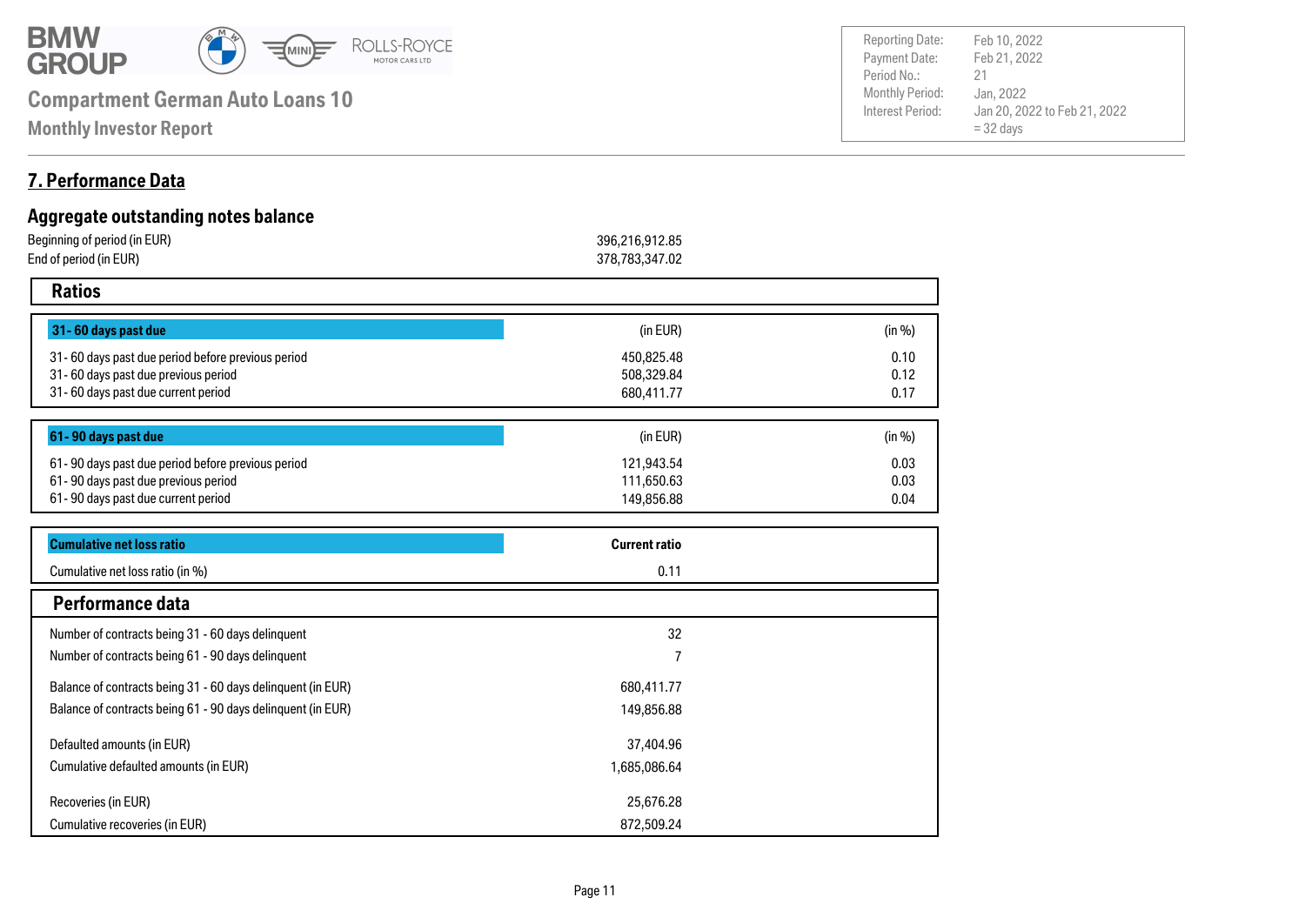

#### **8. Defaulted Amount & Recovery Amount**

#### **(as at end of Monthly Period)**

| Collection<br>Period | No. of Defaulted<br>Agreements in<br><b>Collection Period</b> | <b>Defaulted Amount in</b><br><b>Collection Period</b><br>(in EUR) | <b>Cumulative Defaulted</b><br><b>Amount since Initial</b><br><b>Cut-Off Date</b><br>(in EUR) | <b>Cumulative Amount</b><br>of Purchased<br><b>Receivables</b><br>(in EUR) | <b>Cumulative</b><br><b>Default Ratio</b><br>(in %) | <b>Recovery Amount in</b><br><b>Collection Period</b><br>(in EUR) | <b>Cumulative Recoveries</b><br>since Initial Cut-Off<br><b>Date</b><br>(in EUR) | <b>Cumulative Net</b><br>Losses<br>(in EUR) | Cumulative<br><b>Net Loss</b><br>Ratio<br>(in %) |
|----------------------|---------------------------------------------------------------|--------------------------------------------------------------------|-----------------------------------------------------------------------------------------------|----------------------------------------------------------------------------|-----------------------------------------------------|-------------------------------------------------------------------|----------------------------------------------------------------------------------|---------------------------------------------|--------------------------------------------------|
| Apr - 20             | 0                                                             | n/a                                                                | n/a                                                                                           | 756,749,990.28                                                             | n/a                                                 | n/a                                                               | n/a                                                                              | n/a                                         | n/a                                              |
| May - 20             | 5                                                             | 25.82                                                              | 25.82                                                                                         | 756,749,990.28                                                             | 0.00                                                | 0.00                                                              | 0.00                                                                             | 25.82                                       | 0.00                                             |
| June - 20            | 12                                                            | 61.27                                                              | 87.09                                                                                         | 756,749,990.28                                                             | 0.00                                                | 0.00                                                              | 0.00                                                                             | 87.09                                       | 0.00                                             |
| <b>July - 20</b>     | 11                                                            | 32,697.91                                                          | 32.785.00                                                                                     | 756,749,990.28                                                             | 0.00                                                | 28,084.92                                                         | 28,084.92                                                                        | 4,700.08                                    | 0.00                                             |
| Aug - 20             |                                                               | 16.57                                                              | 32,801.57                                                                                     | 756,749,990.28                                                             | 0.00                                                | $-5.15$                                                           | 28,079.77                                                                        | 4,721.80                                    | 0.00                                             |
| Sept - 20            | 6                                                             | 9.87                                                               | 32,811.44                                                                                     | 756,749,990.28                                                             | 0.00                                                | $-5.15$                                                           | 28,074.62                                                                        | 4,736.82                                    | 0.00                                             |
| Oct - 20             | 11                                                            | 51,758.83                                                          | 84,570.27                                                                                     | 756,749,990.28                                                             | 0.01                                                | 40,740.50                                                         | 68,815.12                                                                        | 15,755.15                                   | 0.00                                             |
| Nov - 20             | 5                                                             | 32,993.26                                                          | 117,563.53                                                                                    | 756,749,990.28                                                             | 0.02                                                | 31,433.33                                                         | 100,248.45                                                                       | 17,315.08                                   | 0.00                                             |
| Dec - 20             |                                                               | $-35.27$                                                           | 117,528.26                                                                                    | 756,749,990.28                                                             | 0.02                                                | $-59.05$                                                          | 100,189.40                                                                       | 17,338.86                                   | 0.00                                             |
| Jan - 21             | 12                                                            | 127,585.81                                                         | 245,114.07                                                                                    | 756,749,990.28                                                             | 0.03                                                | 71,896.03                                                         | 172,085.43                                                                       | 73,028.64                                   | 0.01                                             |
| Feb - 21             |                                                               | 171,454.19                                                         | 416,568.26                                                                                    | 756,749,990.28                                                             | 0.06                                                | 95,984.27                                                         | 268,069.70                                                                       | 148,498.56                                  | 0.02                                             |
| Mar - 21             | 11                                                            | 129,300.59                                                         | 545,868.85                                                                                    | 756,749,990.28                                                             | 0.07                                                | 9,586.57                                                          | 277,656.27                                                                       | 268,212.58                                  | 0.04                                             |
| Apr - 21             | 17                                                            | 187,655.60                                                         | 733,524.45                                                                                    | 756,749,990.28                                                             | 0.10                                                | 56,235.55                                                         | 333,891.82                                                                       | 399,632.63                                  | 0.05                                             |
| May - 21             | 13                                                            | 151,945.16                                                         | 885,469.61                                                                                    | 756,749,990.28                                                             | 0.12                                                | 56,650.45                                                         | 390,542.27                                                                       | 494,927.34                                  | 0.07                                             |
| June - 21            | 18                                                            | 147,990.62                                                         | 1,033,460.23                                                                                  | 756,749,990.28                                                             | 0.14                                                | 82,936.44                                                         | 473,478.71                                                                       | 559,981.52                                  | 0.07                                             |
| July - 21            | 8                                                             | 177,590.63                                                         | 1,211,050.86                                                                                  | 756,749,990.28                                                             | 0.16                                                | 89,884.06                                                         | 563,362.77                                                                       | 647,688.09                                  | 0.09                                             |
| Aug - 21             | 9                                                             | 32.825.58                                                          | 1,243,876.44                                                                                  | 756,749,990.28                                                             | 0.16                                                | 10,234.29                                                         | 573,597.06                                                                       | 670.279.38                                  | 0.09                                             |
| Sept - 21            | 8                                                             | 95,648.04                                                          | 1,339,524.48                                                                                  | 756,749,990.28                                                             | 0.18                                                | 31,061.79                                                         | 604,658.85                                                                       | 734,865.63                                  | 0.10                                             |
| Oct - 21             | 15                                                            | 159,267.83                                                         | 1,498,792.31                                                                                  | 756,749,990.28                                                             | 0.20                                                | 112,360.19                                                        | 717,019.04                                                                       | 781,773.27                                  | 0.10                                             |
| Nov - 21             | 11                                                            | 99,430.35                                                          | 1,598,222.66                                                                                  | 756,749,990.28                                                             | 0.21                                                | 83,560.71                                                         | 800,579.75                                                                       | 797,642.91                                  | 0.11                                             |
| Dec - 21             | 11                                                            | 49,459.02                                                          | 1,647,681.68                                                                                  | 756,749,990.28                                                             | 0.22                                                | 46,253.21                                                         | 846,832.96                                                                       | 800,848.72                                  | 0.11                                             |
| Jan - 22             | 11                                                            | 37,404.96                                                          | 1,685,086.64                                                                                  | 756,749,990.28                                                             | 0.22                                                | 25,676.28                                                         | 872,509.24                                                                       | 812,577.40                                  | 0.11                                             |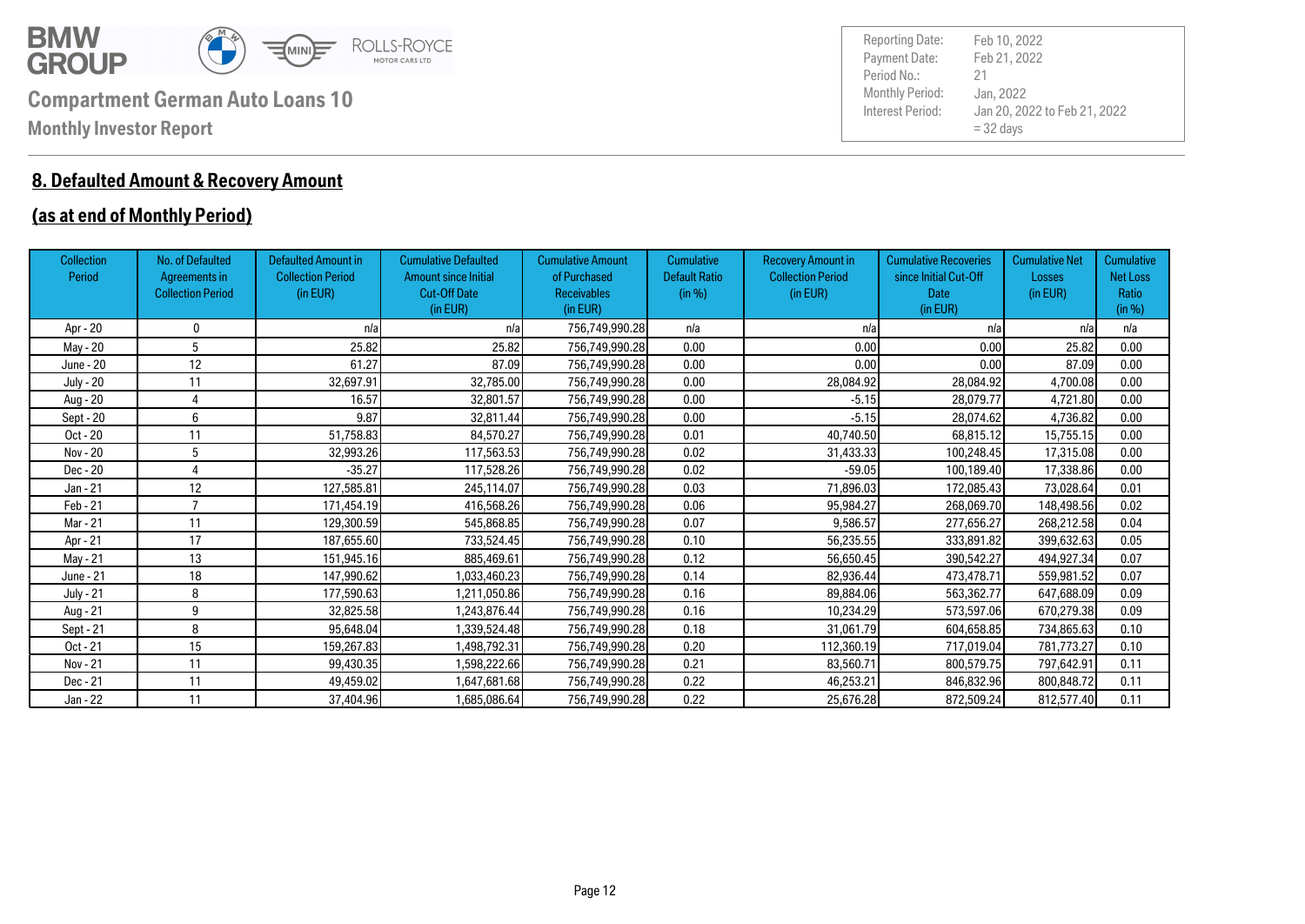

**Monthly Investor Report**

**9. Defaulted Amount & Recovery Amount - Loan Level Data**

#### Applicable only if loans have defaulted. Does not include defaulted amounts less than 10 EUR.

|                | Month / Year<br>of Default | Month / Year<br>of Loan<br>Origination | <b>Initial Principal</b><br><b>Balance</b><br>(in EUR) | Principal<br><b>Balance</b><br>of Loan at<br><b>Default</b><br>(in EUR) | <b>Recovery Total</b><br>(in EUR) | Principal<br><b>Balance End of</b><br>Period<br>(in EUR) | Object<br><b>Type</b><br>(new /<br>used) | <b>Vehicle</b><br><b>Series</b>   | <b>Customer</b><br><b>Type</b><br>(private /<br>commercial) | <b>Out of Deal</b><br>(Month/<br>Year) |
|----------------|----------------------------|----------------------------------------|--------------------------------------------------------|-------------------------------------------------------------------------|-----------------------------------|----------------------------------------------------------|------------------------------------------|-----------------------------------|-------------------------------------------------------------|----------------------------------------|
| $\mathbf{1}$   | <b>July - 20</b>           | Jan - 20                               | 23.341.05                                              | 23.169.28                                                               | 17.274.74                         | 5.894.54                                                 | New                                      | 1 Series                          | Private                                                     |                                        |
| $\overline{2}$ | Oct - 20                   | Oct - 19                               | 17.004.33                                              | 16.438.30                                                               | 12.285.00                         | 4.153.30                                                 | Used                                     | 4 Series                          | Private                                                     |                                        |
| 3              | Oct - 20                   | Nov - 19                               | 35.273.11                                              | 35.273.11                                                               | 28,455,50                         | 6,817,61                                                 | <b>Used</b>                              | 2 Series                          | Private                                                     |                                        |
| $\overline{4}$ | Nov - 20                   | Nov - 19                               | 14.138.13                                              | 13.862.18                                                               | 13.862.18                         | 0.00                                                     | Used                                     | 3 Series                          | Private                                                     |                                        |
| 5              | Nov - 20                   | Jan - 20                               | 20.981.25                                              | 20.451.09                                                               | 20.451.09                         | 0.00                                                     | Used                                     | Non BMW Group (incl. Motorcycles) | Commercial                                                  |                                        |
| 6              | Jan - 21                   | Jan - 20                               | 21.076.09                                              | 19.976.40                                                               | 8.733.96                          | 11.242.44                                                | Used                                     | 5 Series                          | Commercial                                                  |                                        |
| $\overline{7}$ | Jan - 21                   | July - 19                              | 50.163.37                                              | 46.920.86                                                               | 37.671.62                         | 9.249.24                                                 | New                                      | X6 Series                         | Commercial                                                  |                                        |
| 8              | $Jan - 21$                 | Apr - 19                               | 19.280.57                                              | 19.280.57                                                               | 0.00                              | 19.280.57                                                | New                                      | Non BMW Group (incl. Motorcycles) | Commercial                                                  |                                        |
| 9              | Jan - 21                   | Mav - 19                               | 7.892.67                                               | 6.772.90                                                                | 6.772.90                          | 0.00                                                     | Used                                     | 3 Series                          | Private                                                     |                                        |
| 10             | Feb - 21                   | Feb - 20                               | 20.405.55                                              | 9.152.96                                                                | $-8.20$                           | 9.161.16                                                 | Used                                     | 1 Series                          | Commercial                                                  |                                        |
| 11             | Feb - 21                   | Jan - 20                               | 77.160.70                                              | 73.763.75                                                               | 40.420.46                         | 33.343.29                                                | New                                      | 6 Series                          | Commercial                                                  |                                        |
| 12             | Feb - 21                   | July - 19                              | 51.151.49                                              | 47.721.20                                                               | 27.852.36                         | 19.868.84                                                | New                                      | 5 Series                          | Commercial                                                  |                                        |
| 13             | Feb - 21                   | Jan - 20                               | 30.270.81                                              | 30.270.81                                                               | 21.818.61                         | 8.452.20                                                 | New                                      | 1 Series                          | Commercial                                                  |                                        |
| 14             | Mar - 21                   | $Feb - 20$                             | 42.434.40                                              | 42.111.59                                                               | 0.00                              | 42.111.59                                                | New                                      | 3 Series                          | Commercial                                                  |                                        |
| 15             | Mar - 21                   | $Feb - 20$                             | 33.576.63                                              | 32.608.57                                                               | 0.00                              | 32.633.49                                                | New                                      | 2 Series                          | Private                                                     |                                        |
| 16             | Mar - 21                   | $Feb - 20$                             | 40.415.34                                              | 10.723.30                                                               | 10.723.30                         | 0.00                                                     | New                                      | 3 Series                          | Private                                                     |                                        |
| 17             | Mar - 21                   | $Feb - 20$                             | 42.764.23                                              | 42.073.61                                                               | 0.00                              | 42.073.61                                                | New                                      | X3 Series                         | Commercial                                                  |                                        |
| 18             | Apr - 21                   | Oct - 19                               | 20.000.03                                              | 19.492.57                                                               | 8.399.95                          | 11.092.62                                                | New                                      | Non BMW Group (incl. Motorcycles) | Commercial                                                  |                                        |
| 19             | Apr - 21                   | Sept - 19                              | 19.831.69                                              | 19.321.77                                                               | 8.939.41                          | 10.382.36                                                | New                                      | Non BMW Group (incl. Motorcycles) | Commercial                                                  |                                        |
| 20             | Apr - 21                   | $Oct - 19$                             | 9.582.42                                               | 9.375.62                                                                | 0.00                              | 9.375.62                                                 | Used                                     | 2 Series                          | Commercial                                                  |                                        |
| 21             | Apr - 21                   | Oct - 19                               | 9.399.44                                               | 9.145.48                                                                | 0.00                              | 9.145.48                                                 | Used                                     | 1 Series                          | Commercial                                                  |                                        |
| 22             | Apr - 21                   | Oct - 19                               | 16.603.42                                              | 15.564.27                                                               | 11.171.63                         | 4.487.51                                                 | New                                      | 1 Series                          | Commercial                                                  |                                        |
| 23             | Apr - 21                   | Mar - 19                               | 10.135.33                                              | 7.567.62                                                                | 7.567.62                          | 0.00                                                     | Used                                     | 2 Series                          | Private                                                     |                                        |
| 24             | Apr - 21                   | $Feb - 20$                             | 21.510.22                                              | 19.945.20                                                               | 17.123.69                         | 2.821.51                                                 | New                                      | Other BMW Group                   | Private                                                     |                                        |
| 25             | Apr - 21                   | Oct - 19                               | 27.895.63                                              | 27.326.17                                                               | 27.326.17                         | 0.00                                                     | Used                                     | 3 Series                          | Private                                                     |                                        |
| 26             | Mav - 21                   | Sept - 19                              | 19.831.73                                              | 19.149.35                                                               | 7.013.36                          | 12.135.99                                                | New                                      | Non BMW Group (incl. Motorcycles) | Commercial                                                  |                                        |
| 27             | Mav - 21                   | Jan - 19                               | 23.073.14                                              | 22,840.77                                                               | 20.927.03                         | 1.913.74                                                 | <b>Used</b>                              | 4 Series                          | Private                                                     |                                        |
| 28             | Mav - 21                   | Oct - 19                               | 14.397.39                                              | 14.194.65                                                               | 12.060.16                         | 2.134.49                                                 | <b>Used</b>                              | 3 Series                          | Private                                                     |                                        |
| 29             | Mav - 21                   | Oct - 19                               | 15.599.50                                              | 14.950.50                                                               | 0.00                              | 14.950.50                                                | New                                      | MINI                              | Commercial                                                  |                                        |
| 30             | Mav - 21                   | Nov - 19                               | 30.981.85                                              | 29.197.76                                                               | 20.829.29                         | 8.722.34                                                 | New                                      | <b>MINI</b>                       | Commercial                                                  |                                        |
| 31             | June - 21                  | Nov - 19                               | 10.431.28                                              | 7.449.02                                                                | 1.387.26                          | 6.061.76                                                 | Used                                     | X1 Series                         | Commercial                                                  |                                        |
| 32             | June - 21                  | Nov - 19                               | 5.372.82                                               | 4.944.84                                                                | 1.793.37                          | 3.151.47                                                 | Used                                     | 1 Series                          | Private                                                     |                                        |
| 33             | June - 21                  | Nov - 19                               | 46.155.83                                              | 39.553.10                                                               | 27.943.91                         | 11.609.19                                                | New                                      | 2 Series                          | Private                                                     |                                        |
| 34             | June - 21                  | $Feb - 20$                             | 14.697.77                                              | 14.143.79                                                               | 14.143.79                         | 0.00                                                     | Used                                     | 3 Series                          | Private                                                     |                                        |
| 35             | June - 21                  | Oct - 19                               | 33.159.86                                              | 29.011.36                                                               | 16.848.93                         | 12.162.43                                                | New                                      | 1 Series                          | Private                                                     |                                        |
| 36             | June - 21                  | Nov - 19                               | 11.041.35                                              | 10.575.53                                                               | 0.00                              | 10.575.53                                                | Used                                     | Non BMW Group (incl. Motorcycles) | Commercial                                                  |                                        |
| 37             | June - 21                  | Oct - 19                               | 15.956.93                                              | 14.923.13                                                               | 0.00                              | 14.923.13                                                | <b>Used</b>                              | 5 Series                          | Private                                                     |                                        |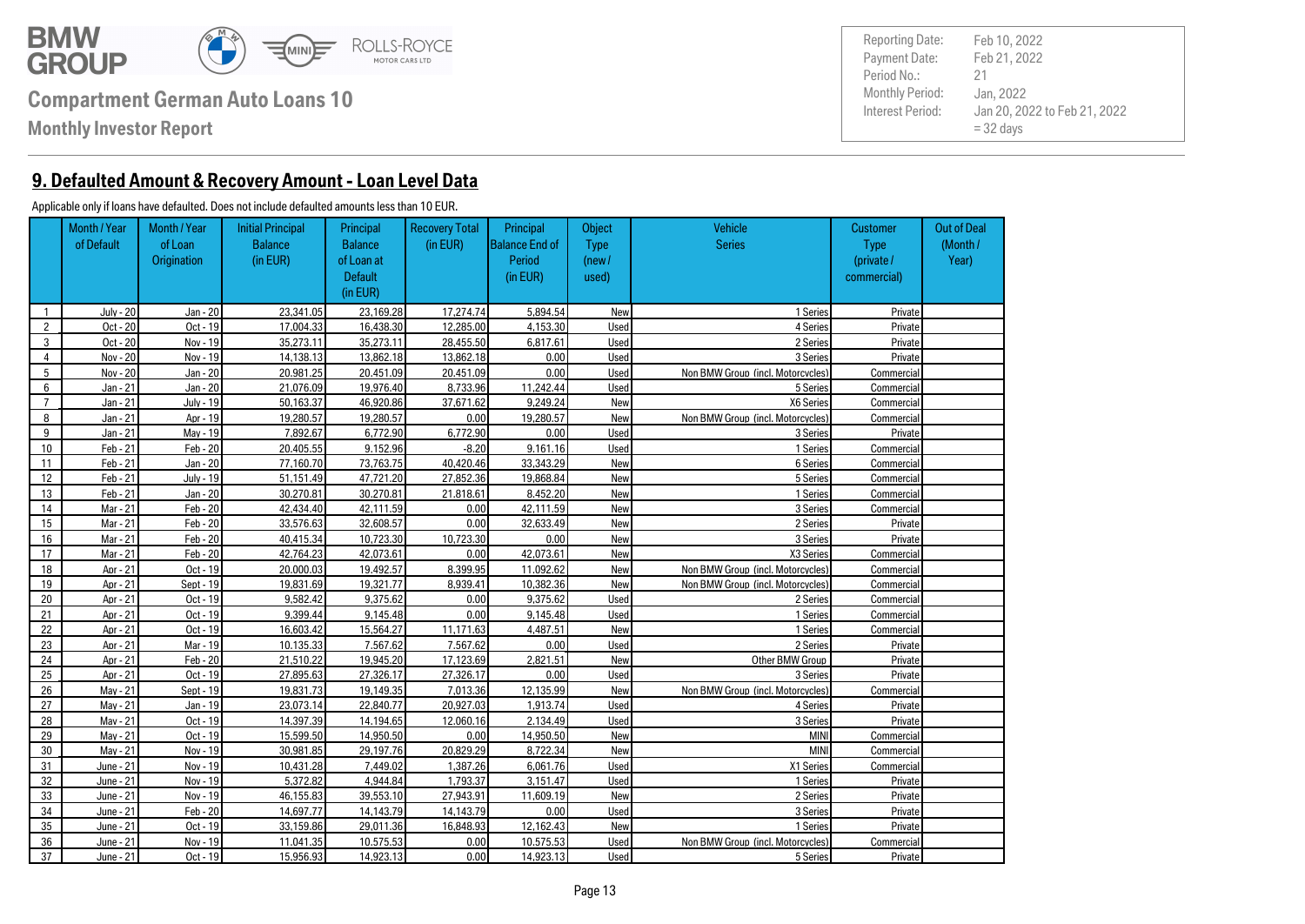

**Monthly Investor Report**

**9. Defaulted Amount & Recovery Amount - Loan Level Data**

#### Applicable only if loans have defaulted. Does not include defaulted amounts less than 10 EUR.

|    | Month / Year     | Month / Year     | <b>Initial Principal</b> | Principal      | <b>Recovery Total</b> | Principal             | Object      | <b>Vehicle</b>                    | <b>Customer</b> | <b>Out of Deal</b> |
|----|------------------|------------------|--------------------------|----------------|-----------------------|-----------------------|-------------|-----------------------------------|-----------------|--------------------|
|    | of Default       | of Loan          | <b>Balance</b>           | <b>Balance</b> | (in EUR)              | <b>Balance End of</b> | <b>Type</b> | <b>Series</b>                     | <b>Type</b>     | (Month/            |
|    |                  | Origination      | (in EUR)                 | of Loan at     |                       | Period                | (new /      |                                   | (private /      | Year)              |
|    |                  |                  |                          | <b>Default</b> |                       | (in EUR)              | used)       |                                   | commercial)     |                    |
|    |                  |                  |                          | (in EUR)       |                       |                       |             |                                   |                 |                    |
| 38 | <b>July - 21</b> | Dec - 19         | 18.921.49                | 17.806.99      | 9.420.09              | 8.386.90              | Used        | Non BMW Group (incl. Motorcycles) | Commercial      |                    |
| 39 | July - 21        | Feb - 20         | 39.136.67                | 38.550.95      | 0.00                  | 38.550.95             | New         | 3 Series                          | Commercial      |                    |
| 40 | July - 21        | Dec - 19         | 18,882.78                | 17.681.56      | 9.330.80              | 8.350.76              | New         | Non BMW Group (incl. Motorcycles) | Commercial      |                    |
| 41 | July - 21        | $Feb - 20$       | 62.970.33                | 59.321.82      | 50.154.40             | 9.167.42              | New         | X5 Series                         | Commercial      |                    |
| 42 | July - 21        | Dec - 19         | 25.186.25                | 24.065.33      | 24.065.33             | 0.00                  | Used        | X5 Series                         | Commercial      |                    |
| 43 | Aug - 21         | Oct - 19         | 23.257.73                | 20.606.35      | 13.680.88             | 6.925.47              | Used        | 5 Series                          | Commercial      |                    |
| 44 | Aug - 21         | Dec - 19         | 18,882.78                | 7.770.37       | $-85.92$              | 7.856.29              | New         | Non BMW Group (incl. Motorcycles) | Commercial      |                    |
| 45 | Aua - 21         | $Feb - 20$       | 7.452.68                 | 6.943.40       | 0.00                  | 6.943.40              | Used        | Non BMW Group (incl. Motorcycles) | Commercial      |                    |
| 46 | Sept - 21        | <b>July - 19</b> | 9.664.12                 | 7.326.27       | 7.326.27              | 0.00                  | Used        | 3 Series                          | Commercial      |                    |
| 47 | Sept - 21        | $Feb - 20$       | 45.993.04                | 40.724.16      | 0.00                  | 40.724.16             | New         | 5 Series                          | Commercial      |                    |
| 48 | Sept - 21        | $Feb - 20$       | 15.695.33                | 14.592.97      | 0.00                  | 14.592.97             | Used        | 3 Series                          | Private         |                    |
| 49 | Oct - 21         | Dec - 19         | 12.553.26                | 10.371.75      | 5.298.00              | 5.073.75              | Used        | 5 Series                          | Private         |                    |
| 50 | Oct - 21         | Sept - 19        | 7.405.50                 | 5.996.32       | 3.921.82              | 2.074.50              | Used        | 3 Series                          | Private         |                    |
| 51 | Oct - 21         | <b>July - 19</b> | 65.644.79                | 58.250.73      | 58.250.73             | 0.00                  | New         | 7 Series                          | Commercial      |                    |
| 52 | Oct - 21         | Feb - 19         | 97.630.39                | 15.661.76      | 0.00                  | 15.661.76             | New         | 5 Series                          | Commercial      |                    |
| 53 | Nov - 21         | Sept - 19        | 41.482.97                | 32.886.87      | 32.219.51             | 667.36                | Used        | X5 Series                         | Commercial      |                    |
| 54 | Nov - 21         | Apr - 19         | 6.704.68                 | 3.480.98       | 616.77                | 2.864.21              | Used        | <b>MINI</b>                       | Private         |                    |
| 55 | Nov - 21         | Apr - 19         | 21.716.71                | 10.775.78      | 3.768.30              | 7.007.48              | Used        | X3 Series                         | Private         |                    |
| 56 | Nov - 21         | Jan - 20         | 20.976.46                | 18.664.37      | 18.571.43             | 92.94                 | Used        | 5 Series                          | Commercial      |                    |
| 57 | Nov - 21         | July - 19        | 42.362.80                | 556.24         | 0.00                  | 556.24                | Used        | X5 Series                         | Commercial      |                    |
| 58 | Dec - 21         | Nov - 19         | 12.756.24                | 10.382.62      | 7.226.89              | 3.155.73              | Used        | 5 Series                          | Commercial      |                    |
| 59 | Jan - 22         | Apr - 19         | 18.802.80                | 15.767.04      | 11.512.61             | 4.254.43              | New         | Non BMW Group (incl. Motorcycles) | Commercial      |                    |
| 60 | Jan - 22         | Sept - 19        | 14.957.39                | 10.050.83      | 8.794.40              | 1.256.43              | Used        | <b>MINI</b>                       | Commercial      |                    |
| 61 | <b>July - 20</b> | Apr - 19         | 9.839.05                 | 9.484.92       | 9.484.92              | 0.00                  | Used        | 2 Series                          | Private         | Sept - 20          |
| 62 | Apr - 21         | Nov - 19         | 25.221.05                | 24.226.19      | 2.595.20              | 21.630.99             | Used        | 5 Series                          | Private         | Apr - 21           |
| 63 | Jan - 21         | Nov - 19         | 35.621.04                | 34.662.53      | 28.014.82             | 6.647.71              | Used        | X6 Series                         | Commercial      | May - 21           |
| 64 | Feb - 21         | Nov - 19         | 9.731.46                 | 9.043.88       | 5.162.09              | 3.881.79              | Used        | Non BMW Group (incl. Motorcycles) | Commercial      | May - 21           |
| 65 | June - 21        | Feb - 20         | 39.620.91                | 7.944.40       | 1.810.62              | 6.133.78              | Used        | X4 Series                         | Private         | June - 21          |
| 66 | Apr - 21         | Mav - 19         | 32.741.20                | 31.356.14      | 21.921.34             | 9.434.80              | New         | 4 Series                          | Commercial      | <b>July - 21</b>   |
| 67 | Mav - 21         | Dec - 19         | 21.042.00                | 19.676.38      | 12.928.29             | 6.748.09              | New         | Non BMW Group (incl. Motorcycles) | Commercial      | <b>July - 21</b>   |
| 68 | Mav - 21         | Nov - 19         | 20.893.19                | 19.520.94      | 12.459.05             | 7.061.89              | New         | Non BMW Group (incl. Motorcycles) | Commercial      | July - 21          |
| 69 | Sept - 21        | Oct - 19         | 15.615.04                | 9.760.43       | 2.247.40              | 7.513.03              | Used        | 3 Series                          | Private         | Sept - 21          |
| 70 | Sept - 21        | $Feb - 20$       | 11.883.47                | 137.05         | 7.28                  | 129.77                | Used        | 7 Series                          | Private         | Sept - 21          |
| 71 | Aua - 21         | Jan - 20         | 10.856.37                | 9.636.91       | 9.091.64              | 545.27                | Used        | <b>MINI</b>                       | Private         | Nov - 21           |
| 72 | Oct - 21         | Dec - 19         | 59.161.31                | 51.078.62      | 38.177.14             | 12.901.48             | Used        | 7 Series                          | Commercial      | Dec - 21           |
| 73 | Oct - 21         | Nov - 19         | 20.560.36                | 17.312.70      | 16.735.05             | 577.65                | Used        | 2 Series                          | Private         | Dec - 21           |
| 74 | Jan - 22         | Nov - 19         | 9.755.36                 | 7.542.29       | 1.358.53              | 6.183.76              | Used        | 3 Series                          | Private         | Jan - 22           |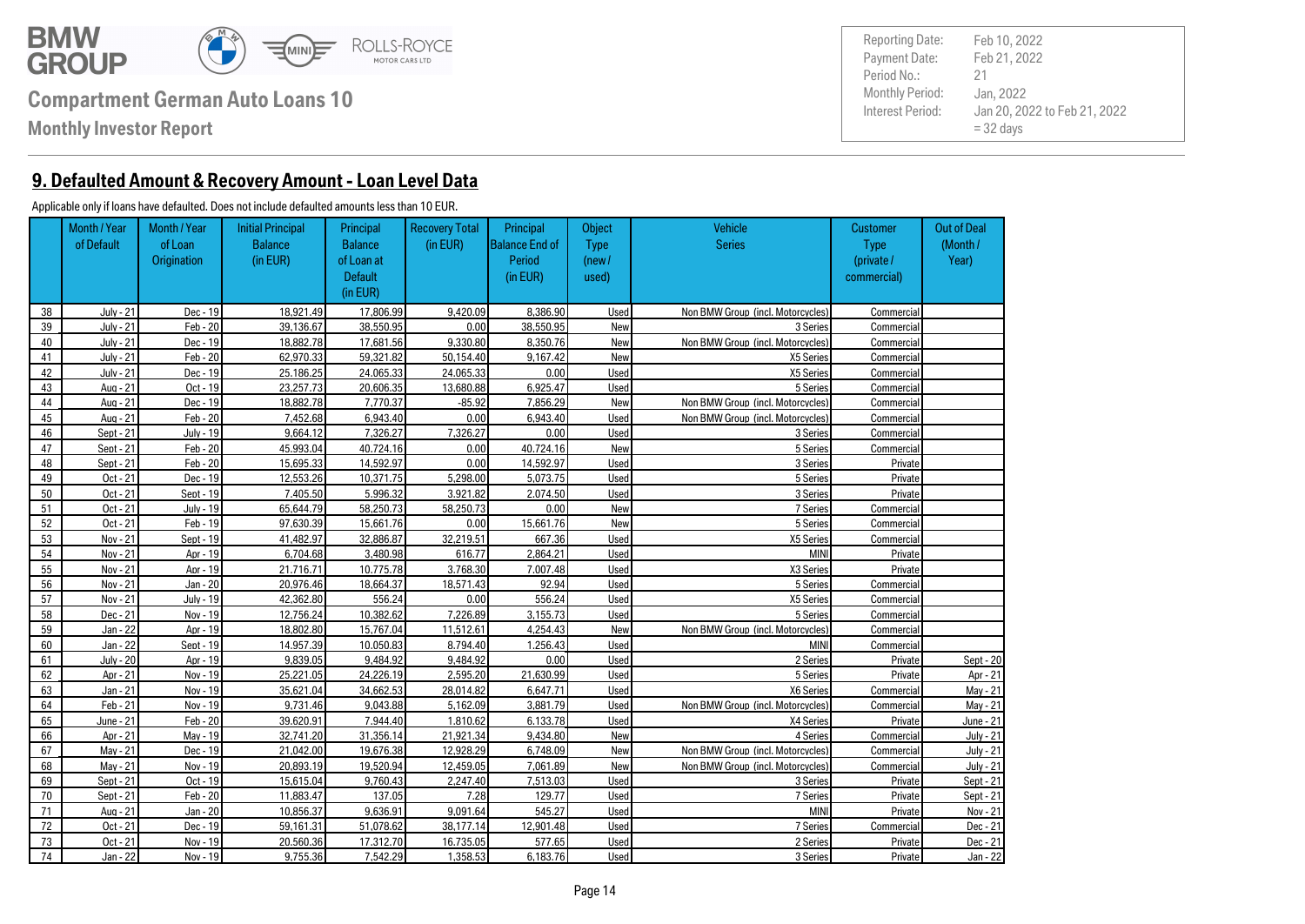

**Monthly Investor Report**

### **10. Outstanding Note Balance**

| 1. Note Balance                                              | <b>All Notes</b> | <b>Class A</b>        | <b>Class B</b> |  |
|--------------------------------------------------------------|------------------|-----------------------|----------------|--|
| lInitial Note Information                                    |                  |                       |                |  |
| ISIN code                                                    |                  | XS2161847269          | XS2161848150   |  |
| Currency                                                     |                  | <b>EUR</b>            | <b>EUR</b>     |  |
| Legal final maturity                                         |                  | May 2027              | May 2027       |  |
| Rating (Fitch   Moody's   S&P   DBRS)                        |                  | AAA   Aaa   N/A   N/A | N/A I          |  |
| Initial notes aggregate principal outstanding balance in EUR | 756,750,000.00   | 700,000,000.00        | 56,750,000.00  |  |
| Nominal amount per note in EUR                               |                  | 125,000.00            | 125,000.00     |  |
| Initial number of notes per class in EUR                     |                  | 5,600                 | 454            |  |
| Current Note Information                                     |                  |                       |                |  |
| Notes aggregate principal outstanding balance in EUR - BoP   | 396,216,912.85   | 339,466,912.85        | 56,750,000.00  |  |
| Available distribution amount in EUR                         | 21,348,934.42    |                       |                |  |
| Redemption per class in EUR                                  |                  | 17,433,565.83         | 0,00           |  |
| Redemption per note in EUR                                   |                  | 3,113.14              | 0.00           |  |
| Notes aggregate principal outstanding balance in EUR - EoP   | 378,783,347.02   | 322,033,347.02        | 56,750,000.00  |  |
| Current pool factor                                          |                  | 0.46                  | 1.00           |  |

| 2. Payments to Investor per Note            | <b>Class A</b>       | <b>Class B</b>    |  |
|---------------------------------------------|----------------------|-------------------|--|
| Interest Type                               | <b>Floating Rate</b> | <b>Fixed Rate</b> |  |
| <b>Reference Rate</b>                       | 1M_EURIBOR           | <b>NONE</b>       |  |
| <b>Actual Interest Rate</b>                 | $-0.563\%$           | <b>NONE</b>       |  |
| Spread                                      | 0.700%               | <b>NONE</b>       |  |
| Coupon                                      | 0.137%               | 1.000%            |  |
| Day count fraction                          | Actual/360           | Actual/360        |  |
| Interest days                               | 32 days              | 32 days           |  |
| Principal outstanding per note in EUR - BoP | 60,619.09            | 125,000.00        |  |
| Principal repayment per note in EUR         | 3.113.14             | 0.00              |  |
| Principal outstanding per note in EUR - EoP | 57,505.95            | 125,000.00        |  |
| Interest payment per Note in EUR            | 7.38                 | 111.11            |  |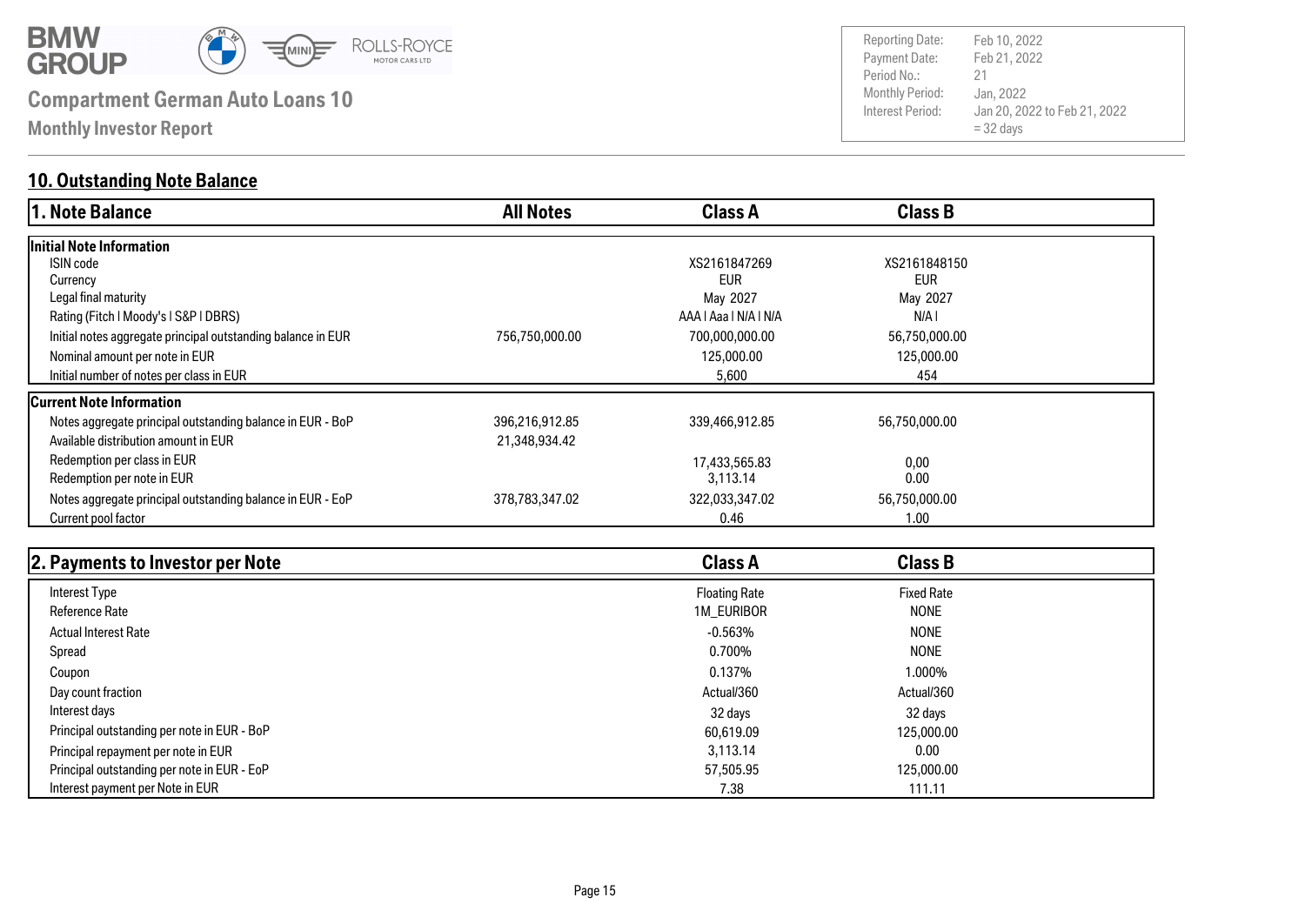

Payment Date: Period No.: Jan 20, 2022 to Feb 21, 2022  $= 32$  days Feb 21, 2022 Jan, 2022 21 Reporting Date: Feb 10, 2022

#### **10. Outstanding Note Balance**

| <b>3. Credit Enhancement</b>           | <b>Initial Period</b><br>(in EUR) | <b>Initial CE</b><br>(in %) | <b>Current Period</b><br>(in EUR) | <b>Current CE</b><br>(in %) |
|----------------------------------------|-----------------------------------|-----------------------------|-----------------------------------|-----------------------------|
| Class A                                | 700,000,000.00                    | 8.00                        | 322,033,347.02                    | 22.12                       |
| Class B                                | 56,750,000.00                     | 0.50                        | 56,750,000.00                     | 8.24                        |
| Cash Reserve (+ Overcollateralisation) | 3,790,000.00                      | 0.00                        | 33,658,947.96                     | 0.00                        |

BMW Bank GmbH complies with the retention requirement of a material net economic interest in accordance with article 6 of the Securitisation Regulation. A minimum of 5.0% of the net economic interest will be retained on an ongoing basis in form of retention of the Class B Notes and Subordinated Loan.

#### **4. Clean-Up Call Option**

 If the aggregate outstanding principal balance has been reduced to less than 10% of the aggregate outstanding principal balance at the Issue Date, the seller will have the option under the receivables purchase Agreement to acquire all outstanding purchased receivables.

| Aggregate outstanding principal balance at end of period (in EUR) | 408.652.294.98 |
|-------------------------------------------------------------------|----------------|
| Clean-Up option exercisable                                       | No             |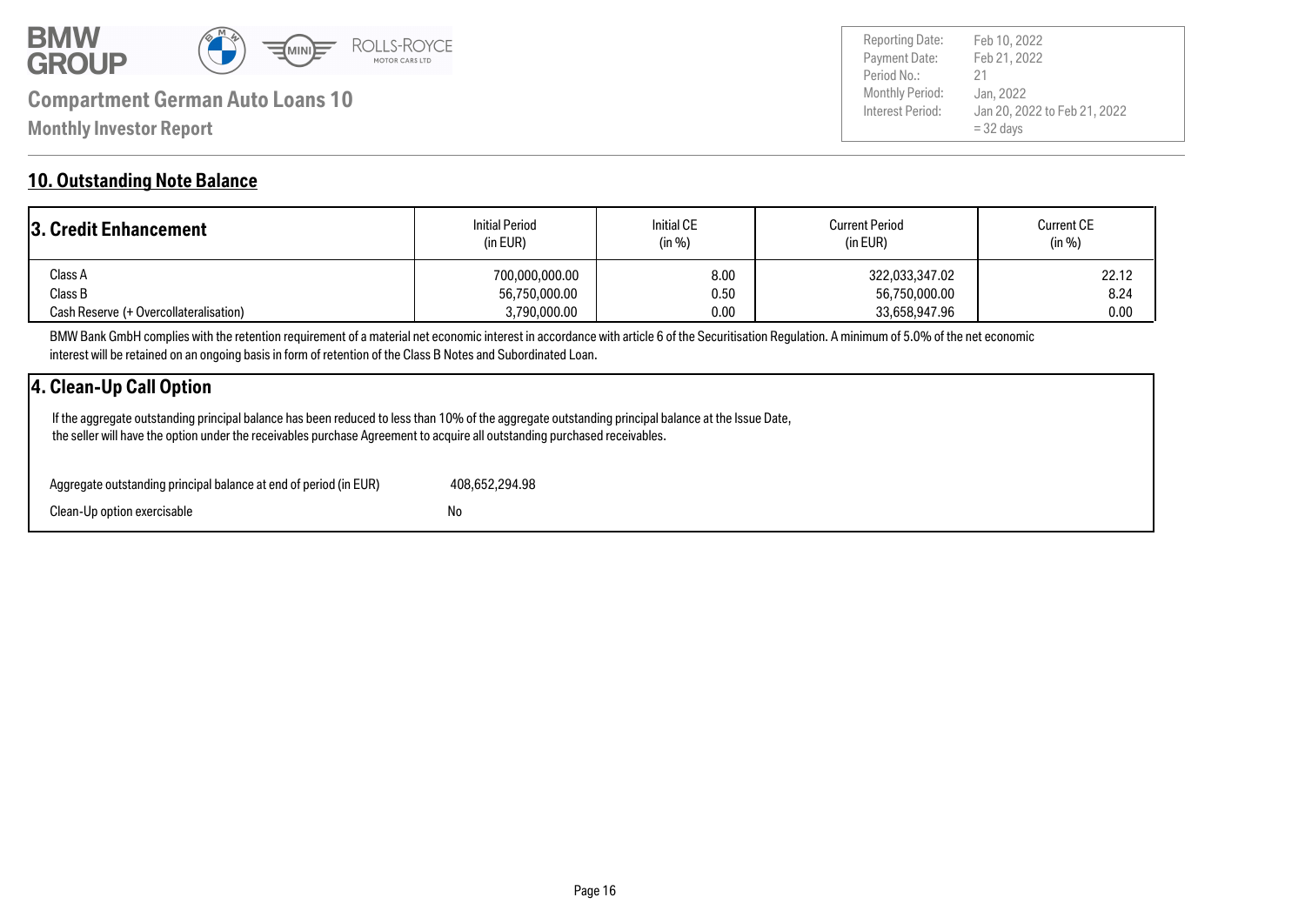

| Max: 479,000.00 Min: 692.00

## **Compartment German Auto Loans 10** Monthly Period:

**Monthly Investor Report**

#### **11. Original Principal Balance**

Initial Portfolio as of origination of contract

Group ( (by Orig

| Group (in EUR)<br>(by Original Principal Balance) | Original principal balance<br>(in EUR) | <b>Original Principal Balance</b><br>(in % of total) | <b>Number</b><br>of Contracts | <b>Number of Contracts</b><br>(in % of total) |
|---------------------------------------------------|----------------------------------------|------------------------------------------------------|-------------------------------|-----------------------------------------------|
| $0.00 - 5,000.00$                                 | 5,329,666.70                           | 0.65                                                 | 1,397                         | 3.70                                          |
| 5.000,01 - 10.000,00                              | 41,632,525.51                          | 5.10                                                 | 5,310                         | 14.08                                         |
| 10.000,01 - 15.000,00                             | 93,974,471.31                          | 11.51                                                | 7,452                         | 19.76                                         |
| 15.000,01 - 20.000,00                             | 122,364,054.97                         | 14.99                                                | 6,998                         | 18.55                                         |
| 20.000,01 - 25.000,00                             | 121,755,084.98                         | 14.91                                                | 5,430                         | 14.39                                         |
| 25.000,01 - 30.000,00                             | 100,809,218.96                         | 12.35                                                | 3,675                         | 9.74                                          |
| 30.000,01 - 35.000,00                             | 78,491,170.61                          | 9.61                                                 | 2,426                         | 6.43                                          |
| 35.000,01 - 40.000,00                             | 58,962,317.24                          | 7.22                                                 | 1,575                         | 4.18                                          |
| 40.000,01 - 45.000,00                             | 43,468,201.30                          | 5.32                                                 | 1,026                         | 2.72                                          |
| 45.000,01 - 50.000,00                             | 35,153,064.85                          | 4.31                                                 | 744                           | 1.97                                          |
| 50.000,01 - 55.000,00                             | 25,805,603.04                          | 3.16                                                 | 493                           | 1.31                                          |
| 55.000,01 - 60.000,00                             | 19,223,282.94                          | 2.35                                                 | 335                           | 0.89                                          |
| >60.000,00                                        | 69,457,393.17                          | 8.51                                                 | 861                           | 2.28                                          |
| Total                                             | 816,426,055.58                         | 100.00                                               | 37,722                        | 100.00                                        |
| Average:                                          | 21,643.24                              |                                                      |                               |                                               |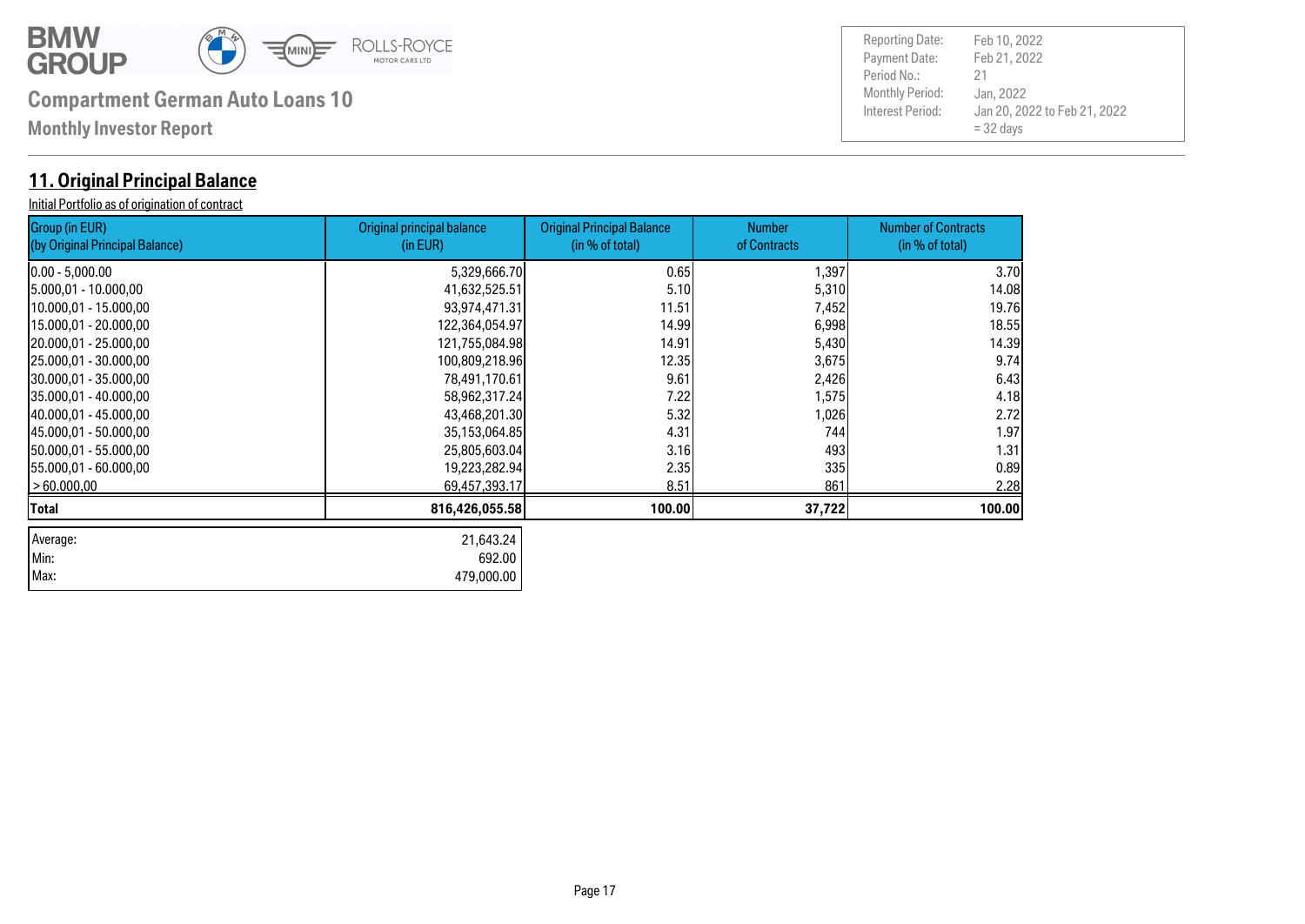

#### **11a. Original Principal Balance (graph)**

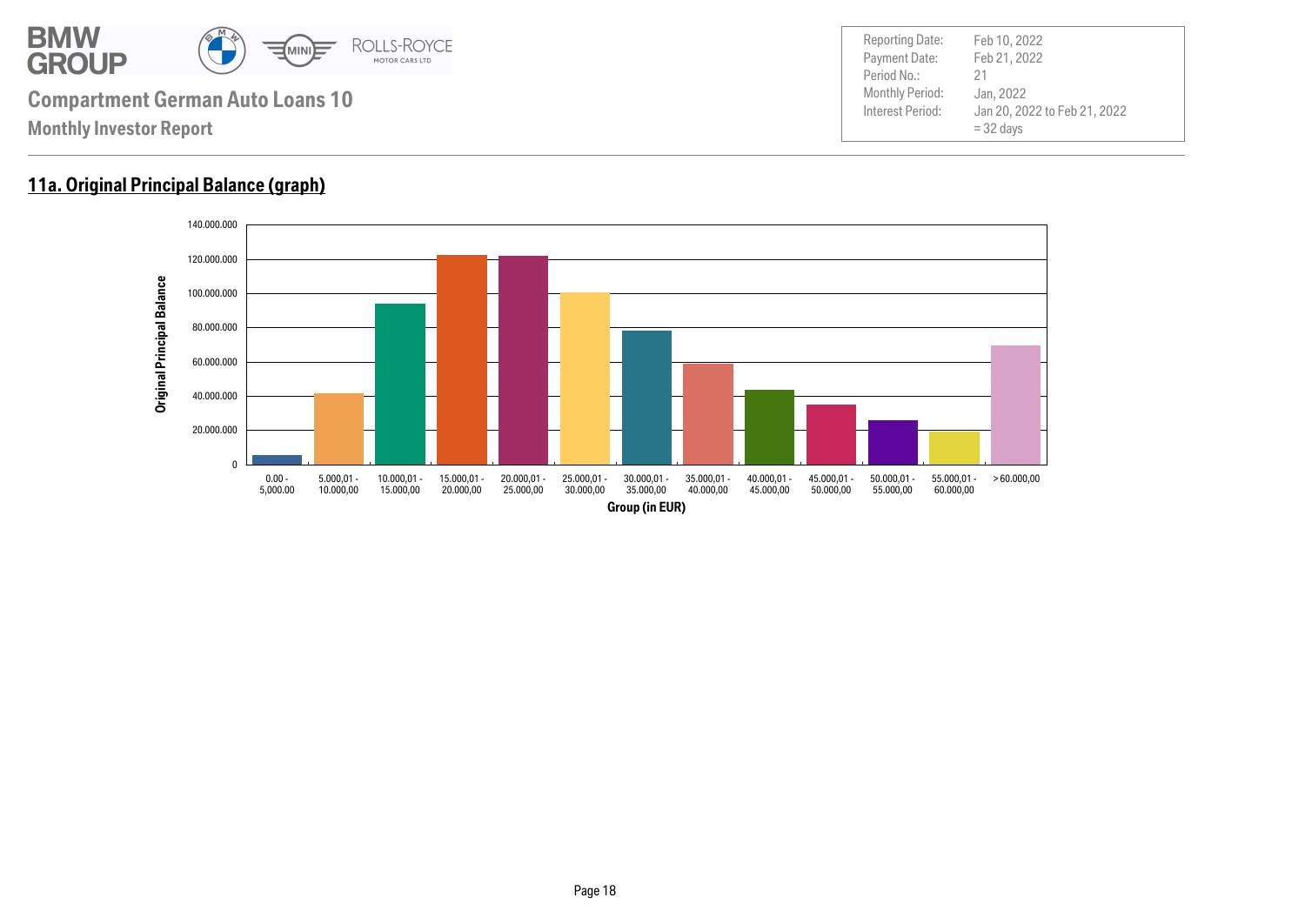

**Monthly Investor Report**

#### **12. Aggregate Principal Balance**

#### Initial Portfolio

| Group (in EUR)         | <b>Aggregate Principal Balance</b><br>(in EUR) | <b>Aggregate Principal Balance</b><br>(in % of total) | <b>Number</b><br>of Contracts | <b>Number of Contracts</b><br>(in % of total) |
|------------------------|------------------------------------------------|-------------------------------------------------------|-------------------------------|-----------------------------------------------|
| $[0.00 - 5,000.00]$    | 7,886,650.60                                   | 1.04                                                  | 2,311                         | 6.13                                          |
| 5.000,01 - 10.000,00   | 47,220,759.76                                  | 6.24                                                  | 6,112                         | 16.20                                         |
| 10.000,01 - 15.000,00  | 97,244,547.15                                  | 12.85                                                 | 7,763                         | 20.58                                         |
| 15.000,01 - 20.000,00  | 118,067,966.67                                 | 15.60                                                 | 6,782                         | 17.98                                         |
| 20.000,01 - 25.000,00  | 110,171,821.44                                 | 14.56                                                 | 4,932                         | 13.07                                         |
| 25.000,01 - 30.000,00  | 91,573,664.01                                  | 12.10                                                 | 3,349                         | 8.88                                          |
| 30.000,01 - 35.000,00  | 69,182,280.45                                  | 9.14                                                  | 2,142                         | 5.68                                          |
| 35.000,01 - 40.000,00  | 50,210,892.86                                  | 6.64                                                  | 1,344                         | 3.56                                          |
| 40.000,01 - 45.000,00  | 41,360,529.81                                  | 5.47                                                  | 977                           | 2.59                                          |
| 145.000.01 - 50.000.00 | 27,930,843.02                                  | 3.69                                                  | 590                           | 1.56                                          |
| 150.000,01 - 55.000,00 | 22,527,171.84                                  | 2.98                                                  | 431                           | 1.14                                          |
| 155.000,01 - 60.000,00 | 14,807,031.59                                  | 1.96                                                  | 258                           | 0.68                                          |
| > 60.000,00            | 58,565,831.08                                  | 7.74                                                  | 731                           | 1.94                                          |
| Total                  | 756,749,990.28                                 | 100.00                                                | 37,722                        | 100.00                                        |
| Average:               | 20,061.24                                      |                                                       |                               |                                               |
| Min:                   | 236.95                                         |                                                       |                               |                                               |
| Max:                   | 431,196.02                                     |                                                       |                               |                                               |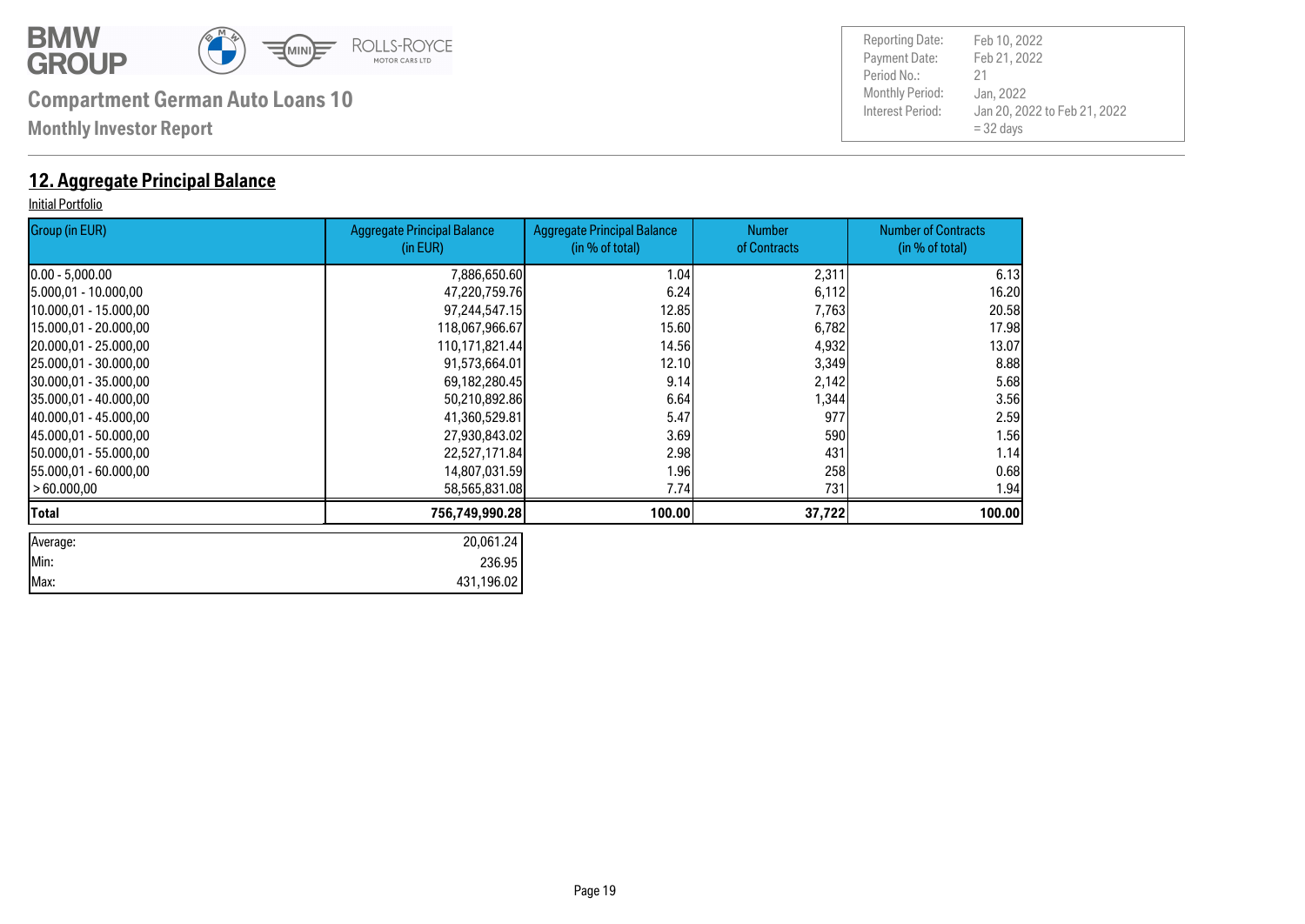

#### **12a. Aggregate Principal Balance (graph)**

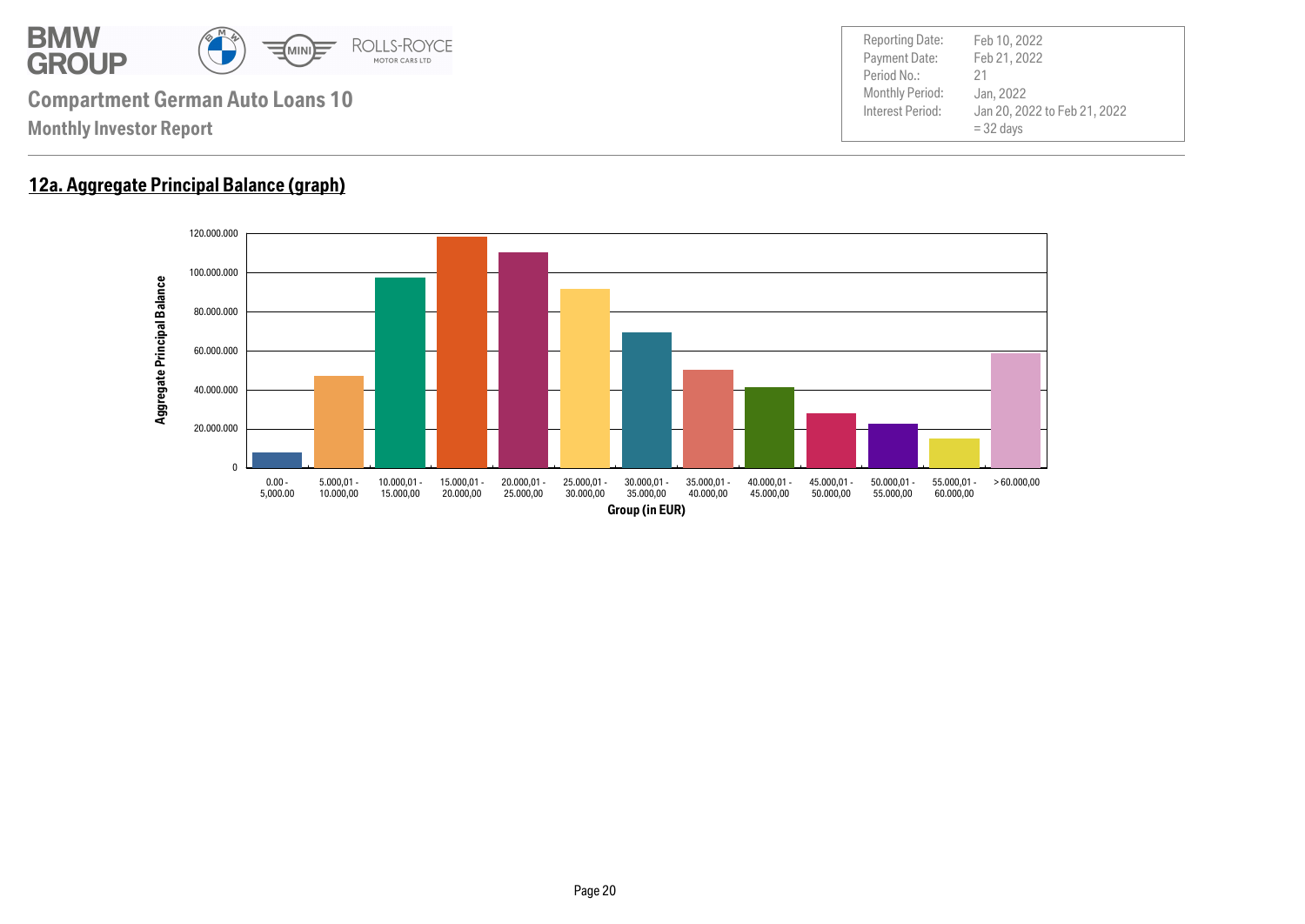

**Monthly Investor Report**

## **13. Aggregate Outstanding Principal Balance**<br>**Portfolio as of:** Jan 31, 2022

Jan 31, 2022

| Group<br>(in EUR)      | <b>Aggregate Outstanding</b><br><b>Principal Balance</b><br>(in EUR) | <b>Aggregate Outstanding</b><br><b>Principal Balance</b><br>(in % of total) | <b>Number</b><br>of Contracts | <b>Number of Contracts</b><br>(in % of total) |
|------------------------|----------------------------------------------------------------------|-----------------------------------------------------------------------------|-------------------------------|-----------------------------------------------|
| $[0.00 - 5,000.00]$    | 9,645,552.38                                                         | 2.36                                                                        | 5,154                         | 18.94                                         |
| 5.000,01 - 10.000,00   | 41,979,133.32                                                        | 10.27                                                                       | 5,511                         | 20.25                                         |
| 10.000,01 - 15.000,00  | 68,104,609.67                                                        | 16.67                                                                       | 5,505                         | 20.23                                         |
| 15.000,01 - 20.000,00  | 70,440,443.71                                                        | 17.24                                                                       | 4,068                         | 14.95                                         |
| 20.000,01 - 25.000,00  | 58,989,061.24                                                        | 14.44                                                                       | 2,645                         | 9.72                                          |
| 25.000,01 - 30.000,00  | 43,498,204.81                                                        | 10.64                                                                       | 1,591                         | 5.85                                          |
| 30.000,01 - 35.000,00  | 31,631,027.12                                                        | 7.74                                                                        | 978                           | 3.59                                          |
| 35.000,01 - 40.000,00  | 23,900,741.61                                                        | 5.85                                                                        | 639                           | 2.35                                          |
| 40.000,01 - 45.000,00  | 15,045,283.41                                                        | 3.68                                                                        | 356                           | 1.31                                          |
| 45.000,01 - 50.000,00  | 12,596,000.13                                                        | 3.08                                                                        | 266                           | 0.98                                          |
| 50.000,01 - 55.000,00  | 7,019,348.17                                                         | 1.72                                                                        | 134                           | 0.49                                          |
| 155.000,01 - 60.000,00 | 5,861,739.41                                                         | 1.43                                                                        | 102                           | 0.37                                          |
| > 60.000,00            | 19,941,150.00                                                        | 4.88                                                                        | 260                           | 0.96                                          |
| Total                  | 408,652,294.98                                                       | 100.00                                                                      | 27,209                        | 100.00                                        |
| WA:                    | 15,019.01                                                            |                                                                             |                               |                                               |
| Min:                   | 0.00                                                                 |                                                                             |                               |                                               |
| Max:                   | 191,233.68                                                           |                                                                             |                               |                                               |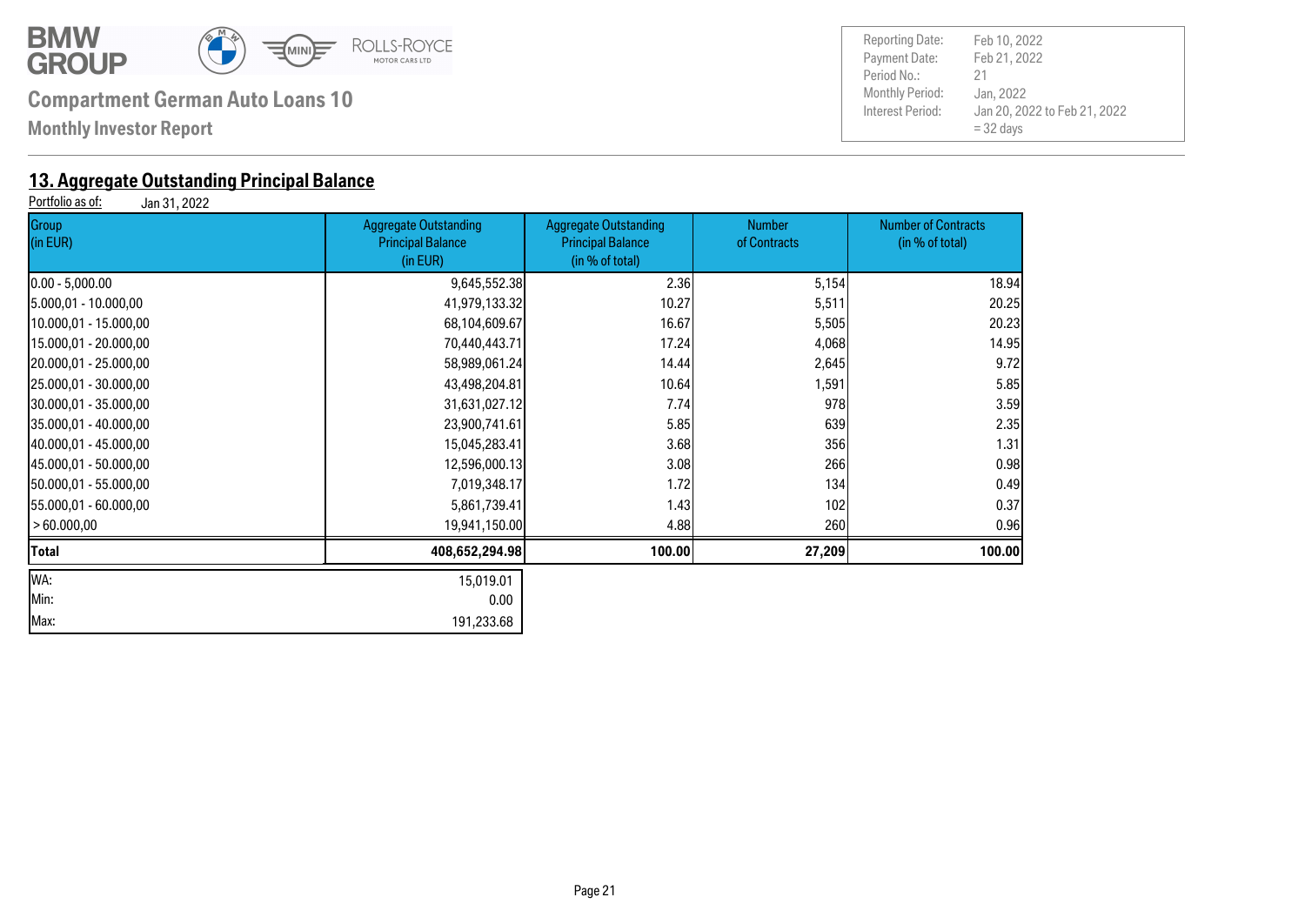

#### **13a. Aggregate Outstanding Principal Balance (graph)**

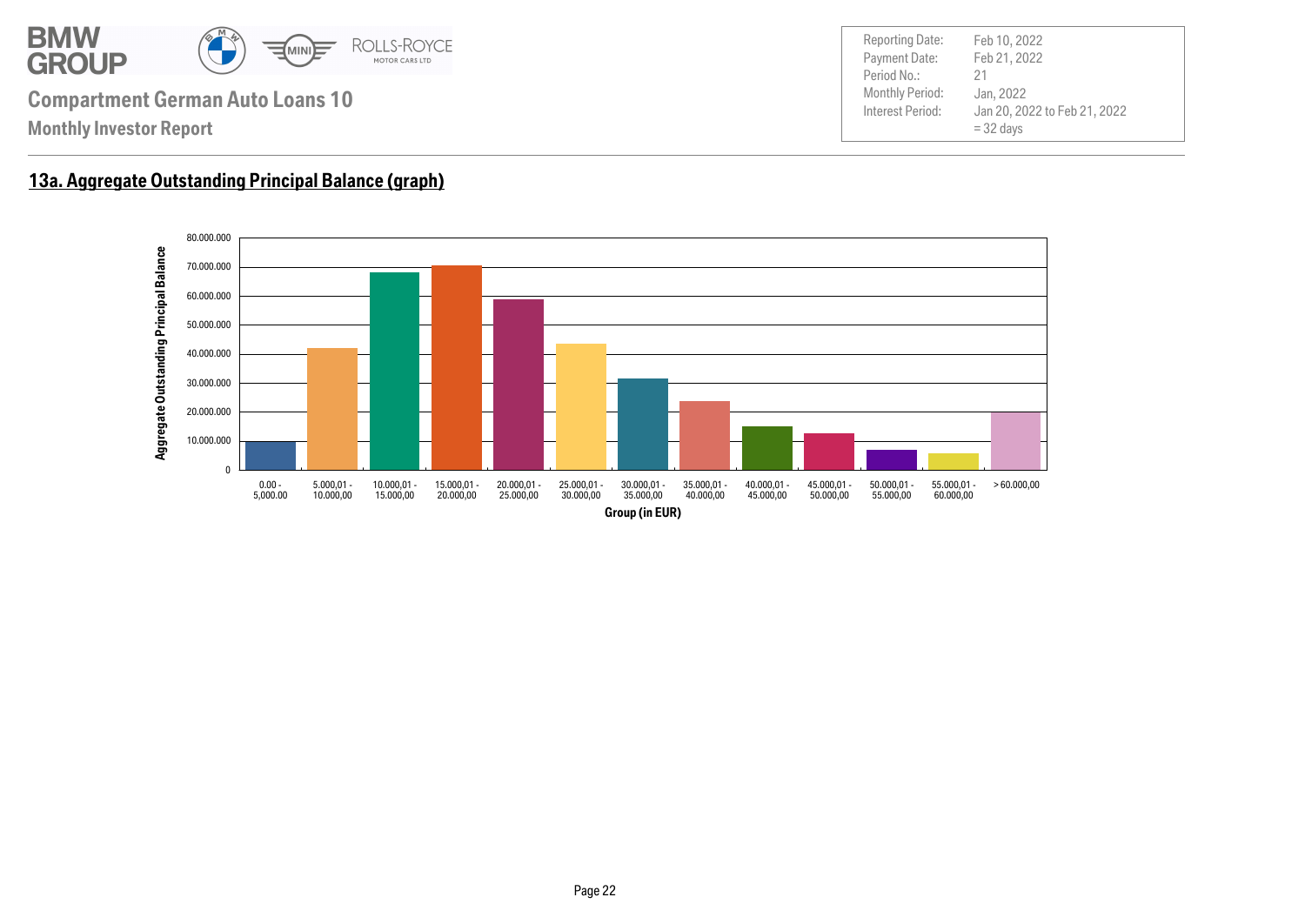

Average Down Payment (customers that made a Down Payment): 8,458.13

## **Compartment German Auto Loans 10** Monthly Period:

**Monthly Investor Report**

#### **14. Down Payments**

Portfolio as of: Jan 31, 2022

| 0 an 0 1, 2022<br>Down Payment | <b>Aggregate Outstanding</b><br><b>Principal Balance</b><br>(in EUR) | <b>Aggregate Outstanding</b><br><b>Principal Balance</b><br>(in % of total) | <b>Number</b><br>of Contracts | <b>Number of Contracts</b><br>(in % of total) | Down Payment/<br><b>Purchase Price</b><br>(in %) |
|--------------------------------|----------------------------------------------------------------------|-----------------------------------------------------------------------------|-------------------------------|-----------------------------------------------|--------------------------------------------------|
| No Down Payment                | 106,392,499.76                                                       | 26.03                                                                       | 8,093                         | 29.74                                         | 0.00                                             |
| k=1000                         | 6,195,318.07                                                         | 1.52                                                                        | 523                           | 1.92                                          | 4.51                                             |
| 1.000,01 - 2.000,00            | 18,438,394.26                                                        | 4.51                                                                        | 1,424                         | 5.23                                          | 8.40                                             |
| 2.000,01 - 3.000,00            | 25,072,098.24                                                        | 6.14                                                                        | 1,925                         | 7.07                                          | 12.41                                            |
| $[3.000, 01 - 4.000, 00]$      | 21,620,861.55                                                        | 5.29                                                                        | 1,703                         | 6.26                                          | 16.11                                            |
| 4.000,01 - 5.000,00            | 35,872,893.79                                                        | 8.78                                                                        | 2,478                         | 9.11                                          | 17.96                                            |
| 5.000,01 - 6.000,00            | 20,408,403.20                                                        | 4.99                                                                        | 1,400                         | 5.15                                          | 20.32                                            |
| 6.000,01 - 7.000,00            | 17,038,465.40                                                        | 4.17                                                                        | 1,175                         | 4.32                                          | 22.54                                            |
| 7.000,01 - 8.000,00            | 18,067,926.87                                                        | 4.42                                                                        | 1,151                         | 4.23                                          | 23.39                                            |
| 8.000,01 - 9.000,00            | 11,178,089.72                                                        | 2.74                                                                        | 671                           | 2.47                                          | 24.55                                            |
| $[9.000, 01 - 10.000, 00]$     | 33,117,315.66                                                        | 8.10                                                                        | 1,903                         | 6.99                                          | 25.83                                            |
| 10.000,01 - 11.000,00          | 6,834,296.15                                                         | 1.67                                                                        | 381                           | 1.40                                          | 26.59                                            |
| 11.000,01 - 12.000,00          | 10,450,174.66                                                        | 2.56                                                                        | 558                           | 2.05                                          | 27.20                                            |
| 12.000,01 - 13.000,00          | 7,406,241.09                                                         | 1.81                                                                        | 391                           | 1.44                                          | 27.94                                            |
| 13.000,01 - 14.000,00          | 6,959,128.90                                                         | 1.70                                                                        | 355                           | 1.30                                          | 29.12                                            |
| 14.000,01 - 15.000,00          | 15,221,855.10                                                        | 3.72                                                                        | 782                           | 2.87                                          | 30.92                                            |
| >15.000,00                     | 48,378,332.56                                                        | 11.84                                                                       | 2,296                         | 8.44                                          | 36.38                                            |
| Total                          | 408,652,294.98                                                       | 100.00                                                                      | 27,209                        | 100.00                                        | 16.99                                            |
| Minimum Down Payment:          | 1.00                                                                 |                                                                             |                               |                                               |                                                  |
| Maximum Down Payment:          | 110,000.00                                                           |                                                                             |                               |                                               |                                                  |
| Average Down Payment:          | 5,942.36                                                             |                                                                             |                               |                                               |                                                  |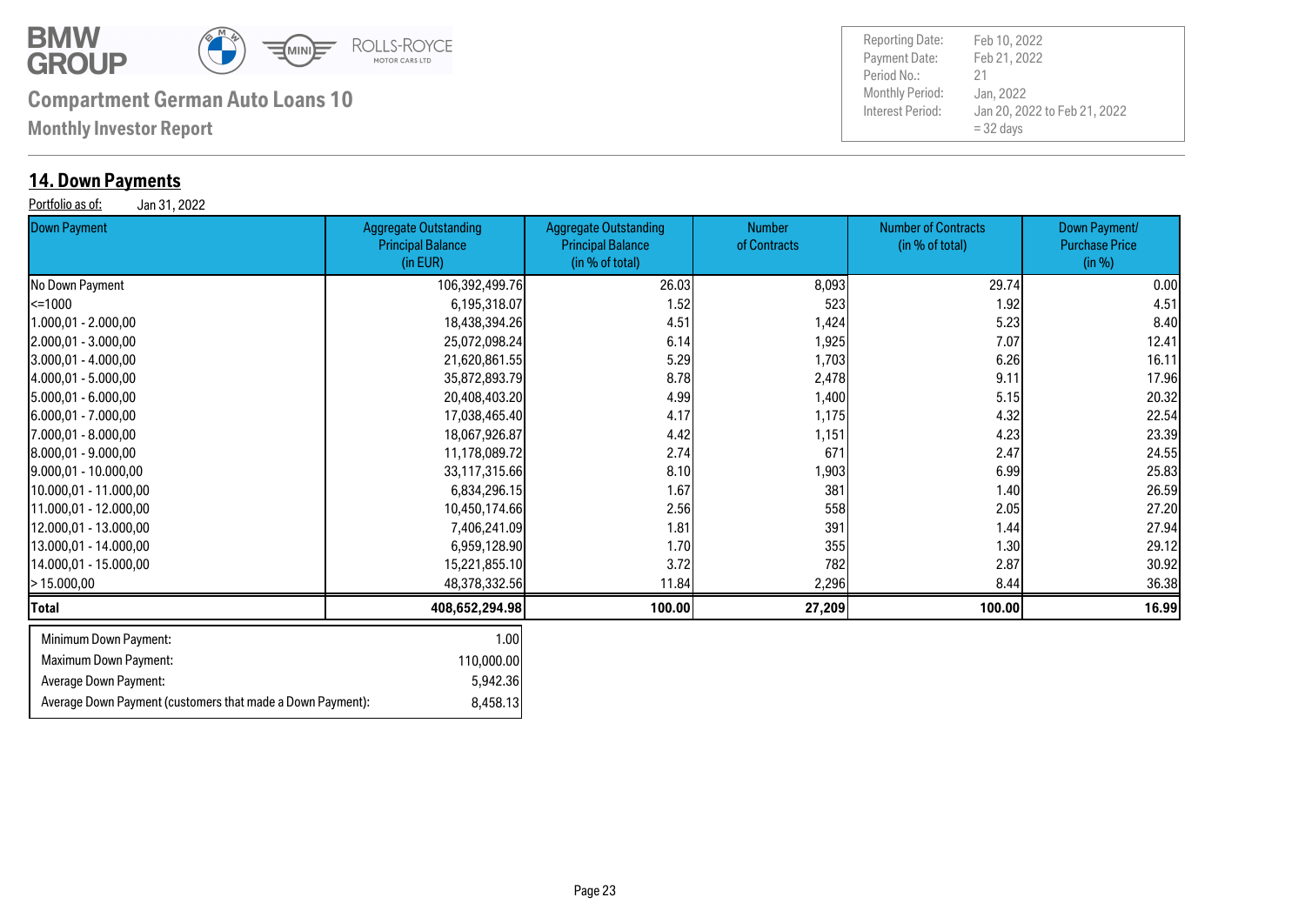

**Monthly Investor Report**

### **15. Borrower Concentration**

Portfolio as of: Jan 31, 2022

| Borrower<br>(Top 20)    | <b>Aggregate Outstanding</b><br><b>Principal Balance</b><br>(in EUR) | <b>Aggregate Outstanding</b><br><b>Principal Balance</b><br>(in % of total) | <b>Number</b><br>of Contracts | <b>Number of Contracts</b><br>(in % of total) |
|-------------------------|----------------------------------------------------------------------|-----------------------------------------------------------------------------|-------------------------------|-----------------------------------------------|
|                         | 307,266.94                                                           | 0.08                                                                        |                               | 0.03                                          |
| $\overline{\mathbf{c}}$ | 291,266.95                                                           | 0.07                                                                        |                               | 0.02                                          |
| 3                       | 238,992.96                                                           | 0.06                                                                        |                               | 0.01                                          |
| $\overline{4}$          | 191,233.68                                                           | 0.05                                                                        |                               | 0.00                                          |
| $\overline{\mathbf{5}}$ | 186,716.92                                                           | 0.05                                                                        |                               | 0.02                                          |
| $6\phantom{a}6$         | 182,428.92                                                           | 0.04                                                                        |                               | 0.01                                          |
| 7                       | 180,533.19                                                           | 0.04                                                                        |                               | 0.01                                          |
| $\bf{8}$                | 179,945.39                                                           | 0.04                                                                        |                               | 0.00                                          |
| 9                       | 167,402.29                                                           | 0.04                                                                        |                               | 0.02                                          |
| 10                      | 158,383.08                                                           | 0.04                                                                        |                               | 0.00                                          |
| 11                      | 154,745.47                                                           | 0.04                                                                        |                               | 0.00                                          |
| 12                      | 148,977.27                                                           | 0.04                                                                        |                               | 0.01                                          |
| 13                      | 143,865.40                                                           | 0.04                                                                        |                               | 0.01                                          |
| 14                      | 142,625.41                                                           | 0.03                                                                        |                               | 0.01                                          |
| 15                      | 134,935.65                                                           | 0.03                                                                        |                               | 0.01                                          |
| 16                      | 132,199.44                                                           | 0.03                                                                        |                               | 0.03                                          |
| 17                      | 126,208.60                                                           | 0.03                                                                        |                               | 0.00                                          |
| 18                      | 125,761.42                                                           | 0.03                                                                        |                               | 0.00                                          |
| 19                      | 125,513.96                                                           | 0.03                                                                        |                               | 0.00                                          |
| 20                      | 123,745.03                                                           | 0.03                                                                        |                               | 0.02                                          |
| <b>Total</b>            | 3,442,747.97                                                         | 0.84                                                                        | 63                            | 0.23                                          |
| Total Portfolio Balance | 408,652,294.98                                                       |                                                                             |                               |                                               |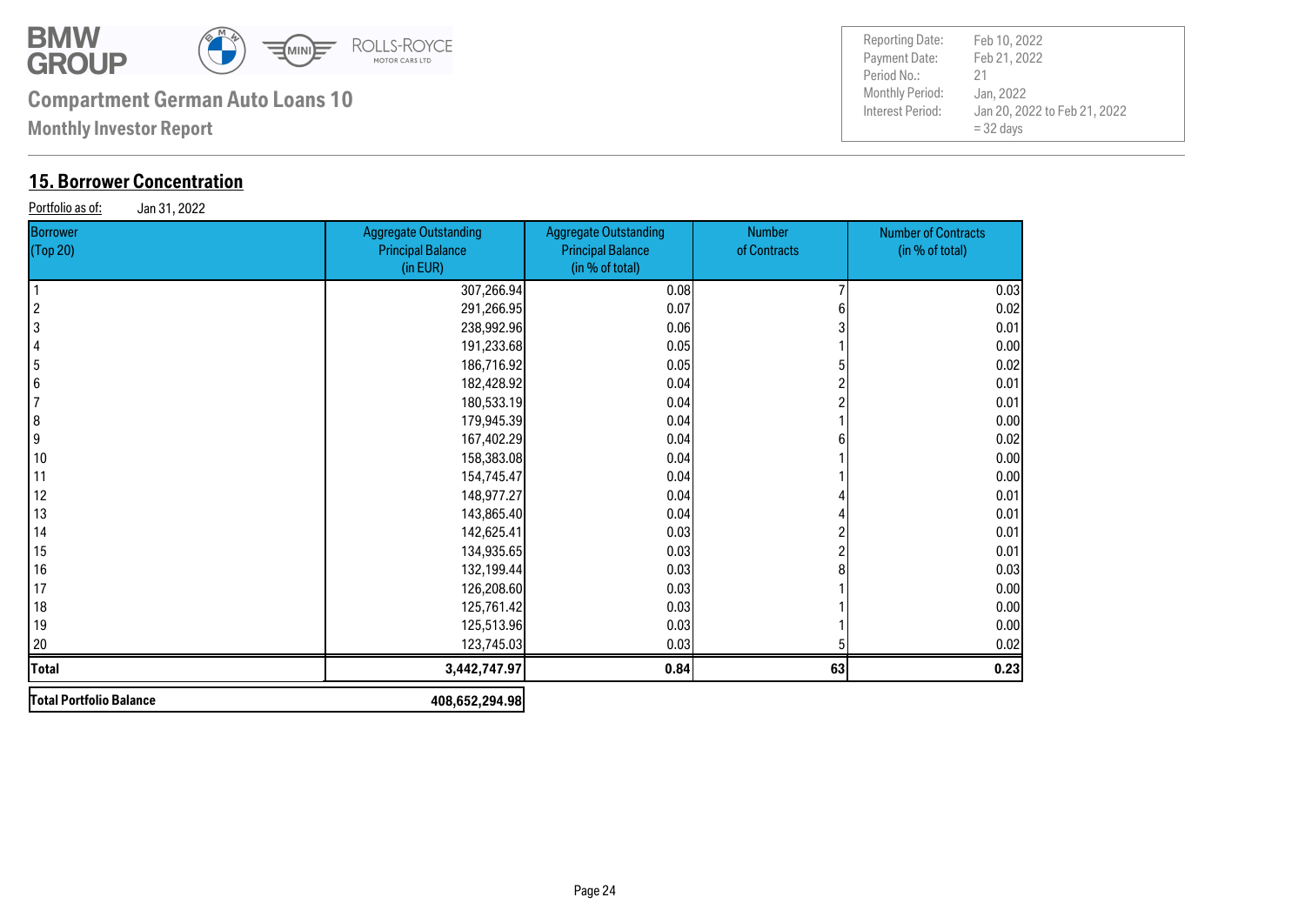

#### **16. Geographical Distribution**

#### Initial Portfolio

| <b>Post code area</b> | <b>Aggregate Principal Balance</b><br>(in EUR) | <b>Aggregate Principal Balance</b><br>(in % of total) | <b>Number</b><br>of Contracts | Number of contracts<br>(in % of total) |
|-----------------------|------------------------------------------------|-------------------------------------------------------|-------------------------------|----------------------------------------|
|                       |                                                |                                                       |                               |                                        |
| lpost code area 0     | 38,850,001.51                                  | 5.13                                                  | 1,901                         | 5.04                                   |
| lpost code area 1     | 44,833,286.47                                  | 5.92                                                  | 2,079                         | 5.51                                   |
| lpost code area 2     | 66,006,642.23                                  | 8.72                                                  | 3,381                         | 8.96                                   |
| post code area 3      | 64,483,561.52                                  | 8.52                                                  | 3,393                         | 8.99                                   |
| post code area 4      | 93,951,938.62                                  | 12.42                                                 | 4,661                         | <b>12.36</b>                           |
| post code area 5      | 93,083,643.97                                  | 12.30                                                 | 4,639                         | 12.30                                  |
| lpost code area 6     | 97,251,597.39                                  | 12.85                                                 | 4,794                         | 12.71                                  |
| post code area 7      | 93,531,479.67                                  | 12,36                                                 | 4,788                         | 12.69                                  |
| lpost code area 8     | 101,531,504.39                                 | 13.42 <b>1</b>                                        | 4,840                         | 12.83                                  |
| post code area 9      | 63,226,334.51                                  | 8.35                                                  | 3,246                         | 8.61                                   |
| <b>Total</b>          | 756,749,990.28                                 | 100.00                                                | 37,722                        | 100.00                                 |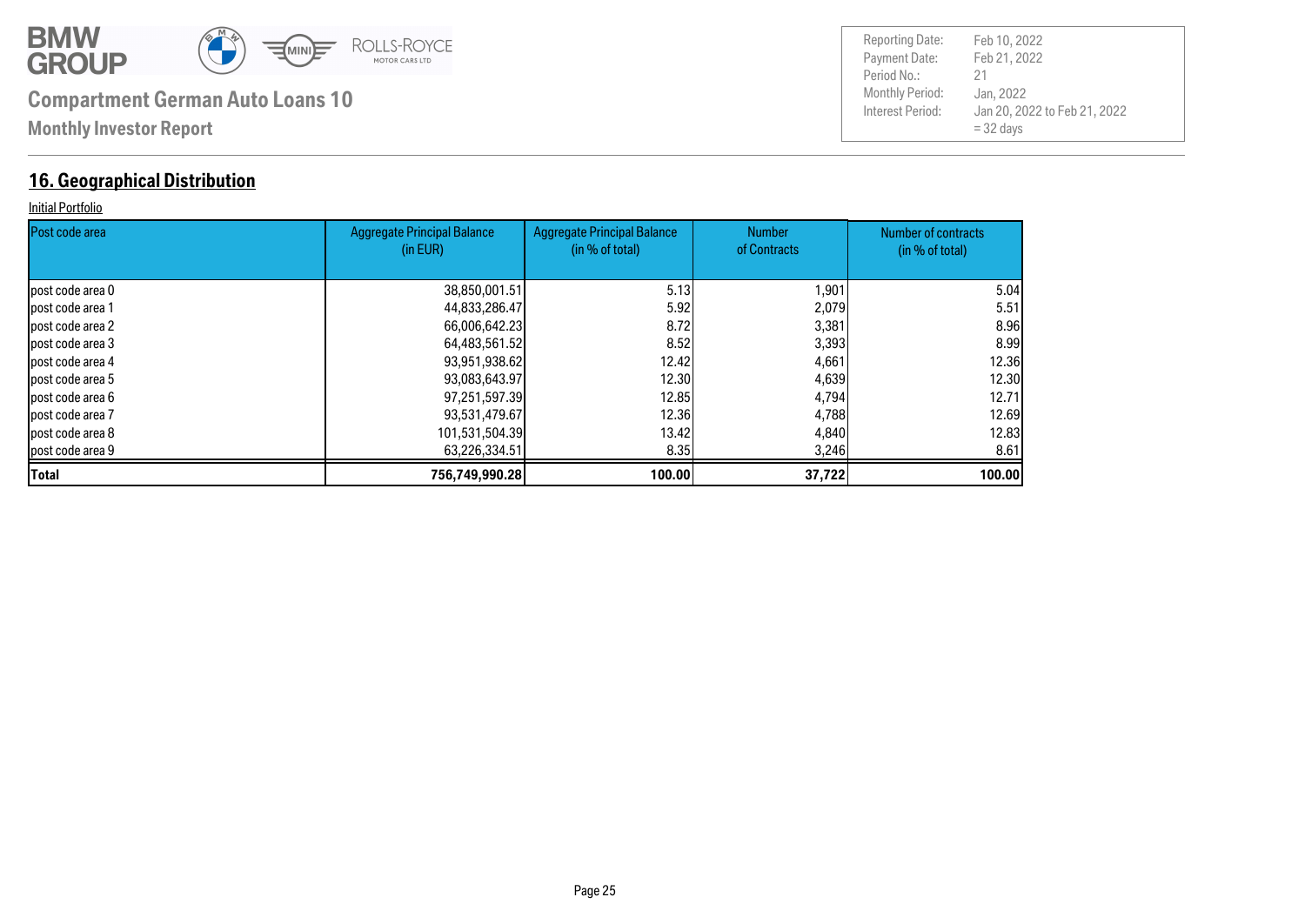

#### **16. Geographical Distribution**

| Portfolio as of:<br>Jan 31, 2022 |                                                                      |                                                                             |                               |                                               |  |  |
|----------------------------------|----------------------------------------------------------------------|-----------------------------------------------------------------------------|-------------------------------|-----------------------------------------------|--|--|
| <b>Post code area</b>            | <b>Aggregate Outstanding</b><br><b>Principal Balance</b><br>(in EUR) | <b>Aggregate Outstanding</b><br><b>Principal Balance</b><br>(in % of total) | <b>Number</b><br>of Contracts | <b>Number of Contracts</b><br>(in % of total) |  |  |
| lpost code area 0                | 21,841,759.82                                                        | 5.34                                                                        | 1,421                         | 5.22                                          |  |  |
| lpost code area 1                | 24,495,549.45                                                        | 5.99                                                                        | 1,527                         | 5.61                                          |  |  |
| lpost code area 2                | 35,957,200.00                                                        | 8.80                                                                        | 2,430                         | 8.93                                          |  |  |
| post code area 3                 | 34,570,363.92                                                        | 8.46                                                                        | 2,423                         | 8.91                                          |  |  |
| lpost code area 4                | 50,509,470.29                                                        | 12.36                                                                       | 3,399                         | 12.49                                         |  |  |
| lpost code area 5                | 49,782,762.26                                                        | 12.18                                                                       | 3,335                         | 12.26                                         |  |  |
| lpost code area 6                | 51,815,660.04                                                        | 12.68                                                                       | 3,465                         | 12.73                                         |  |  |
| lpost code area 7                | 50,797,765.94                                                        | 12.43                                                                       | 3,373                         | 12.40                                         |  |  |
| lpost code area 8                | 53,510,720.28                                                        | 13.09                                                                       | 3,414                         | 12.55                                         |  |  |
| lpost code area 9                | 35, 154, 215. 27                                                     | 8.60                                                                        | 2,403                         | 8.83                                          |  |  |
| post code area Others            | 216,827,71                                                           | 0.05                                                                        | 19                            | 0.07                                          |  |  |

**Total 408,652,294.98 100.00 27,209 100.00**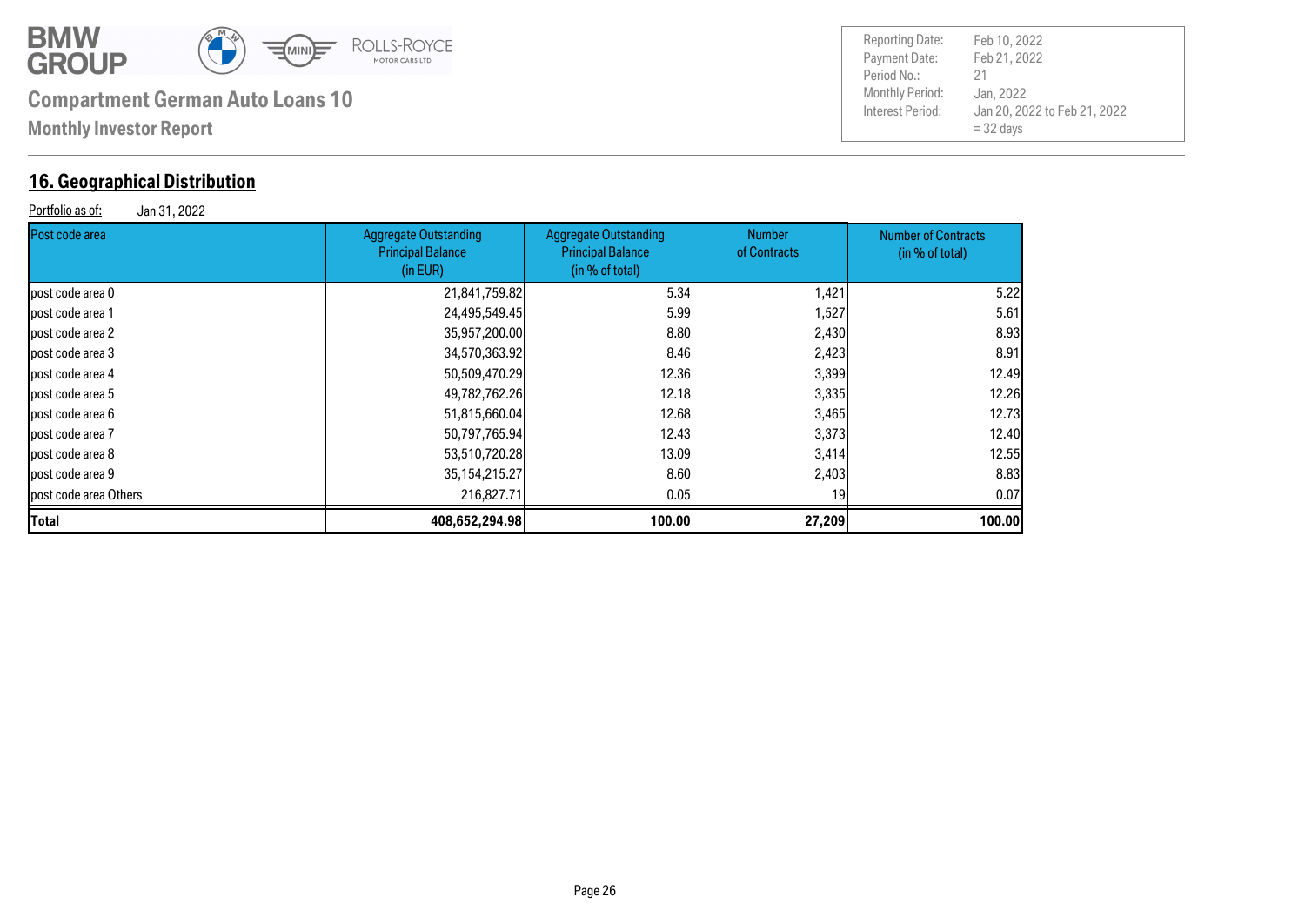

#### **16a. Geographical Distribution (graph)**



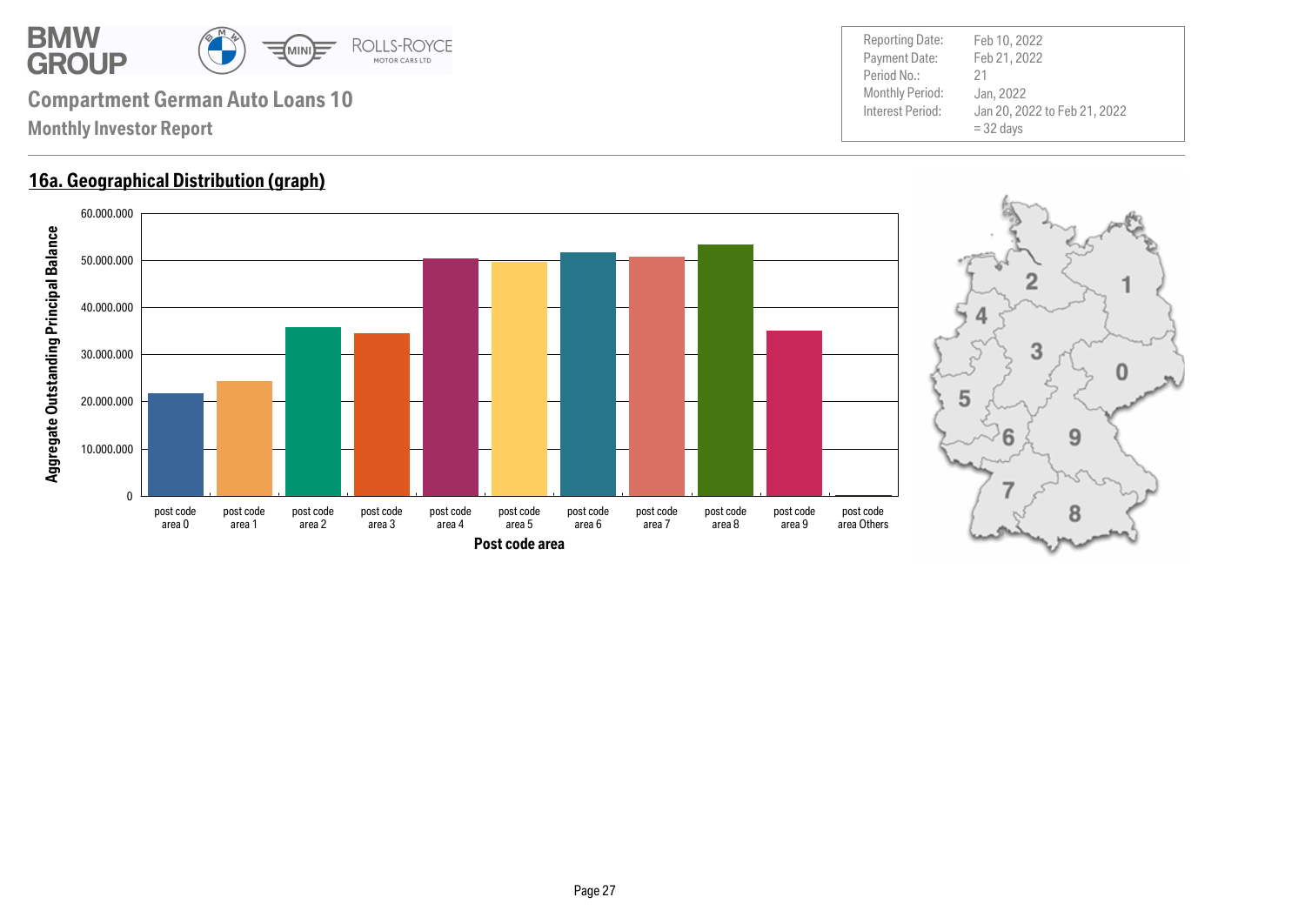

Payment Date: Period No.: Jan 20, 2022 to Feb 21, 2022 = 32 days Feb 21, 2022 Jan, 2022 21 Reporting Date: Feb 10, 2022

### **17. Car Type & Customer Group**

**Initial Portfolio** 

| <b>Car Type</b> | <b>Aggregate Principal Balance</b><br>(in EUR) | Aggregate Principal Balance<br>(in % of total) | <b>Number</b><br>of Contracts | <b>Number of Contracts</b><br>(in % of total) |
|-----------------|------------------------------------------------|------------------------------------------------|-------------------------------|-----------------------------------------------|
| <b>New</b>      | 335,116,134.69                                 | 44.28                                          | 11,663                        | 30.92l                                        |
| <b>Used</b>     | 421,633,855.59                                 | 55.72                                          | 26,059                        | 69.08                                         |
| <b>ITotal</b>   | 756,749,990.28                                 | 100.00                                         | 37,722                        | 100.00                                        |

| <b>Customer Group</b>      | <b>Aggregate Principal Balance</b><br>(in EUR) | Aggregate Principal Balance<br>(in % of total) | <b>Number</b><br>of Contracts | <b>Number of Contracts</b><br>(in % of total) |
|----------------------------|------------------------------------------------|------------------------------------------------|-------------------------------|-----------------------------------------------|
| <b>ICommercial</b>         | 201,230,905.65                                 | 26,59                                          | 6,703                         | 17.77l                                        |
| <b>IPrivate Individual</b> | 555,519,084,63                                 | 73.41                                          | 31.019                        | 82.23                                         |
| <b>Total</b>               | 756,749,990.28                                 | 100.00                                         | 37,722                        | 100.00                                        |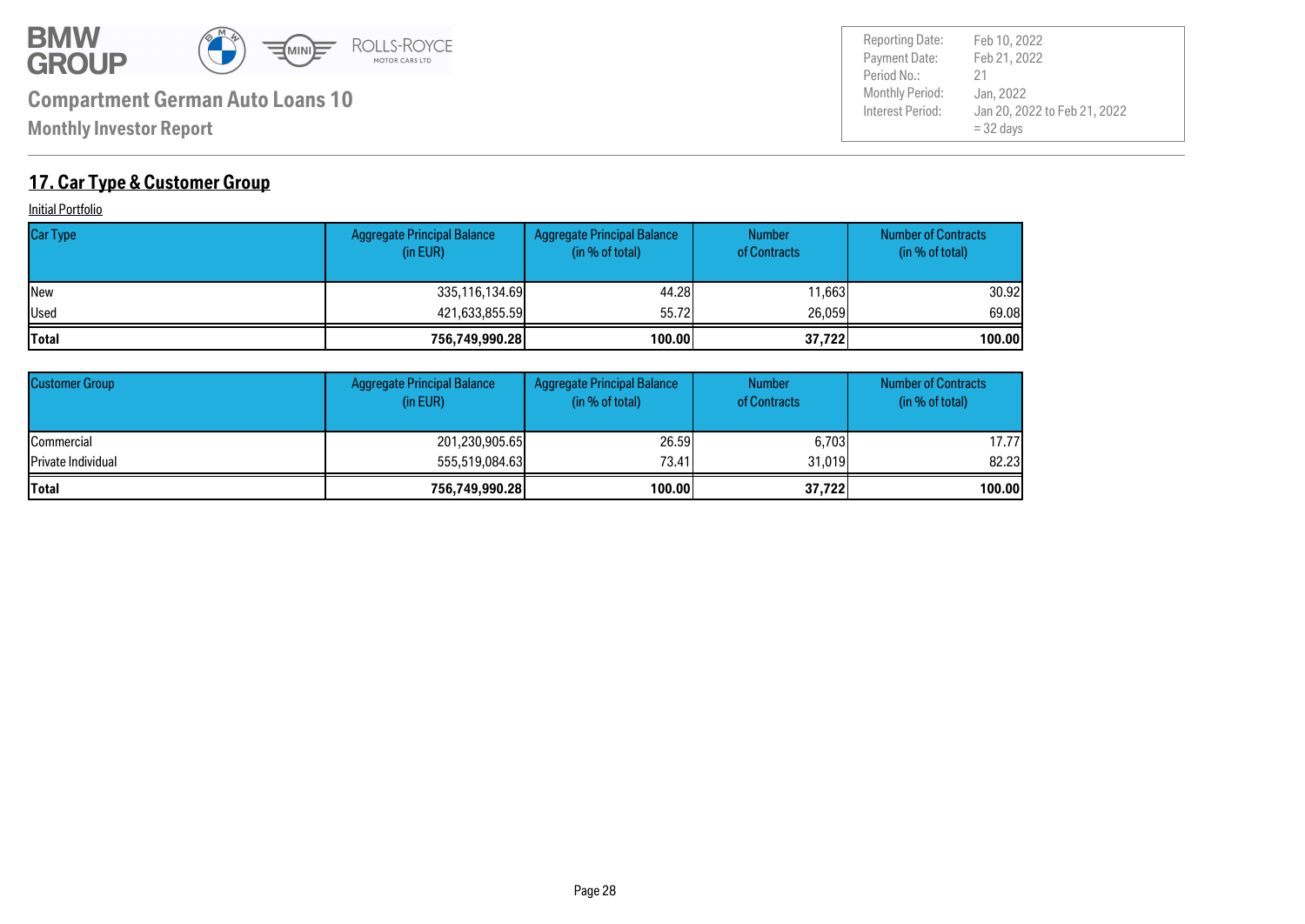

**Monthly Investor Report**

### **17. Car Type & Customer Group**

Portfolio as of: Jan 31, 2022

| Car Type | Aggregate Outstanding<br><b>Principal Balance</b><br>(in EUR) | <b>Aggregate Outstanding</b><br><b>Principal Balance</b><br>(in % of total) | <b>Number</b><br>of Contracts | <b>Number of Contracts</b><br>(in % of total) |
|----------|---------------------------------------------------------------|-----------------------------------------------------------------------------|-------------------------------|-----------------------------------------------|
| New      | 202,722,548.61                                                | 49.61                                                                       | 9,188                         | 33.77                                         |
| Used     | 205,929,746.37                                                | 50.39                                                                       | 18.021                        | 66.23                                         |
| Total    | 408,652,294.98                                                | 100.00                                                                      | 27,209                        | 100.00                                        |

| <b>Customer Group</b>      | <b>Aggregate Outstanding</b><br><b>Principal Balance</b><br>(in EUR) | <b>Aggregate Outstanding</b><br><b>Principal Balance</b><br>(in % of total) | <b>Number</b><br>of Contracts | <b>Number of Contracts</b><br>(in % of total) |
|----------------------------|----------------------------------------------------------------------|-----------------------------------------------------------------------------|-------------------------------|-----------------------------------------------|
| <b>ICommercial</b>         | 109,800,408.70                                                       | 26,87                                                                       | 4.927                         | 18.11                                         |
| <b>IPrivate Individual</b> | 298,851,886.28                                                       | 73.13                                                                       | 22,282                        | 81.89                                         |
| <b>Total</b>               | 408,652,294.98                                                       | 100.00                                                                      | 27,209                        | 100.00                                        |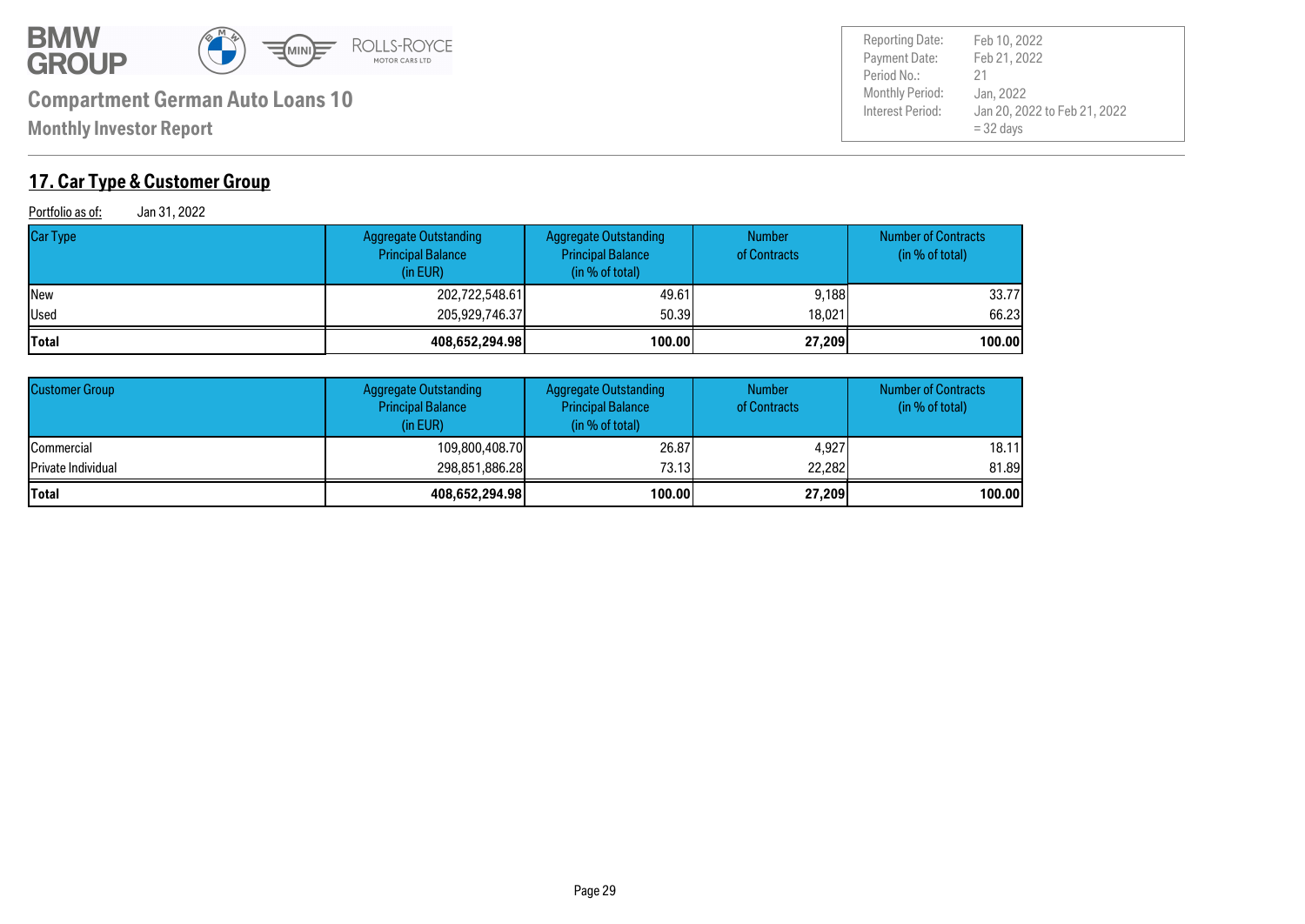

Payment Date: Period No.: Jan 20, 2022 to Feb 21, 2022 = 32 days Feb 21, 2022 Jan, 2022 21 Reporting Date: Feb 10, 2022

#### **18. Delinquencies**

#### **Initial Portfolio**

| Days past due | <b>Aggregate Principal Balance</b><br>(in EUR) | Aggregate Principal Balance<br>(in % of total) | Number<br>of Contracts | <b>Number of Contracts</b><br>(in % of total) |
|---------------|------------------------------------------------|------------------------------------------------|------------------------|-----------------------------------------------|
| $ 1 - 30 $    | 0.00                                           | 0.00 <sub>l</sub>                              |                        | 0.00                                          |
| $ 31 - 60 $   | 0.00                                           | 0.001                                          |                        | 0.00                                          |
| $ 61 - 90 $   | 0.00                                           | 0.001                                          |                        | 0.00                                          |
| $ 91 - 120 $  | 0.00                                           | 0.001                                          |                        | 0.00                                          |
| >120          | 0.00                                           | 0.001                                          |                        | 0.00                                          |
| <b>Total</b>  | 0.00                                           | 0.00                                           |                        | 0.00                                          |

Portfolio as of: Jan 31, 2022

| Days past due | <b>Aggregate Outstanding</b><br><b>Principal Balance</b><br>(in EUR) | <b>Aggregate Outstanding</b><br><b>Principal Balance</b><br>(in % of total) | <b>Number</b><br>of Contracts | <b>Number of Contracts</b><br>(in % of total) |
|---------------|----------------------------------------------------------------------|-----------------------------------------------------------------------------|-------------------------------|-----------------------------------------------|
| $-30$         | 3,255,452.52                                                         | 0.80                                                                        | 186                           | 0.68                                          |
| 31 - 60       | 680,411.77                                                           | 0.17                                                                        | 32                            | 0.12                                          |
| 61 - 90       | 149,856.88                                                           | 0.04                                                                        |                               | 0.03                                          |
| 91 - 120      | 75,723.11                                                            | 0.02                                                                        |                               | 0.01                                          |
| >120          | 222,087.20                                                           | 0.05                                                                        | 10 <sup>1</sup>               | 0.04                                          |
| Total         | 4,383,531.48                                                         | 1.07                                                                        | 238                           | 0.87                                          |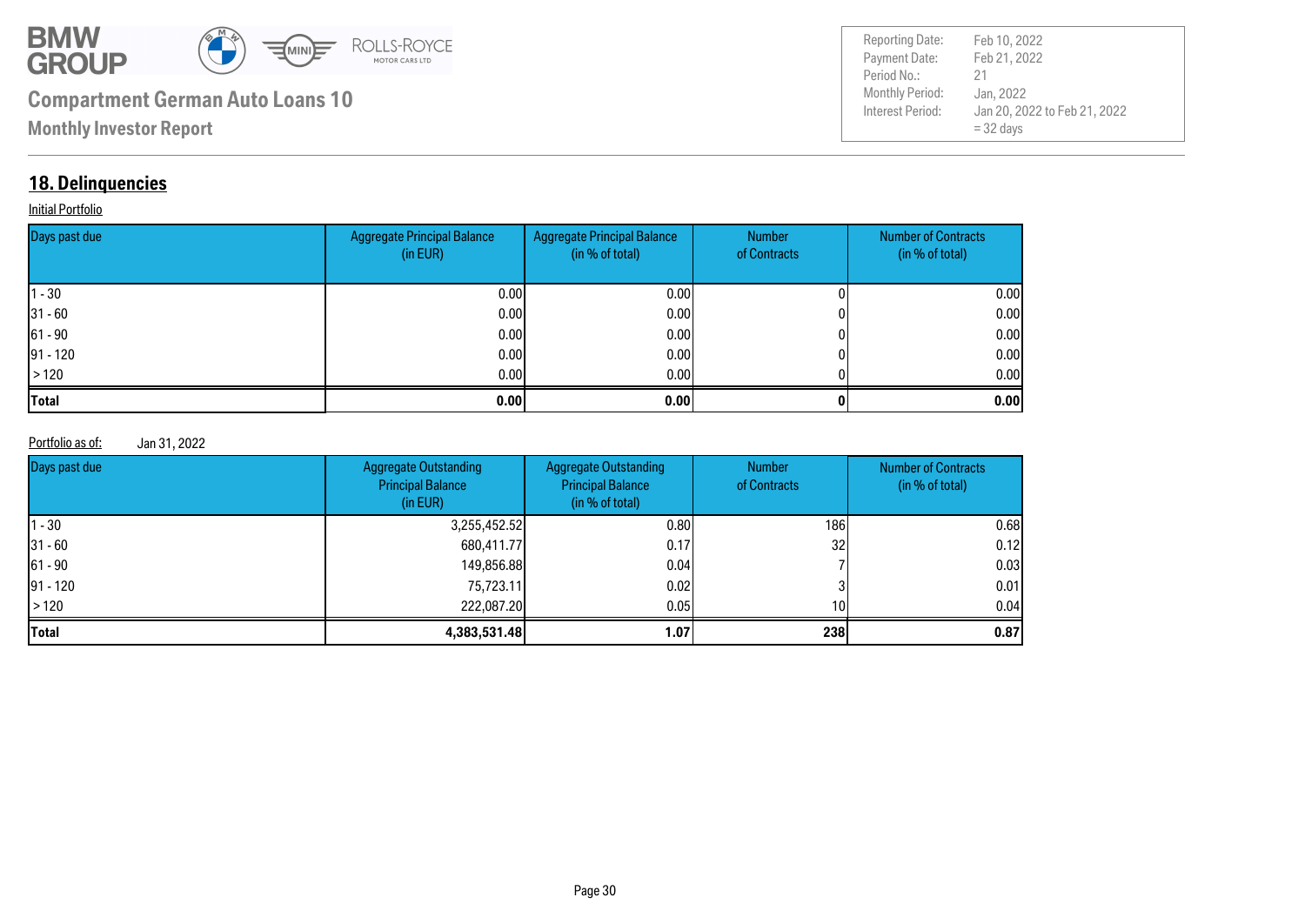

#### **18a. Delinquencies Analysis**

| <b>Monthly Period</b> | Performing<br>(in EUR) | 31-60 days past due<br>(in EUR) | 61-90 days past due<br>(in EUR) | 91-120 days past due<br>(in EUR) | >120 days past due<br>(in EUR) |
|-----------------------|------------------------|---------------------------------|---------------------------------|----------------------------------|--------------------------------|
| May - 20              | 740,146,949.11         | 0.00                            | 0.00                            | 0.00                             | 0.00                           |
| June - 20             | 721,601,816.33         | 81,700.12                       | 0.00                            | 0.00                             | 0.00                           |
| <b>July - 20</b>      | 702,612,687.82         | 106,686.13                      | 35,273.11                       | 0.00                             | 0.00                           |
| Aug - 20              | 685,455,355.70         | 361,688.55                      | 19,280.57                       | 35,273.11                        | 0.00                           |
| Sept - 20             | 667,716,114.78         | 438,609.04                      | 13,862.18                       | 19,280.57                        | 35,273.11                      |
| Oct - 20              | 649,487,622.84         | 408,556.54                      | 248,670.34                      | 13,862.18                        | 19,280.57                      |
| Nov - 20              | 633,277,295.15         | 466,919.20                      | 125,202.22                      | 179,324.75                       | 19,280.57                      |
| Dec - 20              | 616,721,711.71         | 423,890.74                      | 159,378.65                      | 146,384.96                       | 194,048.99                     |
| Jan - 21              | 600,408,319.26         | 327,871.44                      | 254,322.36                      | 103,905.97                       | 263,829.04                     |
| Feb - 21              | 584,165,357.73         | 368,512.07                      | 65,093.19                       | 45,394.00                        | 276,428.93                     |
| Mar - 21              | 565,512,841.44         | 530,716.30                      | 183,014.52                      | 118,391.06                       | 193,808.00                     |
| Apr - 21              | 549,388,019.17         | 358,620.58                      | 152,904.24                      | 116,069.33                       | 195,743.64                     |
| May - 21              | 533,126,810.32         | 670,246.41                      | 251,050.24                      | 81,906.87                        | 179,931.35                     |
| June - 21             | 517,248,993.91         | 158,793.08                      | 86,906.27                       | 172,626.42                       | 217,250.93                     |
| <b>July - 21</b>      | 502,076,058.86         | 387,902.89                      | 53,874.55                       | 73,790.78                        | 165,549.74                     |
| Aug - 21              | 487,882,448.83         | 523,483.94                      | 90,296.05                       | 35,459.00                        | 157,837.75                     |
| Sept - 21             | 472,283,391.31         | 352,728.67                      | 242,416.34                      | 44,494.03                        | 106,555.25                     |
| Oct - 21              | 456,362,435.16         | 473,102.60                      | 143,378.45                      | 115,165.90                       | 44,275.68                      |
| Nov - 21              | 440,286,664.48         | 450,825.48                      | 121,943.54                      | 95,274.44                        | 115,165.90                     |
| Dec - 21              | 424,201,447.58         | 508,329.84                      | 111,650.63                      | 41,367.45                        | 203,386.75                     |
| Jan - 22              | 407,524,216.02         | 680,411.77                      | 149,856.88                      | 75,723.11                        | 222,087.20                     |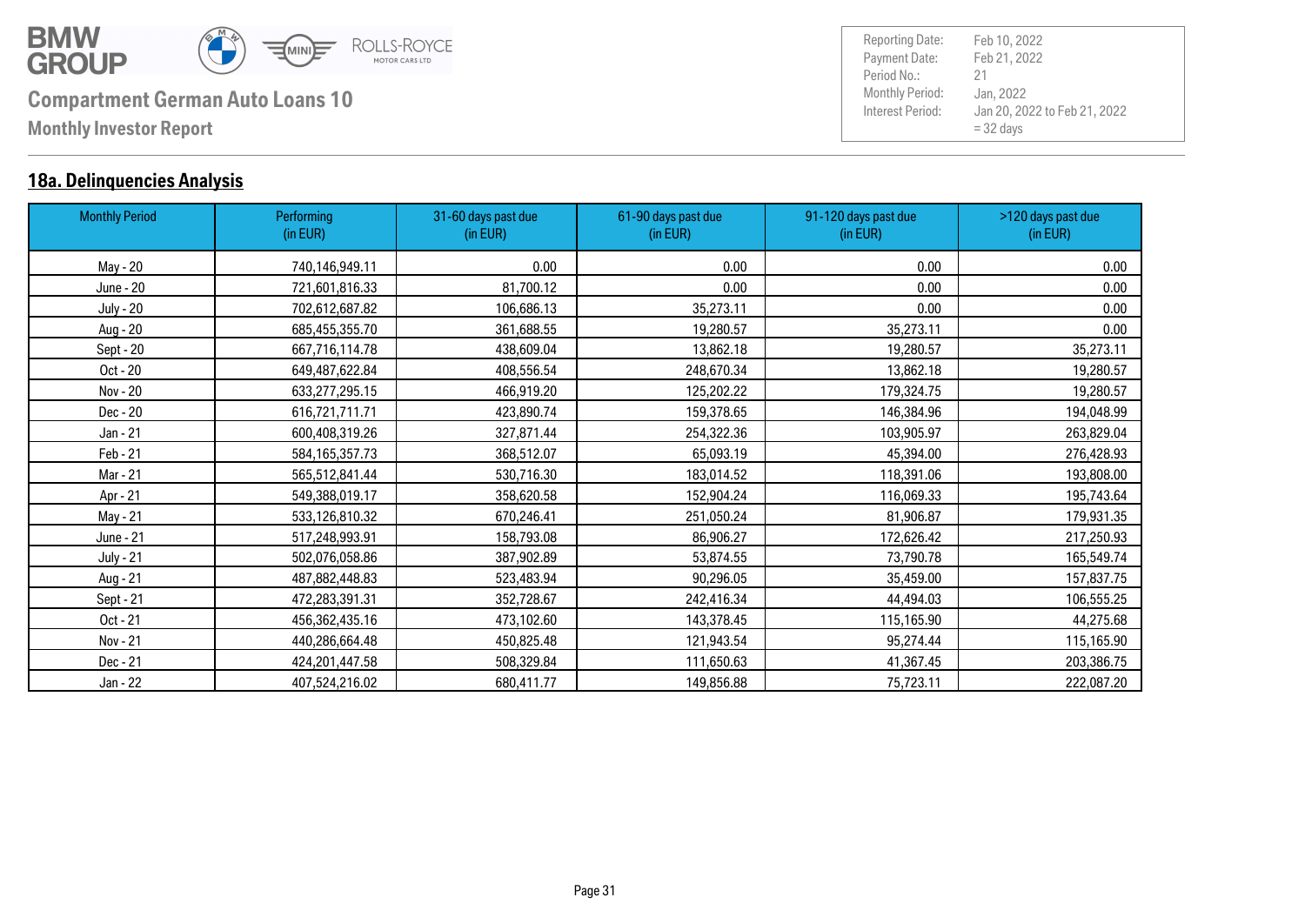

**Monthly Investor Report**

### **19. Seasoning**

#### Initial Portfolio

| Group<br>(in months) | <b>Aggregate Principal Balance</b><br>(in EUR) | <b>Aggregate Principal Balance</b><br>(in % of total) | Number<br>of Contracts | <b>Number of Contracts</b><br>(in % of total) |
|----------------------|------------------------------------------------|-------------------------------------------------------|------------------------|-----------------------------------------------|
|                      |                                                |                                                       |                        |                                               |
| $\leq 6$             | 556,910,313.05                                 | 73.59                                                 | 26,186                 | 69.42                                         |
| $> 6 - \le 12$       | 145,292,998.53                                 | 19.20                                                 | 8,164                  | 21.64                                         |
| $>12 - 5 = 24$       | 54,546,678.70                                  | 7.21                                                  | 3,372                  | 8.94                                          |
| $> 24 - 5 = 36$      | 0.00                                           | 0.00                                                  |                        | 0.00                                          |
| $> 36 - 5 = 42$      | 0.00                                           | 0.00                                                  |                        | 0.00                                          |
| $>42 - 5 = 48$       | 0.00                                           | 0.00                                                  |                        | 0.00                                          |
| $>$ 48 - <= 53       | 0.001                                          | 0.001                                                 |                        | 0.00                                          |
| > 53                 | 0.00                                           | 0.00 <sub>l</sub>                                     |                        | 0.001                                         |
| Total                | 756,749,990.28                                 | 100.00                                                | 37,722                 | 100.00                                        |
|                      |                                                |                                                       |                        |                                               |

| WA Seasoning (in months): | 5.81  |
|---------------------------|-------|
| Min (in months):          | 2.00  |
| Max (in months):          | 15.00 |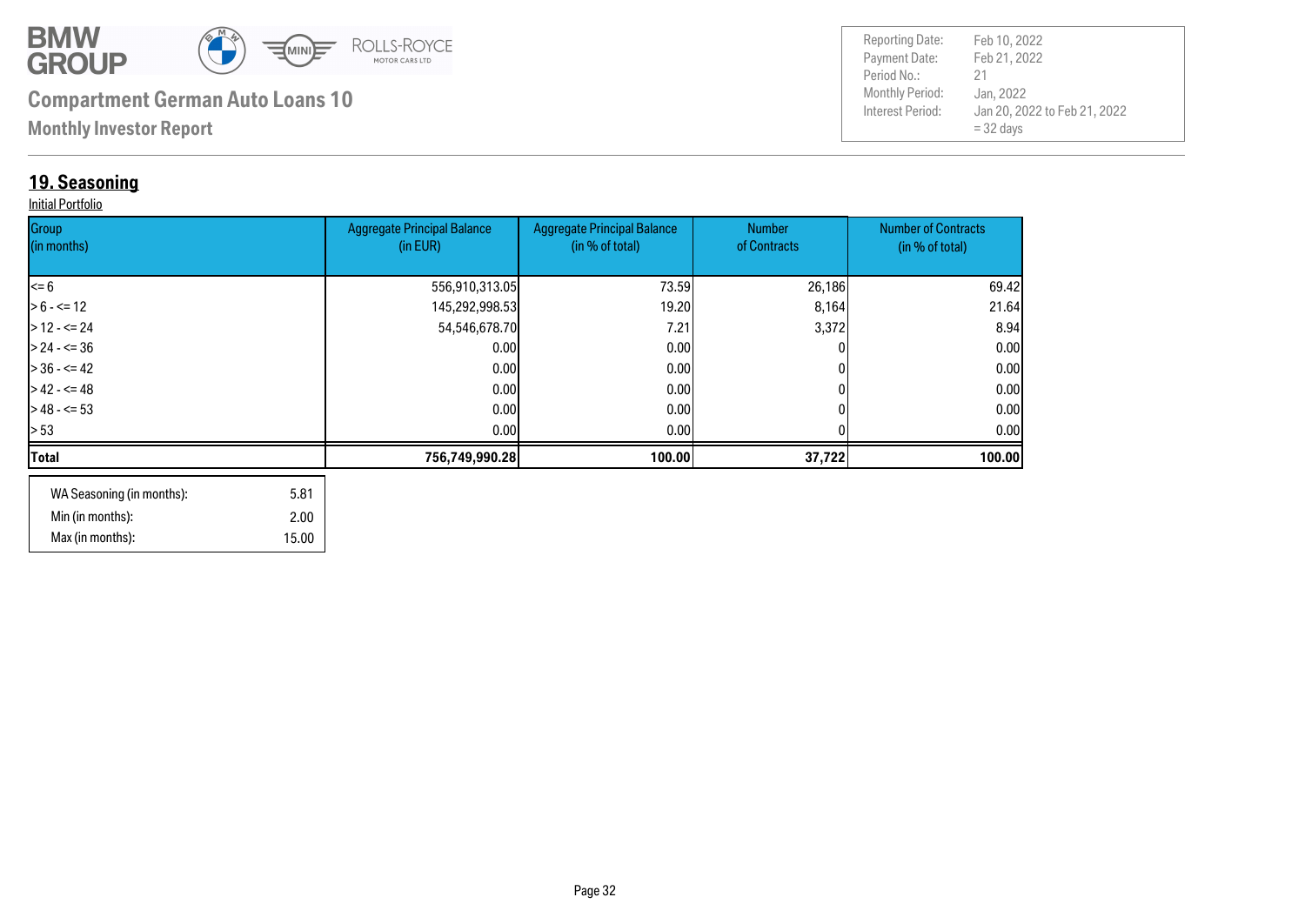

 36.00 23.00

## **Compartment German Auto Loans 10**

**Monthly Investor Report**

### **19. Seasoning**

 Min (in months): Max (in months):

Portfolio as of: Jan 31, 2022

| <b>Reporting Date:</b><br>Payment Date:<br>Period No.:<br><b>Monthly Period:</b><br>Interest Period: | Feb 10, 2022<br>Feb 21, 2022<br>21<br>Jan, 2022<br>Jan 20, 2022 to Feb 21, 2022<br>$=$ 32 days |
|------------------------------------------------------------------------------------------------------|------------------------------------------------------------------------------------------------|
|------------------------------------------------------------------------------------------------------|------------------------------------------------------------------------------------------------|

| Group<br>(in months)               | <b>Aggregate Outstanding</b><br><b>Principal Balance</b><br>(in EUR) | <b>Aggregate Outstanding</b><br><b>Principal Balance</b><br>(in % of total) | <b>Number</b><br>of Contracts | <b>Number of Contracts</b><br>(in % of total) |
|------------------------------------|----------------------------------------------------------------------|-----------------------------------------------------------------------------|-------------------------------|-----------------------------------------------|
| $= 6$                              | 0.00                                                                 | 0.00                                                                        |                               | 0.00                                          |
| $> 6 - \le 12$                     | 0.001                                                                | 0.00                                                                        |                               | 0.00                                          |
| $>12 - 524$                        | 118,962,304.24                                                       | 29.11                                                                       | 7,398                         | 27.19                                         |
| $> 24 - 50$                        | 289,689,990.74                                                       | 70.89                                                                       | 19,811                        | 72.81                                         |
| $> 36 - 5 = 42$                    | 0.00                                                                 | 0.00                                                                        |                               | 0.00                                          |
| $>42 - 5 = 48$                     | 0.00                                                                 | 0.00                                                                        |                               | 0.00                                          |
| $>48 - 53$                         | 0.00                                                                 | 0.00                                                                        |                               | 0.00                                          |
| > 53                               | 0.00                                                                 | 0.00                                                                        |                               | 0.00                                          |
| <b>Total</b>                       | 408,652,294.98                                                       | 100.00                                                                      | 27,209                        | 100.00                                        |
| WA Seasoning (in months):<br>26.59 |                                                                      |                                                                             |                               |                                               |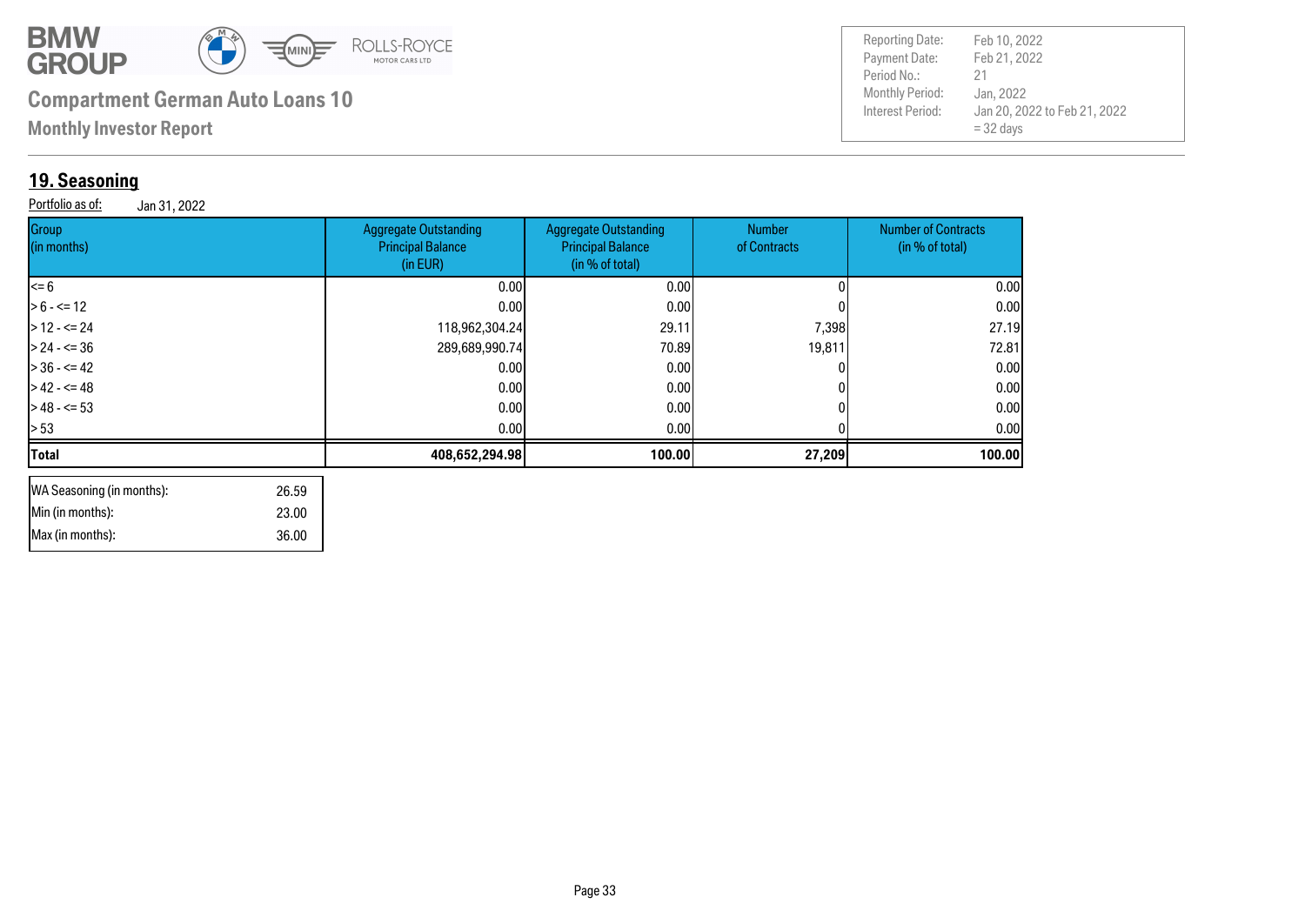

#### **19a. Seasoning (graph)**

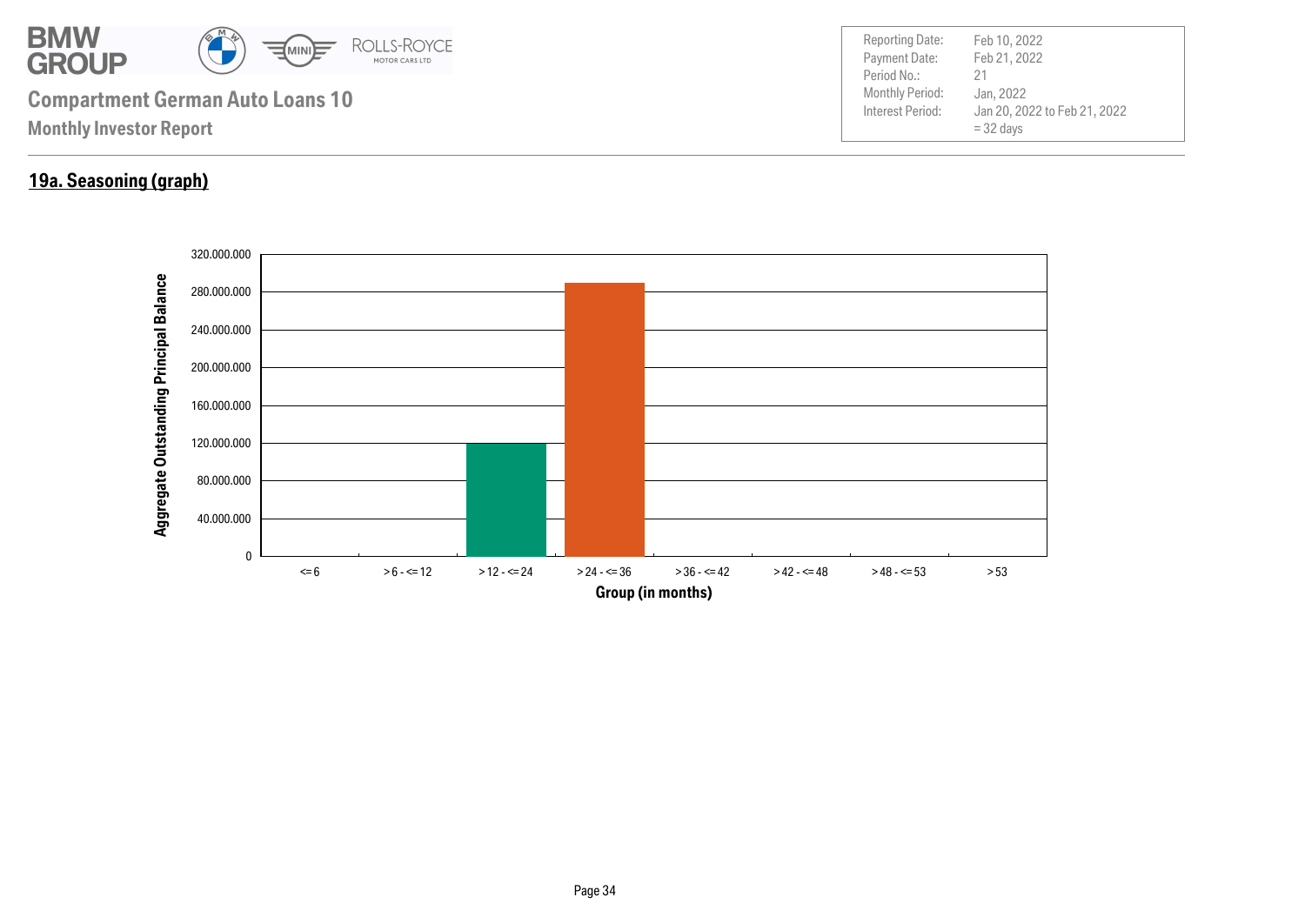

## **20. Remaining Term**

#### **Initial Portfolio**

| Group<br>(in months) | <b>Aggregate Principal Balance</b><br>(in EUR) | <b>Aggregate Principal Balance</b><br>(in % of total) | <b>Number</b><br>of Contracts | <b>Number of Contracts</b><br>(in % of total) |
|----------------------|------------------------------------------------|-------------------------------------------------------|-------------------------------|-----------------------------------------------|
| l<= 6                | 201,572.62                                     | 0.03                                                  | 94                            | 0.25                                          |
| $> 6 - \le 12$       | 4,391,327.43                                   | 0.58                                                  | 762                           | 2.02                                          |
| $>12 - 524$          | 70,971,230.05                                  | 9.38                                                  | 5,717                         | 15.16                                         |
| $> 24 - 5 = 36$      | 315,095,332.69                                 | 41.64                                                 | 15,804                        | 41.90                                         |
| $> 36 - 5 = 42$      | 45,678,105.76                                  | 6.04                                                  | 2,266                         | 6.01                                          |
| $> 42 - 5 = 48$      | 106,127,537.84                                 | 14.02                                                 | 4,747                         | 12.58                                         |
| $> 48 - 53$          | 38,957,331.30                                  | 5.15                                                  | 1,628                         | 4.32                                          |
| > 53                 | 175,327,552.59                                 | 23.17                                                 | 6,704                         | 17.77                                         |
| Total                | 756,749,990.28                                 | 100.00                                                | 37,722                        | 100.00                                        |
|                      |                                                |                                                       |                               |                                               |

| WA Remaining Term (in months): | 39.31 |
|--------------------------------|-------|
| Min (in months):               | 3.00  |
| Max (in months):               | 60.00 |

| <b>Reporting Date:</b><br>Payment Date:<br>Period No.: | Feb 10, 2022<br>Feb 21, 2022<br>21                       |
|--------------------------------------------------------|----------------------------------------------------------|
| <b>Monthly Period:</b><br>Interest Period:             | Jan, 2022<br>Jan 20, 2022 to Feb 21, 2022<br>$=$ 32 days |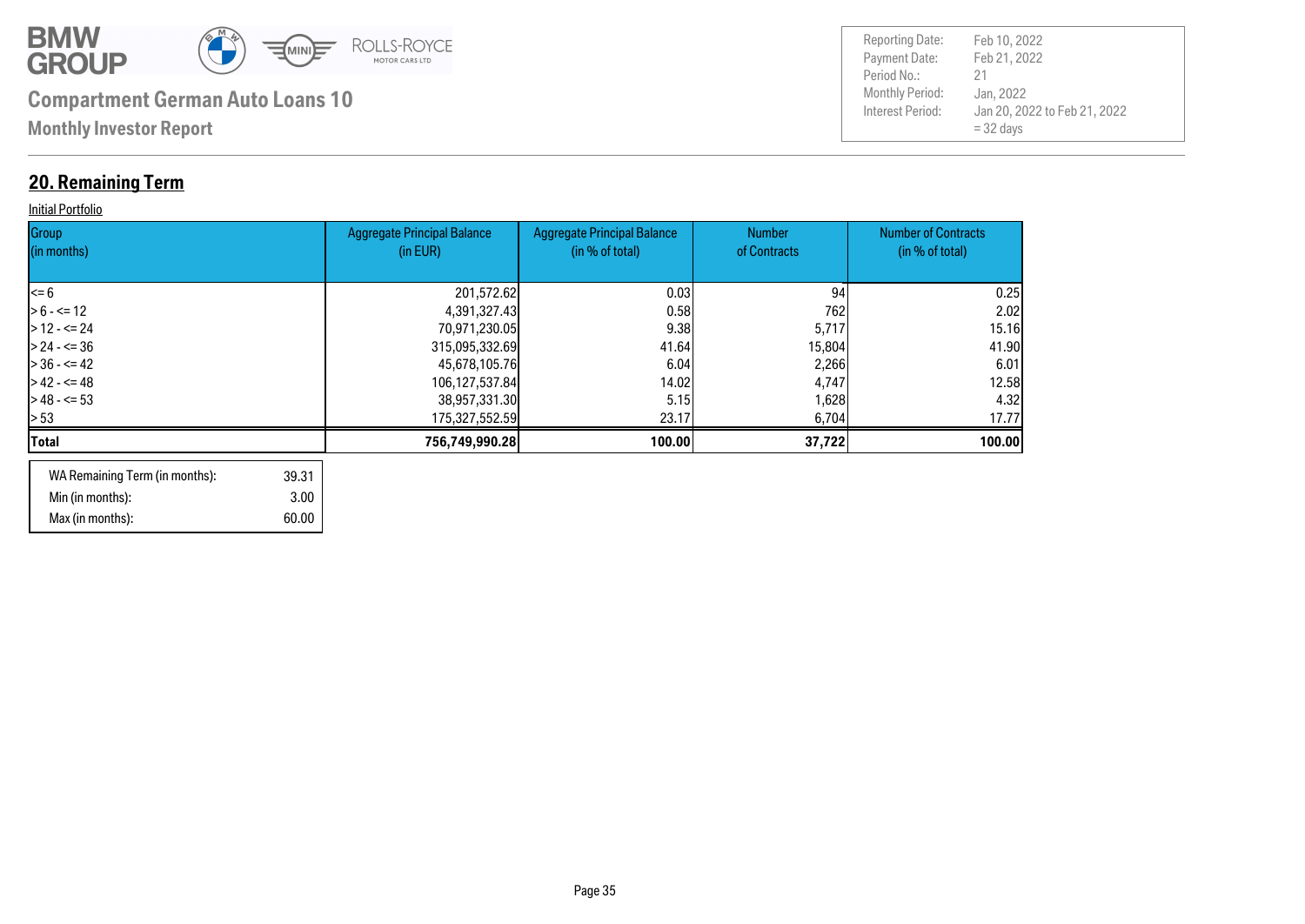

**Monthly Investor Report**

### **20. Remaining Term**

Portfolio as of: Jan 31, 2022

| Group<br>(in months)                            | <b>Aggregate Outstanding</b><br><b>Principal Balance</b><br>(in EUR) | <b>Aggregate Outstanding</b><br><b>Principal Balance</b><br>(in % of total) | Number<br>of Contracts | <b>Number of Contracts</b><br>(in % of total) |
|-------------------------------------------------|----------------------------------------------------------------------|-----------------------------------------------------------------------------|------------------------|-----------------------------------------------|
| <= 6                                            | 36,804,728.15                                                        | 9.01                                                                        | 5,551                  | 20.40                                         |
| $> 6 - \le 12$                                  | 124,589,040.69                                                       | 30.49                                                                       | 8,013                  | 29.45                                         |
| $>$ 12 - <= 24                                  | 92,019,340.84                                                        | <b>22.521</b>                                                               | 5,863                  | 21.55                                         |
| $>$ 24 - <= 36                                  | 134, 134, 684. 30                                                    | 32.82                                                                       | 6,760                  | 24.84                                         |
| > 36 - <= 42                                    | 21,104,501.00                                                        | 5.16                                                                        | 1,022                  | 3.76                                          |
| > 42 - <= 48                                    | 0.00                                                                 | 0.00 <sub>l</sub>                                                           |                        | 0.00                                          |
| $>$ 48 - <= 53                                  | 0.00                                                                 | 0.001                                                                       |                        | 0.00                                          |
| > 53                                            | 0.00                                                                 | 0.00                                                                        |                        | 0.00                                          |
| Total                                           | 408,652,294.98                                                       | 100.00                                                                      | 27,209                 | 100.00                                        |
| WA Remaining Term (in months).<br>$\sim$ $\sim$ |                                                                      |                                                                             |                        |                                               |

| WA Remaining Term (in months): | 20.13 |
|--------------------------------|-------|
| Min (in months):               | 0.00  |
| Max (in months):               | 39.00 |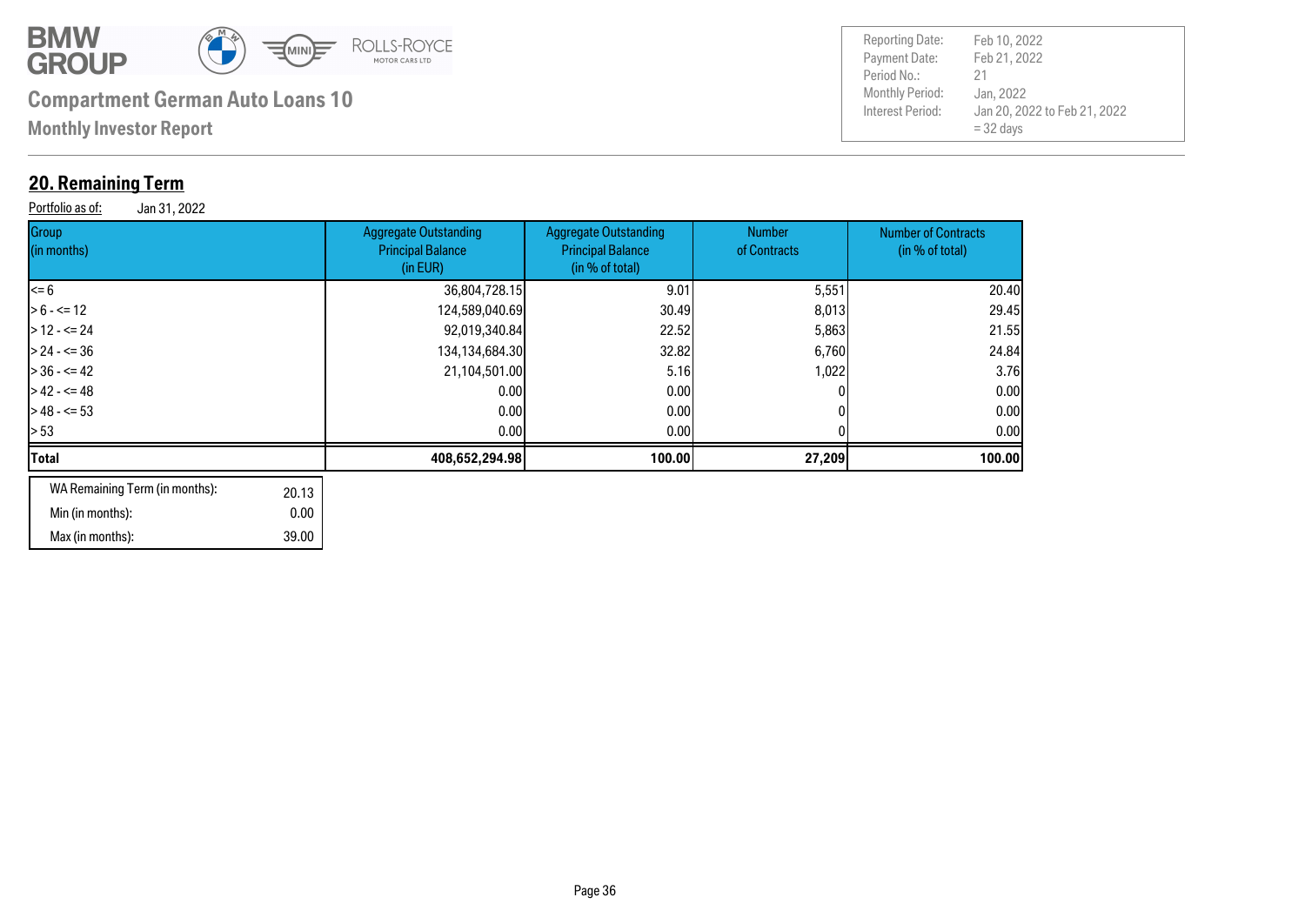

### **20a. Remaining Term (graph)**

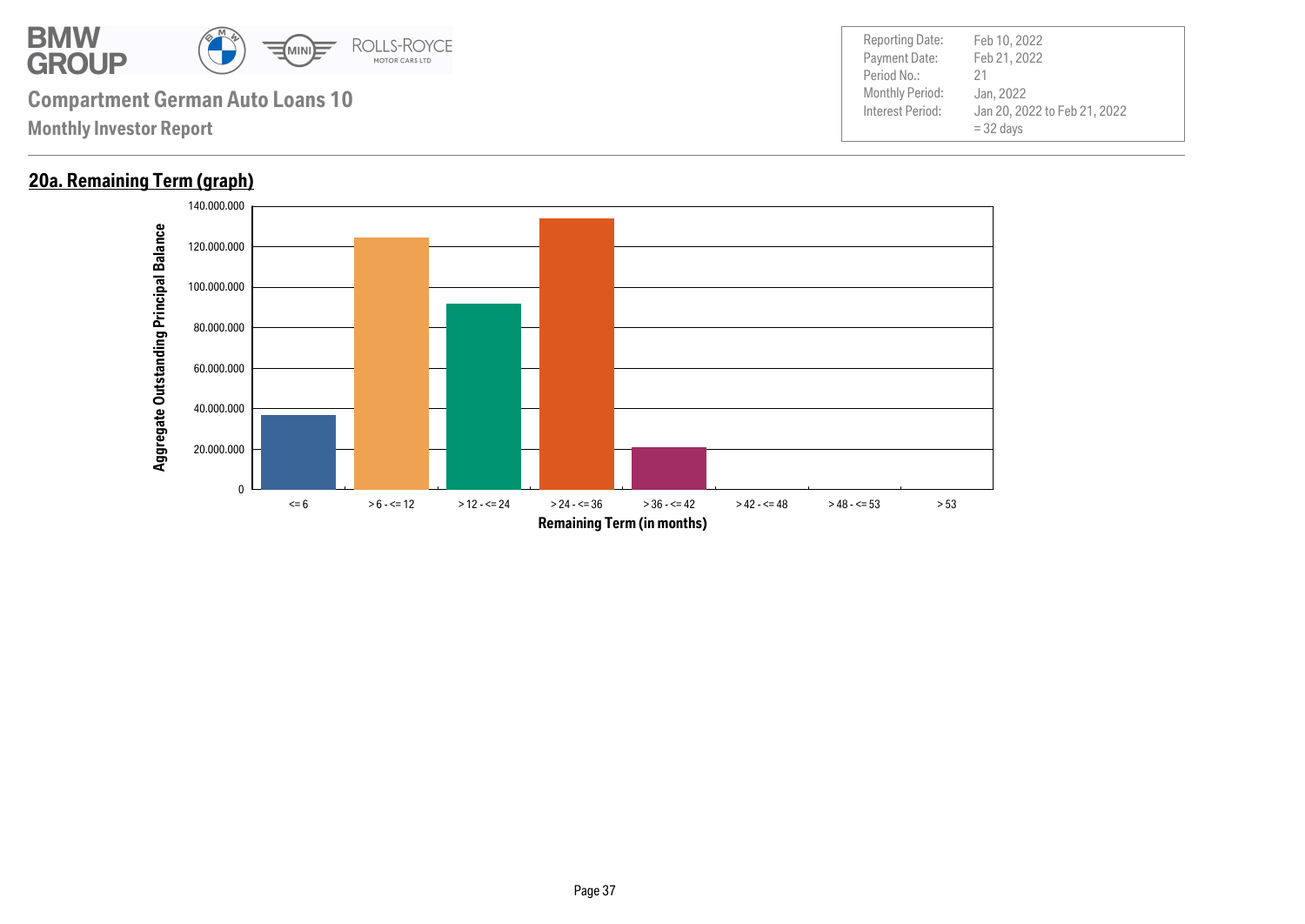

Max (in months): 72.00

| <b>Reporting Date:</b> | Feb 10, 2022                                |
|------------------------|---------------------------------------------|
| Payment Date:          | Feb 21, 2022                                |
| Period No.:            | 21                                          |
| <b>Monthly Period:</b> | Jan, 2022                                   |
| Interest Period:       | Jan 20, 2022 to Feb 21, 2022<br>$=$ 32 days |

### **21. Original Term**

#### **Initial Portfolio**

| Group<br>(in months)          |       | <b>Aggregate Principal Balance</b><br>(in EUR) | <b>Aggregate Principal Balance</b><br>(in % of total) | <b>Number</b><br>of Contracts | <b>Number of Contracts</b><br>(in % of total) |
|-------------------------------|-------|------------------------------------------------|-------------------------------------------------------|-------------------------------|-----------------------------------------------|
|                               |       |                                                |                                                       |                               |                                               |
| l<= 6                         |       | 0.001                                          | 0.00                                                  |                               | 0.00                                          |
| $> 6 - \le 12$                |       | 546,875.52                                     | 0.07                                                  | 201                           | 0.53                                          |
| $>12 - 524$                   |       | 35,448,344.86                                  | 4.68                                                  | 3,671                         | 9.73                                          |
| $> 24 - 5 = 36$               |       | 339,574,369.69                                 | 44.87                                                 | 17,623                        | 46.72                                         |
| - 36 - <= 42                  |       | 4,975,210.35                                   | 0.66                                                  | 319                           | 0.85                                          |
| $> 42 - 5 = 48$               |       | 137, 182, 258. 92                              | 18.13                                                 | 6,473                         | 17.16                                         |
| $> 48 - 53$                   |       | 471,148.34                                     | 0.061                                                 | <b>261</b>                    | 0.07                                          |
| > 53                          |       | 238,551,782.60                                 | 31.52                                                 | 9,409                         | 24.94                                         |
| Total                         |       | 756,749,990.28                                 | 100.00                                                | 37,722                        | 100.00                                        |
| WA Original Term (in months): | 45.11 |                                                |                                                       |                               |                                               |
| Min (in months):              | 10.00 |                                                |                                                       |                               |                                               |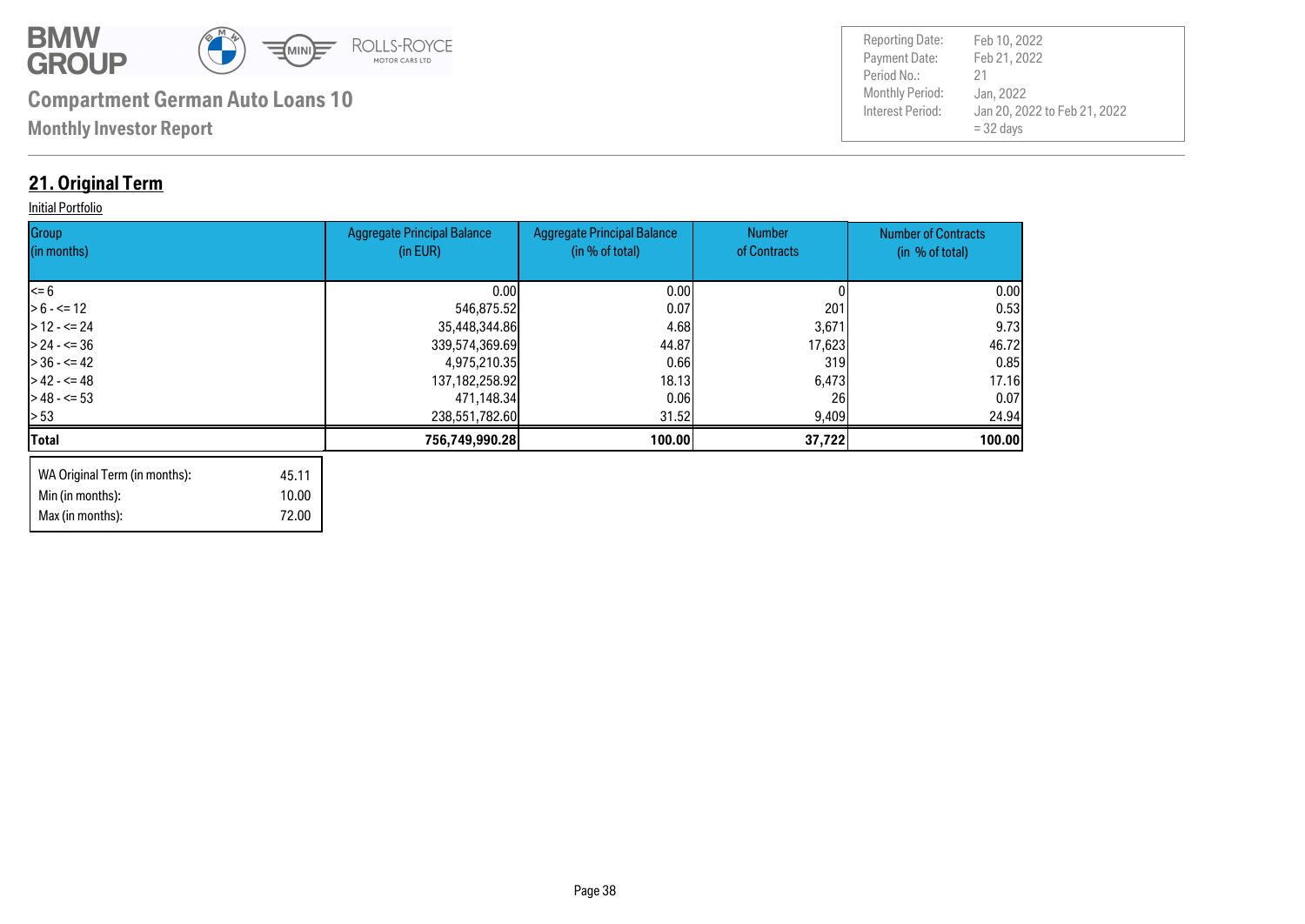

**Monthly Investor Report**

### **21. Original Term**

Portfolio as of: Jan 31, 2022

| Group<br>(in months) | <b>Aggregate Outstanding</b><br><b>Principal Balance</b><br>(in EUR) | <b>Aggregate Outstanding</b><br><b>Principal Balance</b><br>(in % of total) | Number<br>of Contracts | <b>Number of Contracts</b><br>(in % of total) |
|----------------------|----------------------------------------------------------------------|-----------------------------------------------------------------------------|------------------------|-----------------------------------------------|
| <= 6                 | 0.001                                                                | 0.00                                                                        |                        | 0.00                                          |
| $> 6 - \le 12$       | 0.00 <sub>l</sub>                                                    | 0.001                                                                       |                        | 0.00                                          |
| $>12 - 524$          | 1,600,083.54                                                         | 0.39                                                                        | 1,069                  | 3.93                                          |
| $> 24 - 5 = 36$      | 180,402,157.88                                                       | 44.15                                                                       | 13,312                 | 48.92                                         |
| $>36 - 542$          | 2,564,889.47                                                         | 0.63                                                                        | 249                    | 0.92                                          |
| $> 42 - 5 = 48$      | 79,645,058.19                                                        | 19.49                                                                       | 5,173                  | 19.01                                         |
| $>48 - 53$           | 259,982.95                                                           | 0.061                                                                       | 18                     | 0.07                                          |
| > 53                 | 144,180,122.95                                                       | 35.28                                                                       | 7,388                  | 27.15                                         |
| Total                | 408,652,294.98                                                       | 100.00                                                                      | 27,209                 | 100.00                                        |
|                      |                                                                      |                                                                             |                        |                                               |

| WA Original Term (in months): | 46.74 |
|-------------------------------|-------|
| Min (in months):              | 24.00 |
| Max (in months):              | 72.00 |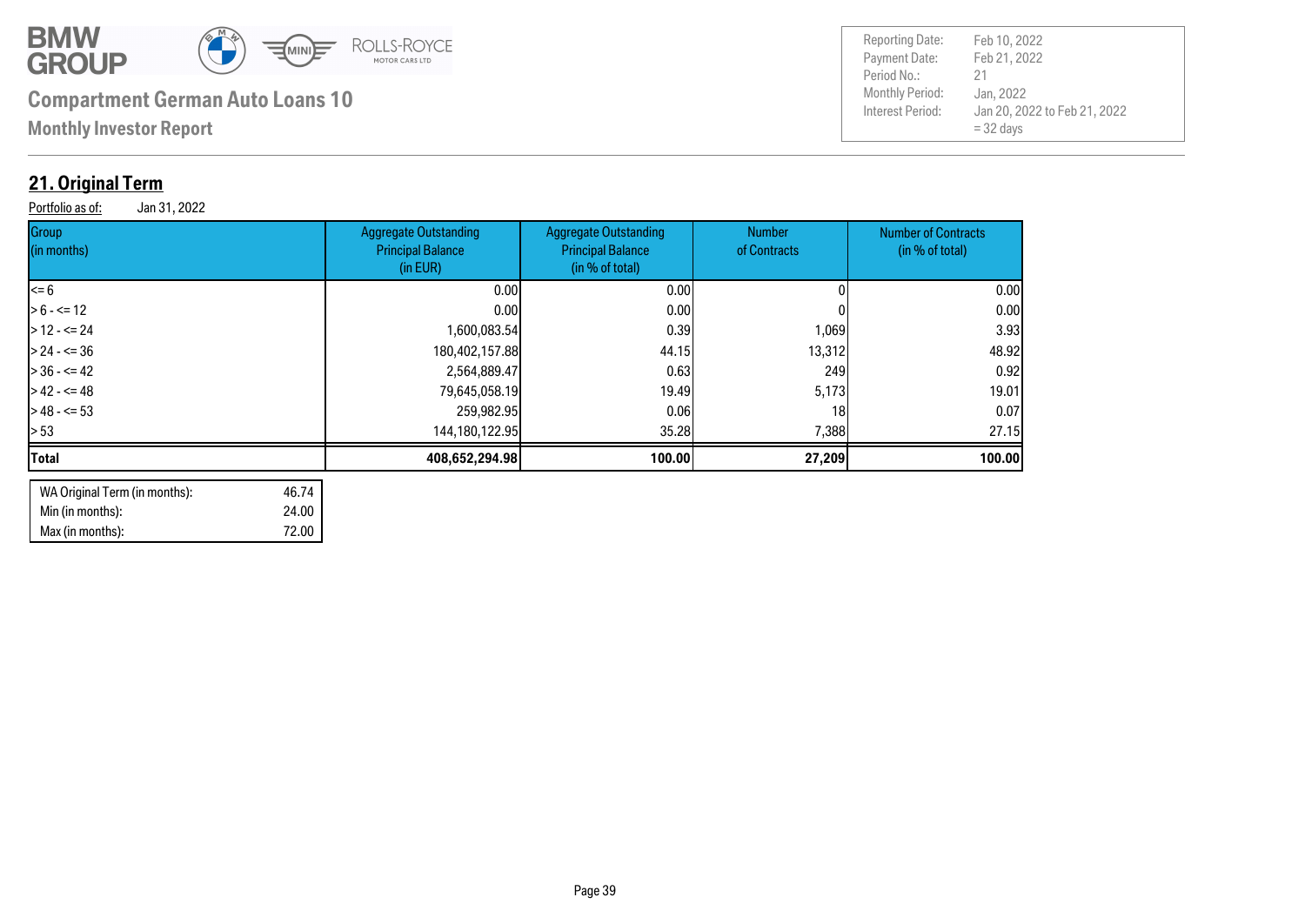

#### **21a. Original Term (graph)**

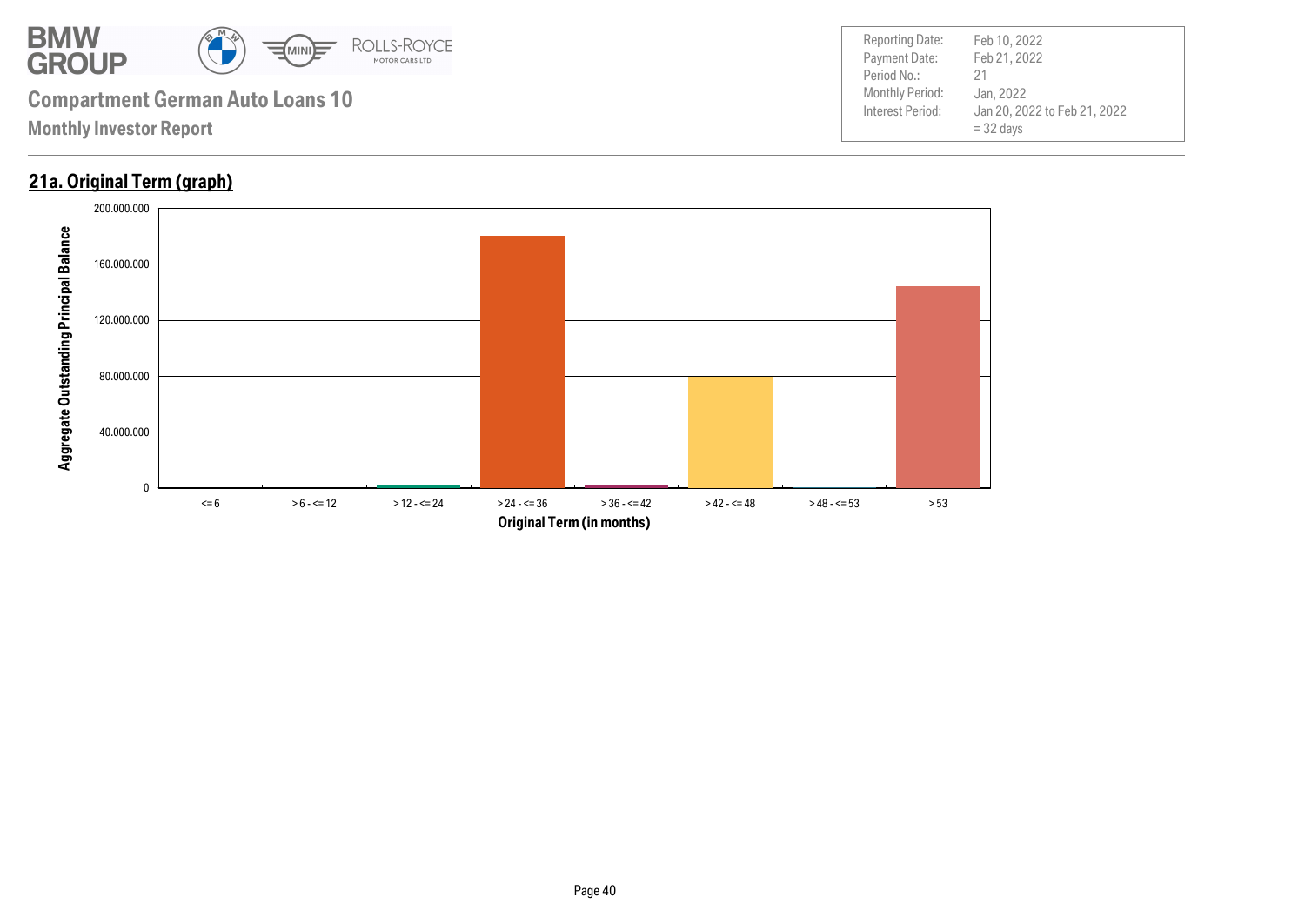

**Monthly Investor Report**

#### **22. Vehicle Class**

#### Initial Portfolio

| Group                                    | <b>Aggregate Principal Balance</b> | <b>Aggregate Principal Balance</b> | <b>Number</b> | <b>Number of Contracts</b> |
|------------------------------------------|------------------------------------|------------------------------------|---------------|----------------------------|
|                                          | (in EUR)                           | (in % of total)                    | of Contracts  | (in % of total)            |
| <b>BMW 1 Series</b>                      | 81, 155, 731. 24                   | 10.72                              | 5,849         | 15.51                      |
| <b>BMW 2 Series</b>                      | 71,886,124.85                      | 9.50                               | 3,619         | 9.59                       |
| <b>BMW 3 Series</b>                      | 79,744,521.82                      | 10.54                              | 4,363         | 11.57                      |
| <b>I</b> BMW 4 Series                    | 38,571,273.34                      | 5.10                               | 1,479         | 3.92                       |
| <b>BMW 5 Series</b>                      | 78,362,132.65                      | 10.36                              | 3,328         | 8.82                       |
| <b>I</b> BMW 6 Series                    | 7,578,626.86                       | 1.00                               | 225           | 0.60                       |
| <b>I</b> BMW 7 Series                    | 10,686,781.25                      | 1.41                               | 306           | 0.81                       |
| <b>BMW 8 Series</b>                      | 5,236,824.78                       | 0.69                               | 60            | 0.16                       |
| <b>IBMW X1 Series</b>                    | 59,974,674.85                      | 7.93                               | 3,086         | 8.18                       |
| <b>BMW X2 Series</b>                     | 11,803,094.62                      | 1.56                               | 424           | 1.12                       |
| <b>IBMW X3 Series</b>                    | 57,049,166.87                      | 7.54                               | 2,131         | 5.65                       |
| <b>BMW X4 Series</b>                     | 19,362,123.87                      | 2.56                               | 598           | 1.59                       |
| <b>IBMW X5 Series</b>                    | 50,884,586.13                      | 6.72                               | 1,324         | 3.51                       |
| <b>IBMW X6 Series</b>                    | 12,816,775.25                      | 1.69                               | 342           | 0.91                       |
| <b>BMW X7 Series</b>                     | 4,930,197.20                       | 0.65                               | 62            | 0.16                       |
| <b>BMW Z Series</b>                      | 10,848,458.06                      | 1.43                               | 385           | 1.02                       |
| <b>BMWi Series</b>                       | 6,755,491.79                       | 0.89                               | 267           | 0.71                       |
| <b>MINI</b>                              | 96,136,863.83                      | 12.70                              | 6,100         | 16.17                      |
| Non BMW Group Models (incl. Motorcycles) | 34,176,626.66                      | 4.52                               | 1,867         | 4.95                       |
| Other BMW Group (incl. Motorcycles)      | 18,789,914.36                      | 2.48                               | 1,907         | 5.06                       |
| <b>Total</b>                             | 756,749,990.28                     | 100.00                             | 37,722        | 100.00                     |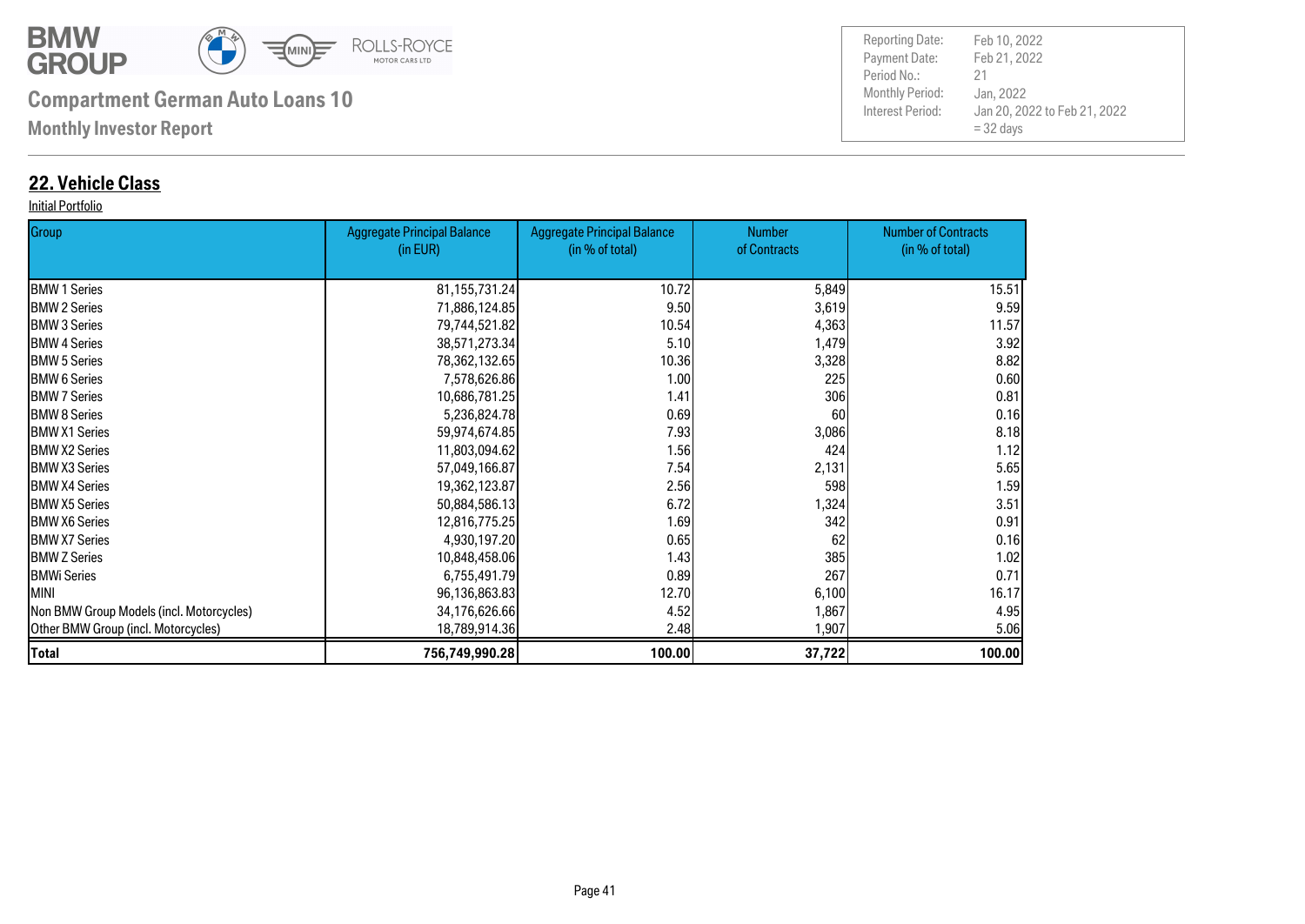

**Monthly Investor Report**

#### **22. Vehicle Class**

Portfolio as of: Jan 31, 2022

| <b>Group</b>                             | Aggregate Outstanding<br><b>Principal Balance</b><br>(in EUR) | <b>Aggregate Outstanding</b><br><b>Principal Balance</b><br>(in % of total) | Number<br>of Contracts | <b>Number of Contracts</b><br>(in % of total) |
|------------------------------------------|---------------------------------------------------------------|-----------------------------------------------------------------------------|------------------------|-----------------------------------------------|
| <b>BMW 1 Series</b>                      | 41,647,985.13                                                 | 10.19                                                                       | 4,169                  | 15.32                                         |
| <b>BMW 2 Series</b>                      | 38,116,248.82                                                 | 9.33                                                                        | 2,658                  | 9.77                                          |
| <b>BMW 3 Series</b>                      | 41,205,626.28                                                 | 10.08                                                                       | 3,035                  | 11.15                                         |
| <b>BMW 4 Series</b>                      | 19,847,841.10                                                 | 4.86                                                                        | 1,047                  | 3.85                                          |
| <b>BMW 5 Series</b>                      | 41,286,347.76                                                 | 10.10                                                                       | 2,337                  | 8.59                                          |
| <b>BMW 6 Series</b>                      | 3,552,095.69                                                  | 0.87                                                                        | 149                    | 0.55                                          |
| <b>BMW 7 Series</b>                      | 5,250,254.91                                                  | 1.28                                                                        | 199                    | 0.73                                          |
| <b>BMW 8 Series</b>                      | 3,455,153.86                                                  | 0.85                                                                        | 51                     | 0.19                                          |
| <b>BMW X1 Series</b>                     | 34,964,359.16                                                 | 8.56                                                                        | 2,352                  | 8.64                                          |
| <b>BMW X2 Series</b>                     | 7,493,117.78                                                  | 1.83                                                                        | 342                    | 1.26                                          |
| <b>BMW X3 Series</b>                     | 33,101,593.58                                                 | 8.10                                                                        | 1,585                  | 5.83                                          |
| <b>BMW X4 Series</b>                     | 10,883,781.63                                                 | 2.66                                                                        | 451                    | 1.66                                          |
| <b>BMW X5 Series</b>                     | 28,777,439.12                                                 | 7.04                                                                        | 973                    | 3.58                                          |
| <b>BMW X6 Series</b>                     | 6,588,827.38                                                  | 1.61                                                                        | 229                    | 0.84                                          |
| <b>BMW X7 Series</b>                     | 2,843,081.48                                                  | 0.70                                                                        | 45                     | 0.17                                          |
| <b>BMW Z Series</b>                      | 6,239,543.69                                                  | 1.53                                                                        | 265                    | 0.97                                          |
| BMWi Series                              | 3,774,394.59                                                  | 0.92                                                                        | 199                    | 0.73                                          |
| MINI                                     | 54,989,043.17                                                 | 13.46                                                                       | 4,675                  | 17.18                                         |
| Non BMW Group Models (incl. Motorcycles) | 17, 142, 784. 54                                              | 4.19                                                                        | 1,292                  | 4.75                                          |
| Other BMW Group (incl. Motorcycles)      | 7,492,775.31                                                  | 1.83                                                                        | 1,156                  | 4.25                                          |
| Total                                    | 408,652,294.98                                                | 100.00                                                                      | 27,209                 | 100.00                                        |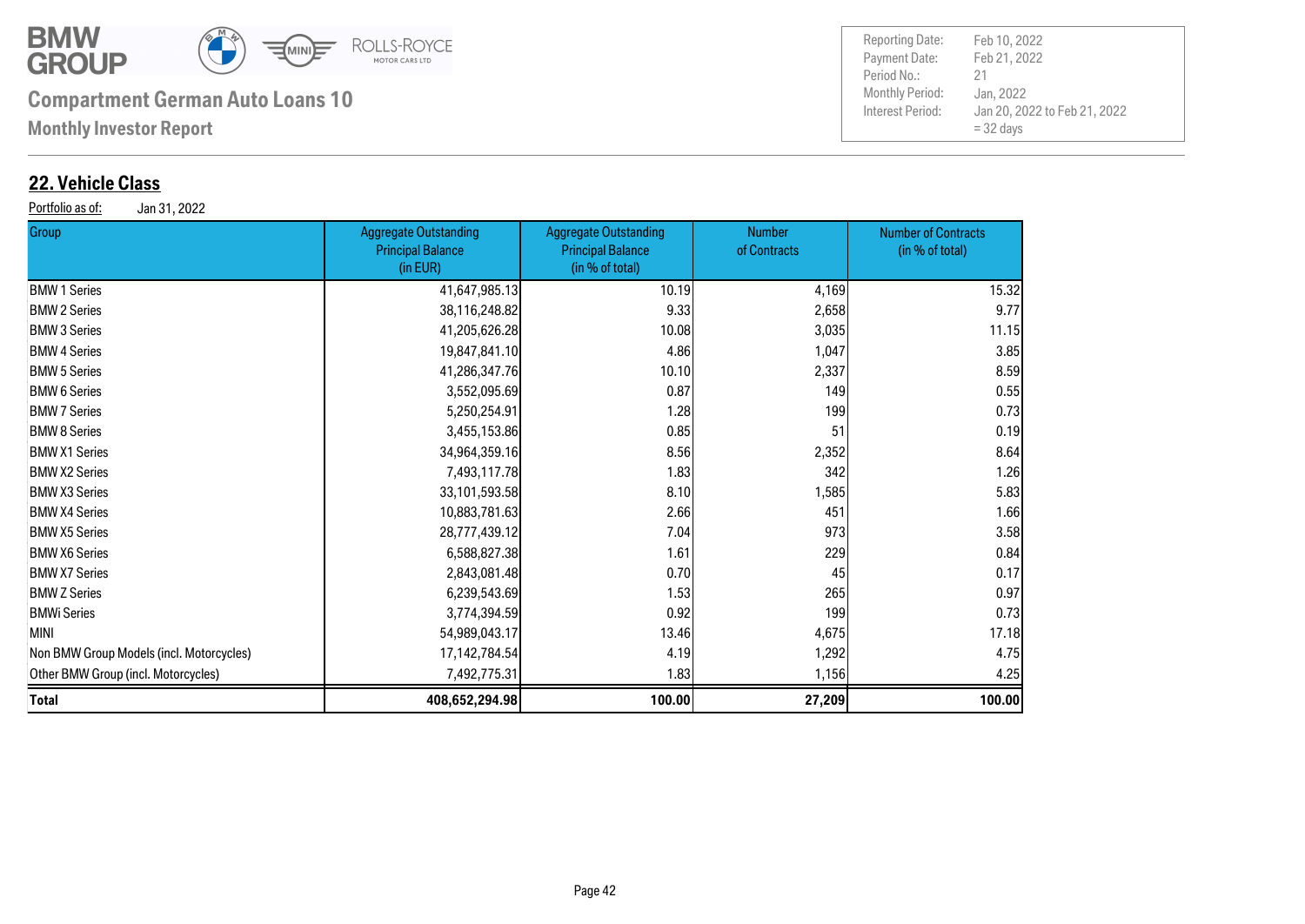

Payment Date: Period No.: Jan 20, 2022 to Feb 21, 2022 = 32 days Feb 21, 2022 Jan, 2022 21 Reporting Date: Feb 10, 2022

**Monthly Investor Report**

### **23. Payment Type**

#### **Initial Portfolio:**

| Group        | <b>Aggregate Principal Balance</b><br>(in EUR) | Aggregate Principal Balance<br>(in % of total) | <b>Number</b><br>of Contracts | <b>Number of Contracts</b><br>(in % of total) |
|--------------|------------------------------------------------|------------------------------------------------|-------------------------------|-----------------------------------------------|
| Direct debit | 755,724,731.49                                 | 99.86                                          | 37,679                        | 99.89                                         |
| Self payment | 1.025.258.79                                   | 0.14                                           | 431                           | 0.11                                          |
| <b>Total</b> | 756,749,990.28                                 | 100.00                                         | 37,722                        | 100.00                                        |

#### Portfolio as of: Jan 31, 2022

| Group        | <b>Aggregate Outstanding</b><br><b>Principal Balance</b><br>(in EUR) | <b>Aggregate Outstanding</b><br><b>Principal Balance</b><br>(in % of total) | <b>Number</b><br>of Contracts | <b>Number of Contracts</b><br>(in % of total) |
|--------------|----------------------------------------------------------------------|-----------------------------------------------------------------------------|-------------------------------|-----------------------------------------------|
| Direct debit | 405,822,127.42                                                       | 99.31                                                                       | 27,045                        | 99.40                                         |
| Self payment | 2,830,167.56                                                         | 0.691                                                                       | 164                           | 0.60                                          |
| <b>Total</b> | 408,652,294.98                                                       | 100.00                                                                      | 27,209                        | 100.00                                        |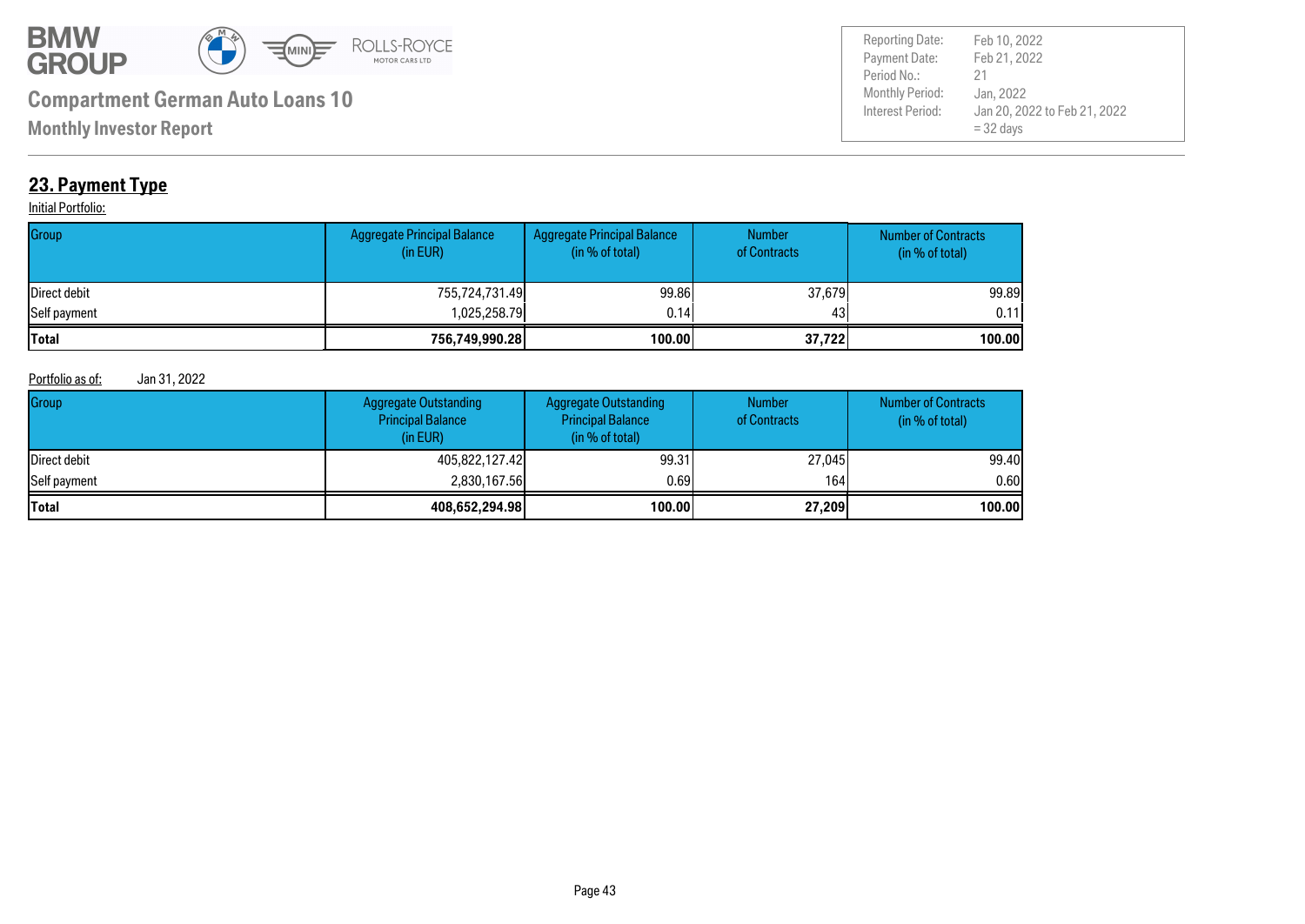

**Monthly Investor Report**

Payment Date: Period No.: Jan 20, 2022 to Feb 21, 2022 = 32 days Feb 21, 2022 Jan, 2022 21 Reporting Date: Feb 10, 2022

#### **24. Interest Rates**

|                                         |                | Weighted Average Nominal Interest Rate (in %) |
|-----------------------------------------|----------------|-----------------------------------------------|
| Aggregate Principal Balance (Initial)   | 756.749.990.28 | 3.32l                                         |
| Aggregate Outstanding Principal Balance | 408.652.294.98 | 3.28l                                         |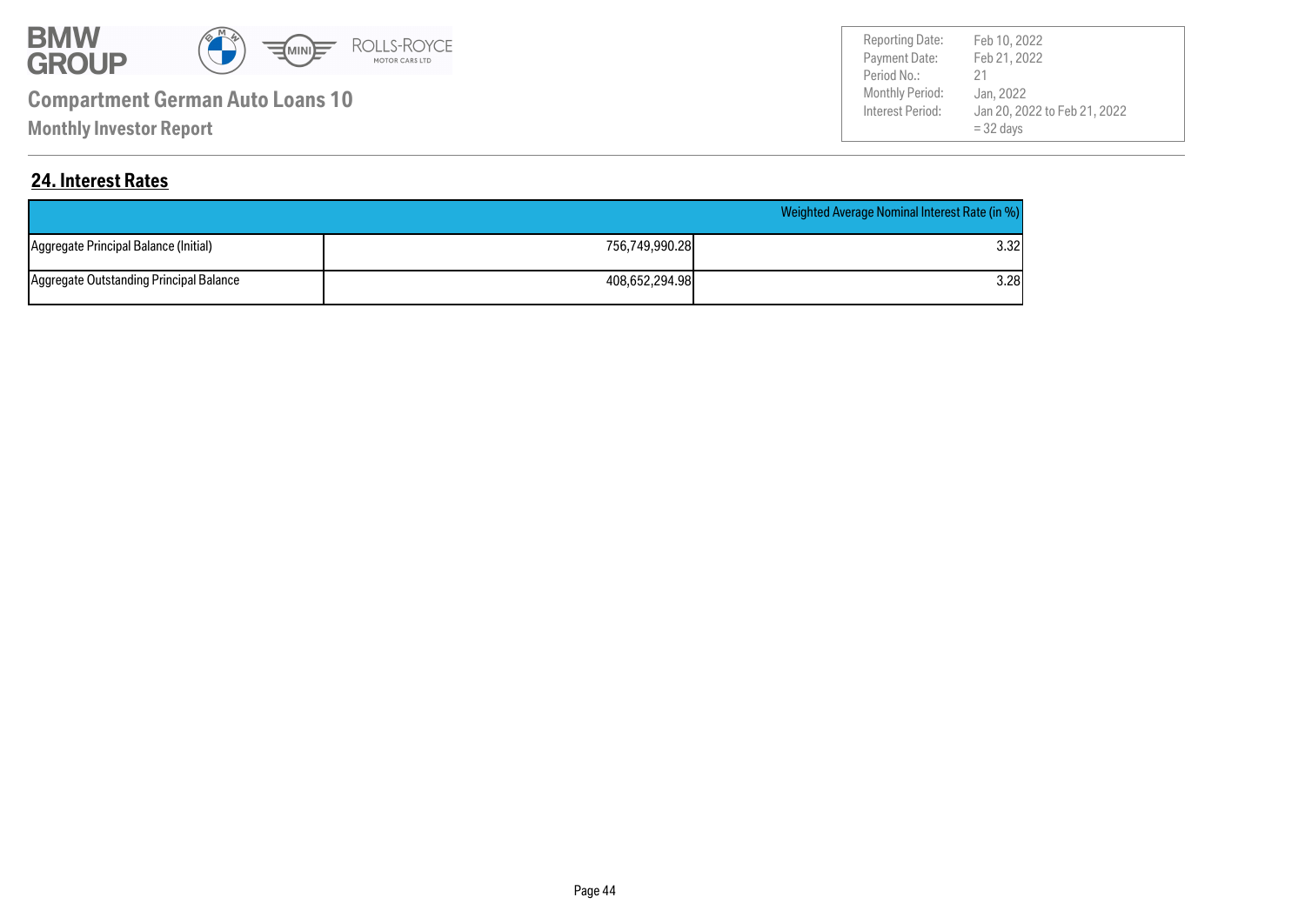

Payment Date: Period No.: Jan 20, 2022 to Feb 21, 2022 = 32 days Feb 21, 2022 Jan, 2022 21 Reporting Date: Feb 10, 2022

### **25. Credit Type**

#### **Initial Portfolio**

| <b>Credit Type</b>    | Aggregate Principal Balance<br>(in EUR) | Aggregate Principal Balance<br>(in % of total) | <b>Number</b><br>of Contracts | <b>Number of Contracts</b><br>(in % of total) |
|-----------------------|-----------------------------------------|------------------------------------------------|-------------------------------|-----------------------------------------------|
| <b>Balloon</b>        | 747,953,979.62                          | 98.84                                          | 36,385                        | 96.46                                         |
| Equal Instalment Loan | 8,796,010.66                            | .16                                            | 337،،                         | 3.54                                          |
| <b>Total</b>          | 756,749,990.28                          | 100.00                                         | 37,722                        | 100.00                                        |

#### Portfolio as of: Jan 31, 2022

| <b>Credit Type</b>           | <b>Aggregate Outstanding</b><br><b>Principal Balance</b><br>(in EUR) | Aggregate Outstanding<br><b>Principal Balance</b><br>(in % of total) | <b>Number</b><br>of Contracts | <b>Number of Contracts</b><br>(in % of total) |
|------------------------------|----------------------------------------------------------------------|----------------------------------------------------------------------|-------------------------------|-----------------------------------------------|
| <b>IBalloon</b>              | 406,642,178.01                                                       | 99.51                                                                | 26,611                        | 97.80                                         |
| <b>Equal Instalment Loan</b> | 2.010.116.97                                                         | 0.491                                                                | 598                           | 2.20                                          |
| <b>Total</b>                 | 408,652,294.98                                                       | 100.00                                                               | 27,209                        | 100.00                                        |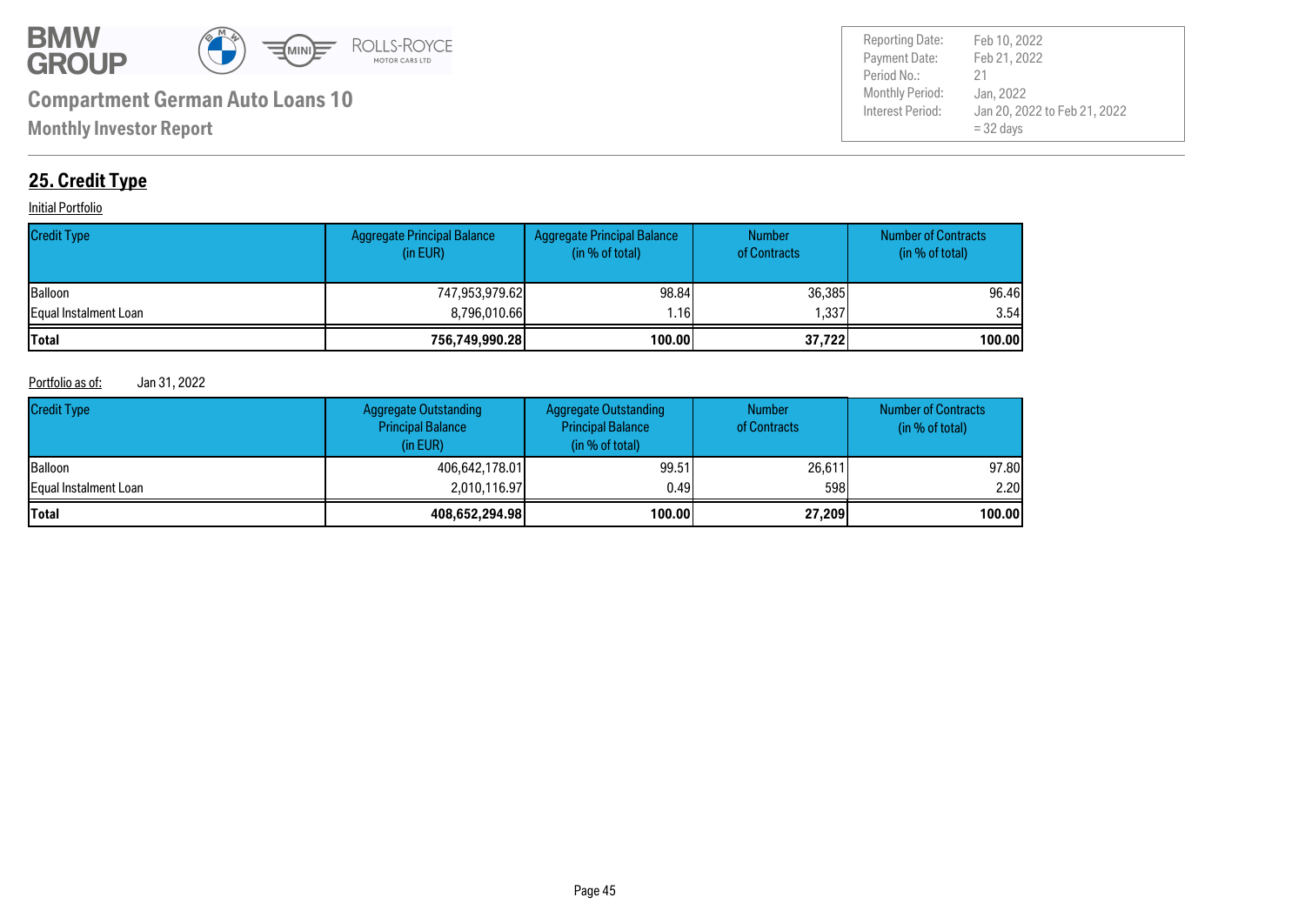

**Monthly Investor Report**

### **26. Contracts per Customer**

#### **Initial Portfolio**

| Group        | <b>Aggregate Principal Balance</b><br>(in EUR) | <b>Aggregate Principal Balance</b><br>(in % of total) | <b>Number</b><br>of Contracts | <b>Number of Contracts</b><br>(in % of total) |
|--------------|------------------------------------------------|-------------------------------------------------------|-------------------------------|-----------------------------------------------|
|              | 724,380,586.58                                 | 95.72                                                 | 36,591                        | 97.00                                         |
| $ 2 - 4 $    | 26,859,922.86                                  | 3.55                                                  | 952                           | 2.52                                          |
| $ 5 - 7$     | 3,218,258.38                                   | 0.43                                                  | 89                            | 0.24                                          |
| $ 8 - 10$    | 326,566.45                                     | 0.04                                                  | 26                            | 0.07                                          |
| $\geq 10$    | 1,964,656.01                                   | 0.261                                                 | 64                            | 0.17                                          |
| <b>Total</b> | 756,749,990.28                                 | 100.00                                                | 37,722                        | 100.00                                        |

#### Portfolio as of: Jan 31, 2022

| Group                    | <b>Aggregate Outstanding</b><br><b>Principal Balance</b><br>(in EUR) | <b>Aggregate Outstanding</b><br><b>Principal Balance</b><br>(in % of total) | <b>Number</b><br>of Contracts | <b>Number of Contracts</b><br>(in % of total) |
|--------------------------|----------------------------------------------------------------------|-----------------------------------------------------------------------------|-------------------------------|-----------------------------------------------|
|                          | 395,648,696.65                                                       | 96.82                                                                       | 26,619                        | 97.83                                         |
| $ 2 - 4 $                | 11,431,163.42                                                        | 2.80                                                                        | 521                           | 1.91                                          |
| $ 5 - 7 $                | 1,428,357.57                                                         | 0.351                                                                       | 52                            | 0.19                                          |
| $ 8 - 10$                | 144,077.34                                                           | 0.041                                                                       | 17                            | 0.06                                          |
| $\blacktriangleright$ 10 | 0.00                                                                 | 0.001                                                                       |                               | 0.00                                          |
| <b>Total</b>             | 408,652,294.98                                                       | 100.00                                                                      | 27,209                        | 100.00                                        |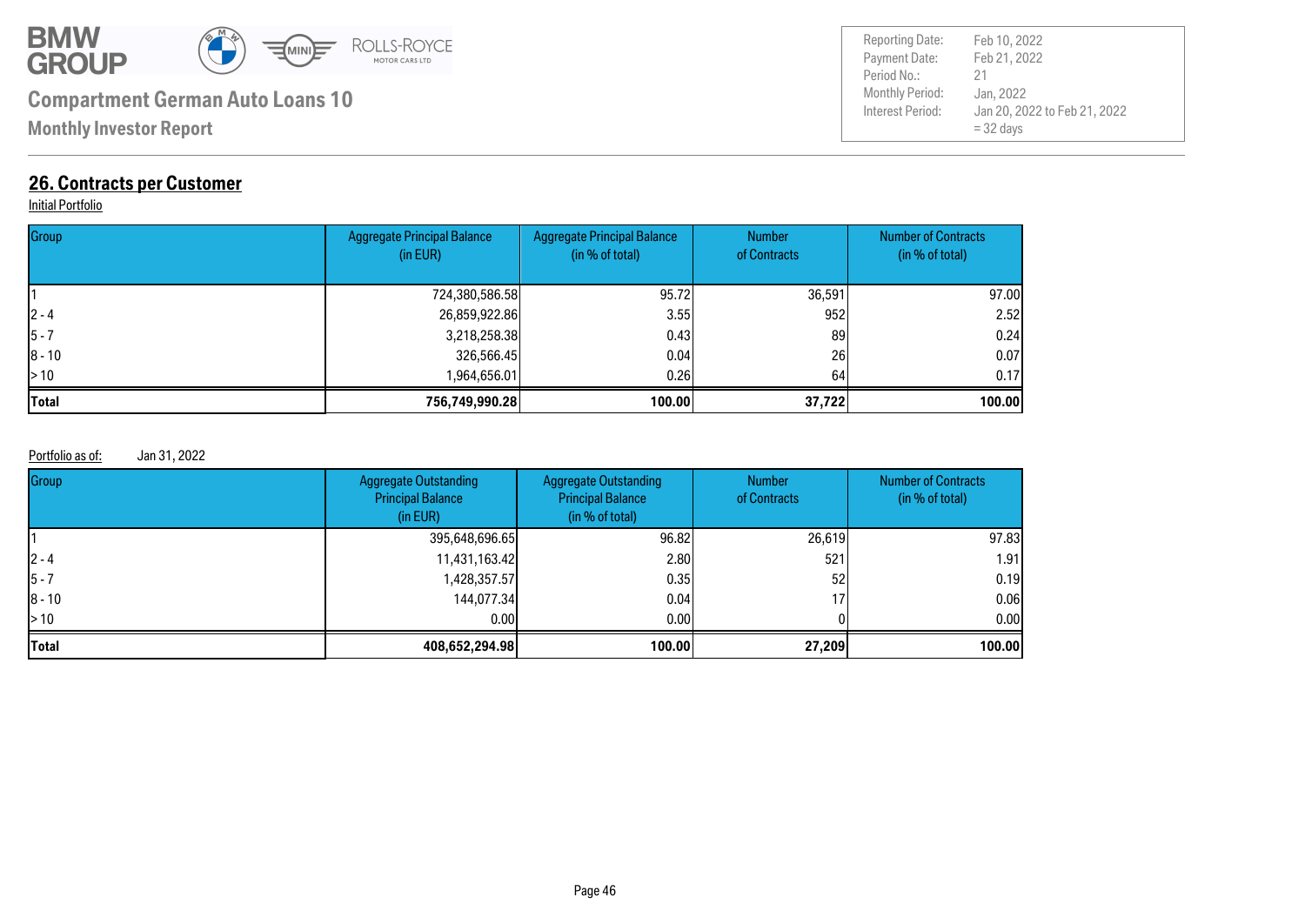

**Monthly Investor Report**

#### **27. Amortisation**

| Period | <b>Principal Balance (in EUR)</b> |
|--------|-----------------------------------|
|        | 756,749,990.28                    |
| 1      | 747,284,150.21                    |
| 2      | 737,791,273.70                    |
| 3      | 728,264,986.54                    |
| 4      | 718,711,535.81                    |
| 5      | 709,130,456.80                    |
| 6      | 699,537,583.26                    |
| 7      | 689,921,537.42                    |
| 8      | 680,279,765.60                    |
| 9      | 670,377,327.40                    |
| 10     | 660,211,792.26                    |
| 11     | 649,963,053.12                    |
| 12     | 639,845,968.29                    |
| 13     | 629,719,269.72                    |
| 14     | 619,491,825.35                    |
| 15     | 609,576,998.09                    |
| 16     | 599,601,717.70                    |
| 17     | 589,644,361.50                    |
| 18     | 577,535,834.69                    |
| 19     | 565,480,782.53                    |
| 20     | 553,402,724.33                    |
| 21     | 539,097,447.91                    |
| 22     | 522,150,647.75                    |
| 23     | 505,899,957.67                    |
| 24     | 490,470,791.84                    |
| 25     | 474,407,402.05                    |
| 26     | 458,142,852.87                    |
| 27     | 442,825,967.72                    |
| 28     | 427,600,260.77                    |
| 29     | 415,485,297.93                    |
| 30     | 380,019,947.98                    |

Payment Date: Period No.: Jan 20, 2022 to Feb 21, 2022 = 32 days Feb 21, 2022 Jan, 2022 21 Reporting Date: Feb 10, 2022

#### Initial Portfolio Current Portfolio

| Period         | <b>Principal Balance (in EUR)</b> |
|----------------|-----------------------------------|
|                | 756,749,990.28                    |
| 1              | 747,284,150.21                    |
| $\overline{c}$ | 737,791,273.70                    |
| 3              | 728,264,986.54                    |
| 4              | 718,711,535.81                    |
| 5              | 709,130,456.80                    |
| 6              | 699,537,583.26                    |
| $\overline{7}$ | 689,921,537.42                    |
| 8              | 680,279,765.60                    |
| 9              | 670,377,327.40                    |
| 10             | 660,211,792.26                    |
| 11             | 649,963,053.12                    |
| 12             | 639,845,968.29                    |
| 13             | 629,719,269.72                    |
| 14             | 619,491,825.35                    |
| 15             | 609,576,998.09                    |
| 16             | 599,601,717.70                    |
| 17             | 589,644,361.50                    |
| 18             | 577,535,834.69                    |
| 19             | 565,480,782.53                    |
| 20             | 553,402,724.33                    |
| 21             | 539,097,447.91                    |
| 22             | 522,150,647.75                    |
| 23             | 505,899,957.67                    |
| 24             | 490,470,791.84                    |
| 25             | 474,407,402.05                    |
| 26             | 458,142,852.87                    |
| 27             | 442,825,967.72                    |
| 28             | 427,600,260.77                    |
| 29             | 415,485,297.93                    |
| 30             | 380,019,947.98                    |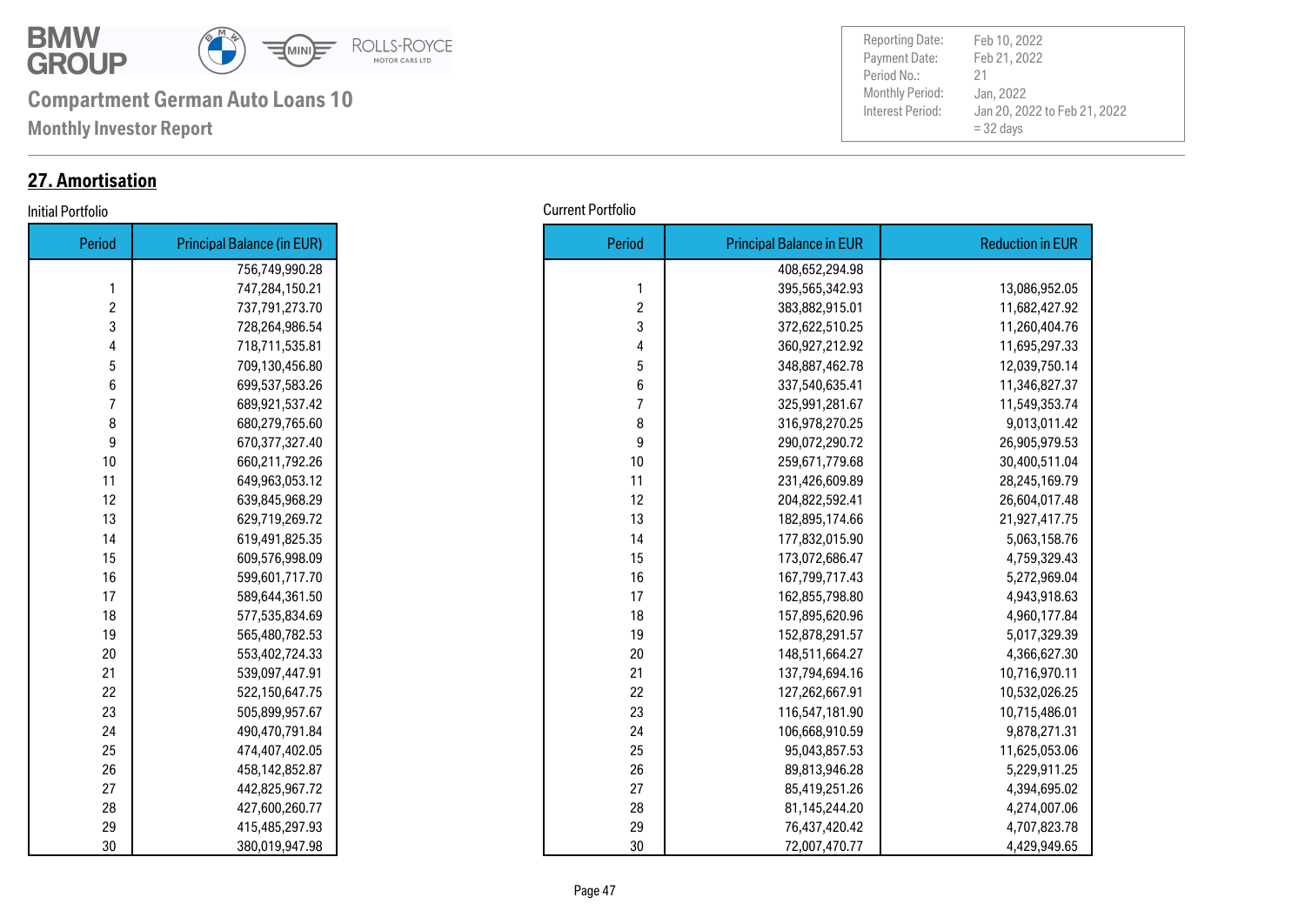

**Monthly Investor Report**

### **27. Amortisation**

#### **Initial Portfolio**

| Period | <b>Principal Balance (in EUR)</b> |
|--------|-----------------------------------|
| 31     | 340,159,419.42                    |
| 32     | 303,483,138.49                    |
| 33     | 269,153,961.86                    |
| 34     | 240,139,443.71                    |
| 35     | 233,332,615.30                    |
| 36     | 226,972,057.57                    |
| 37     | 219,949,590.01                    |
| 38     | 213,498,160.86                    |
| 39     | 206,981,816.24                    |
| 40     | 200,393,388.75                    |
| 41     | 194,596,293.22                    |
| 42     | 180,889,998.88                    |
| 43     | 167,116,177.88                    |
| 44     | 153,183,310.70                    |
| 45     | 140,387,024.45                    |
| 46     | 125,235,883.79                    |
| 47     | 118,472,482.67                    |
| 48     | 112,603,579.13                    |
| 49     | 106,724,904.66                    |
| 50     | 100,357,831.84                    |
| 51     | 94,395,480.90                     |
| 52     | 88,701,913.00                     |
| 53     | 84,191,051.06                     |
| 54     | 66,340,359.61                     |
| 55     | 48,581,532.40                     |
| 56     | 30,608,549.97                     |
| 57     | 15,138,249.31                     |
| 58     | 4,297.72                          |
| 59     | 1,886.86                          |
| 60     | 0.00                              |

| Period | <b>Principal Balance (in EUR)</b> |
|--------|-----------------------------------|
| 31     | 340,159,419.42                    |
| 32     | 303,483,138.49                    |
| 33     | 269,153,961.86                    |
| 34     | 240,139,443.71                    |
| 35     | 233,332,615.30                    |
| 36     | 226,972,057.57                    |
| 37     | 219,949,590.01                    |
| 38     | 213,498,160.86                    |
| 39     | 206,981,816.24                    |
| 40     | 200,393,388.75                    |
| 41     | 194,596,293.22                    |
| 42     | 180,889,998.88                    |
| 43     | 167,116,177.88                    |
| 44     | 153,183,310.70                    |
| 45     | 140,387,024.45                    |
| 46     | 125,235,883.79                    |
| 47     | 118,472,482.67                    |
| 48     | 112,603,579.13                    |
| 49     | 106,724,904.66                    |
| 50     | 100,357,831.84                    |
| 51     | 94,395,480.90                     |
| 52     | 88,701,913.00                     |
| 53     | 84,191,051.06                     |
| 54     | 66,340,359.61                     |
| 55     | 48,581,532.40                     |
| 56     | 30,608,549.97                     |
| 57     | 15,138,249.31                     |
| 58     | 4,297.72                          |
| 59     | 1,886.86                          |
| 60     | 0.00                              |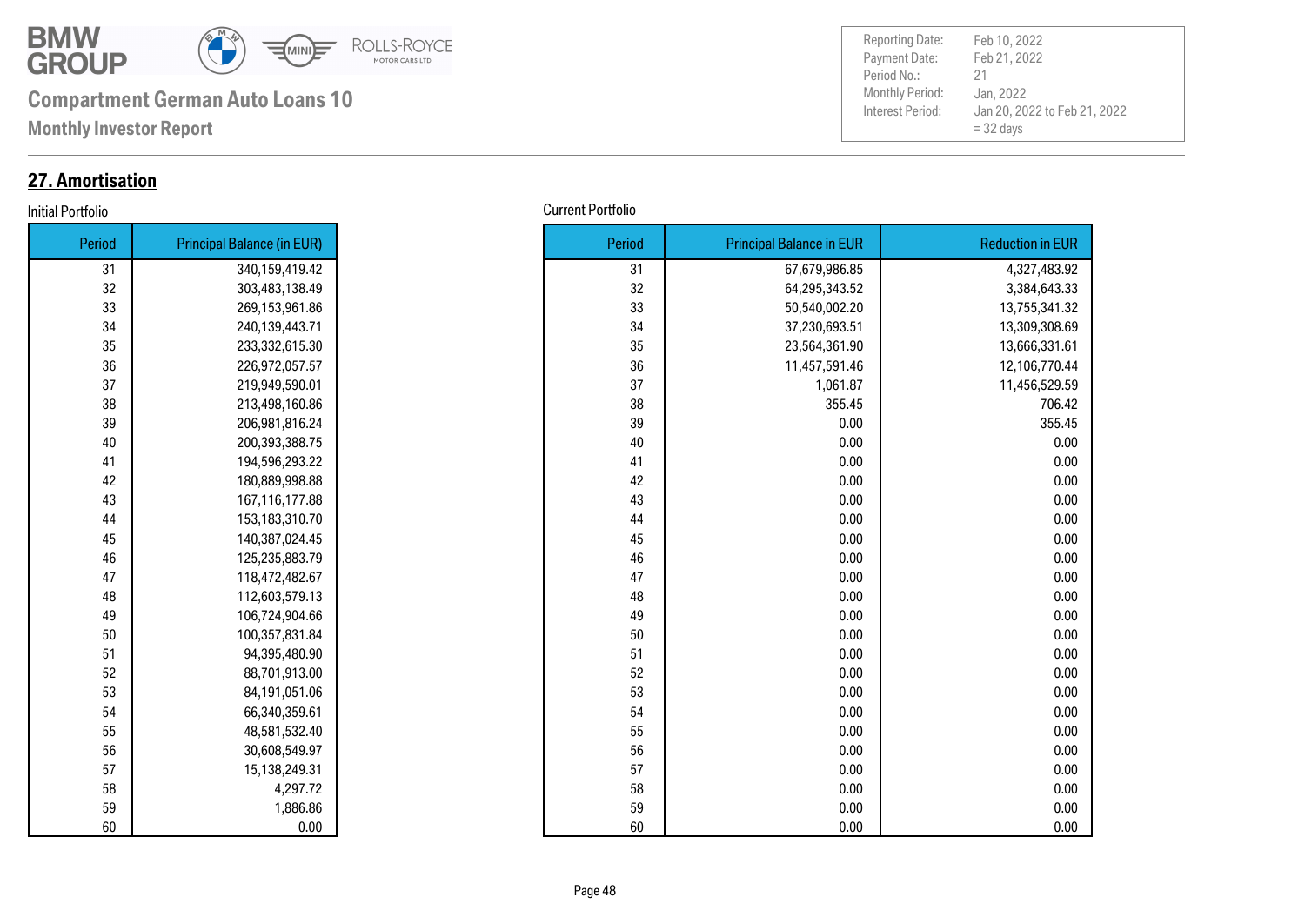

#### **28. Priority of Payments**

#### **Priority of Payments\***

| <b>Available Distribution Amount</b> | $\ddot{}$      | 21,348,934.42 |
|--------------------------------------|----------------|---------------|
| Taxes                                |                | 871.60        |
| <b>Trustee Payment</b>               |                | 0.00          |
| <b>Senior Expenses</b>               |                | 2,135.31      |
| Swap Net Payment                     |                | 30,589.74     |
| <b>Class A Interest</b>              |                | 41,328.00     |
| <b>Class B Interest</b>              |                | 50,443.94     |
| <b>Cash Reserve</b>                  |                | 3,790,000.00  |
| <b>Principal Class A</b>             |                | 17,433,565.83 |
| <b>Principal Class B</b>             |                | 0.00          |
| <b>Swap Termination Event</b>        |                | 0.00          |
| <b>Subordinated Loan Interest</b>    | $\blacksquare$ | 0.00          |
| <b>Subordinated Loan Principal</b>   |                | 0.00          |
| Seller                               |                | 0.00          |

\*all Amounts in EUR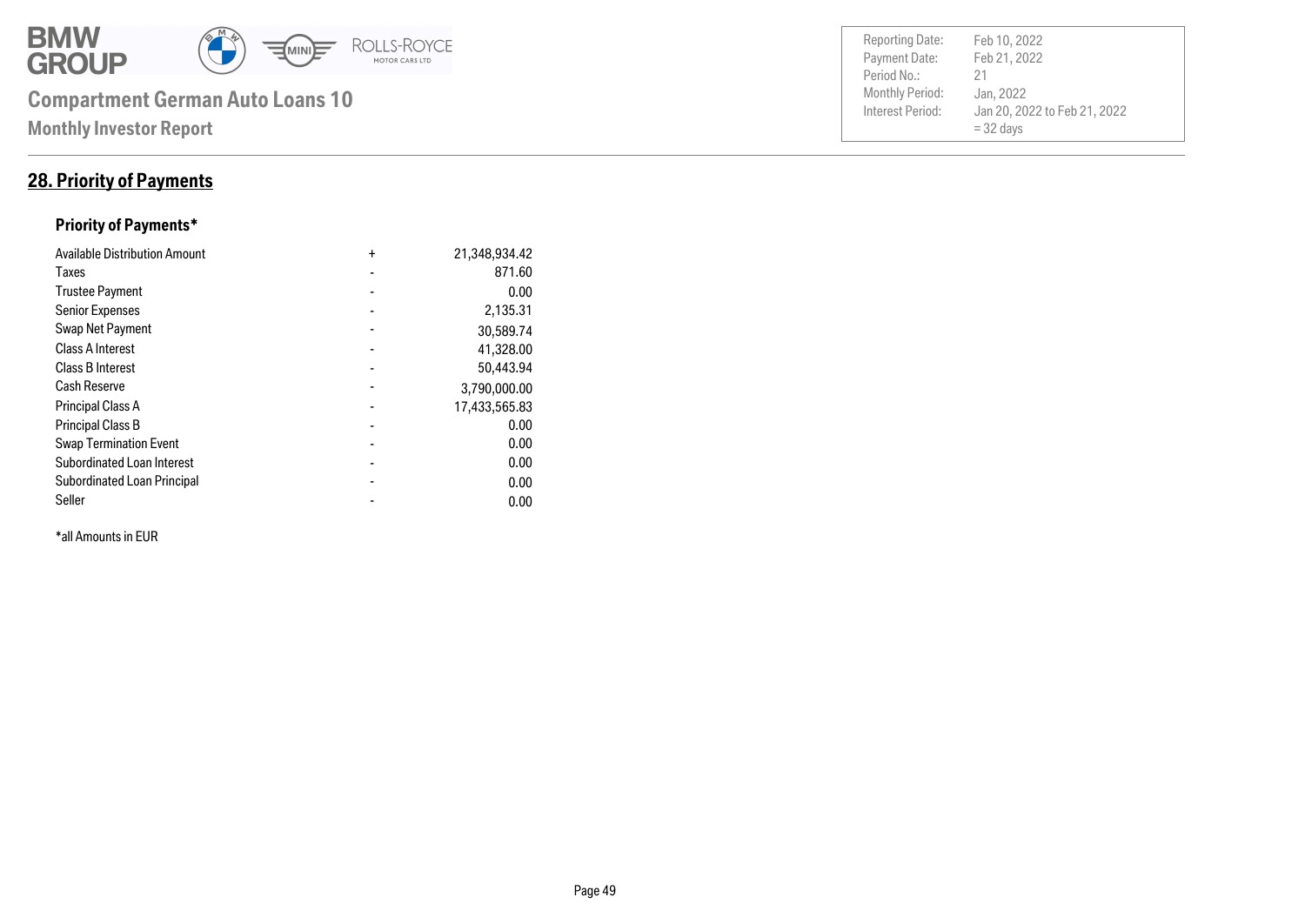

Payment Date: Period No.: Jan 20, 2022 to Feb 21, 2022 = 32 days Feb 21, 2022 Jan, 2022 21 Reporting Date: Feb 10, 2022

#### **29. Transaction Costs**

| <b>Cost Category (in EUR)</b>       | <b>Class A</b> | <b>Class B</b> | <b>Subordinated Loan</b> | <b>Total</b> |
|-------------------------------------|----------------|----------------|--------------------------|--------------|
| <b>Senior Expenses</b>              |                |                |                          | 2,135.31     |
| Interest accrued for the Period     | 41,328.00      | 50,443.94      | 4,841.09                 | 96,613.03    |
| Interest payments for the Period    | 41,328.00      | 50,443.94      | 0.00                     | 91,771.94    |
| <b>Cumulative Interest Payments</b> | 1,413,216.00   | 1,001,001.90   | 0.00                     | 2,414,217.90 |
| Unpaid Interest for the Period      | 0.00           | 0.00           | 4,841.09                 | 4,841.09     |
| <b>Cumulative Unpaid Interest</b>   | 0.00           | 0.00           | 97,080.64                | 97,080.64    |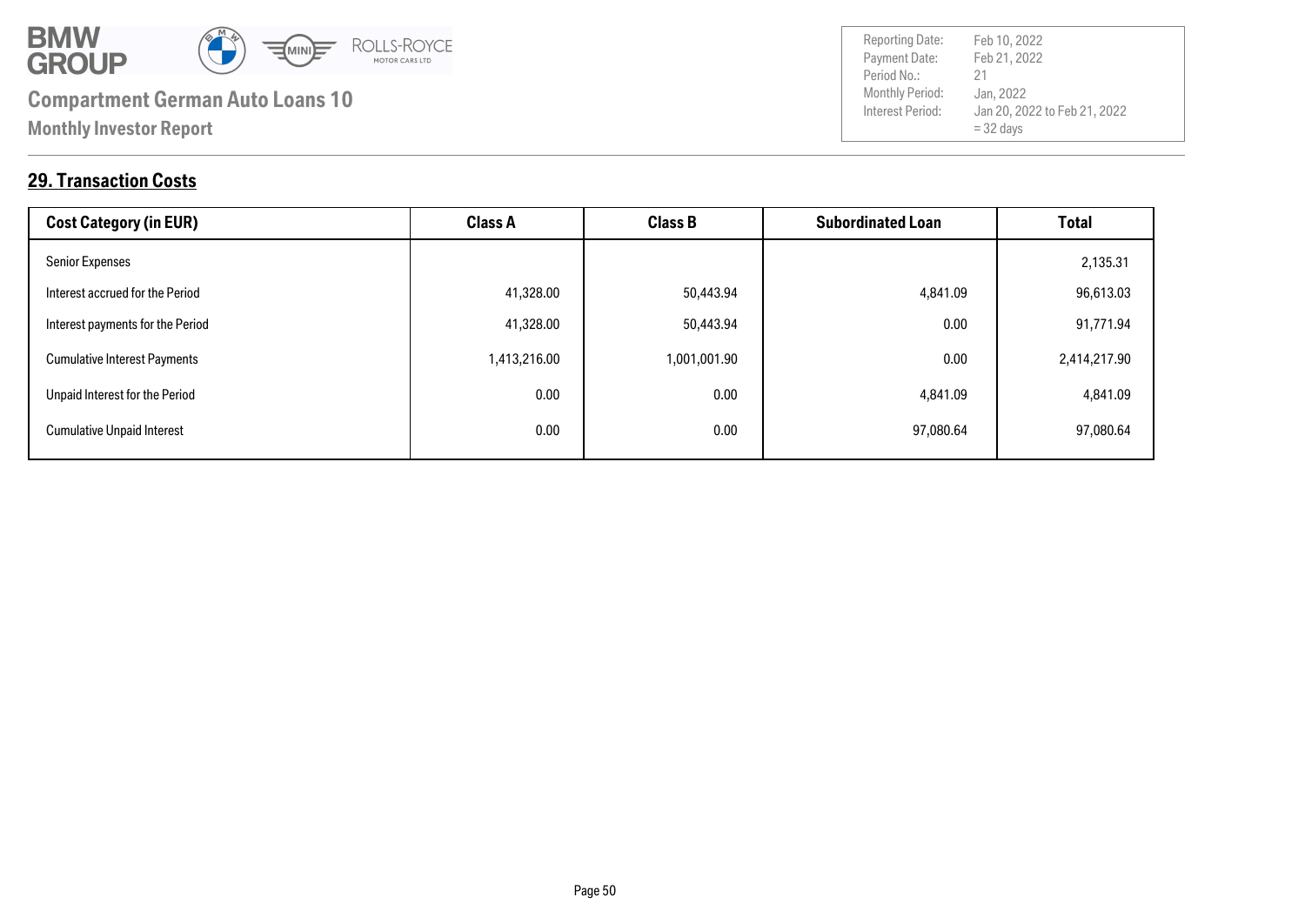

Payment Date: Period No.: Jan 20, 2022 to Feb 21, 2022 = 32 days Feb 21, 2022 Jan, 2022 21 Reporting Date: Feb 10, 2022

#### **30. Ratings**

|                                | <b>Fitch</b> | <b>S&amp;P</b> | <b>Moodys</b> | <b>DBRS</b> |
|--------------------------------|--------------|----------------|---------------|-------------|
| <b>Notes - current ratings</b> |              |                |               |             |
| Class A                        | AAA          | N/A            | Aaa           | N/A         |
| Class B                        | N/A          | N/A            | N/A           | N/A         |

|                                              |                                  |            | <b>Fitch</b> | <b>S&amp;P</b> | <b>Moodys</b> | <b>DBRS</b> | <b>Trigger Breached</b> |
|----------------------------------------------|----------------------------------|------------|--------------|----------------|---------------|-------------|-------------------------|
| <b>Transaction Parties - current ratings</b> |                                  |            |              |                |               |             |                         |
|                                              | BMW AG                           | long term  | N/A          |                | A2            | A high      | no                      |
|                                              |                                  | short term | N/A          | $A-1$          | $P-1$         | N/A         | no                      |
| <b>Issuer Account Bank:</b>                  | The Bank of New York Mellon      | long term  | AA+          | N/A            | Aa1           | N/A         | no                      |
|                                              |                                  | short term | $F1+$        | N/A            | $P-1$         | N/A         | no                      |
| <b>Swap Provider:</b>                        | Skandinaviska Enskilda Banken AB | long term  | AA           | N/A            | Aa3           | N/A         | no                      |
|                                              |                                  | short term | $F1+$        | N/A            | $P-1$         | N/A         | no                      |

|                                               |                                  |            | <b>Fitch</b>   | S&P | <b>Moodys</b> | <b>DBRS</b> |
|-----------------------------------------------|----------------------------------|------------|----------------|-----|---------------|-------------|
| <b>Transaction Parties - required ratings</b> |                                  |            |                |     |               |             |
|                                               | BMW AG                           | long term  | <b>BBB</b>     | N/A | Baa1          | N/A         |
|                                               |                                  | short term | F <sub>2</sub> | N/A | $P-2$         | N/A         |
| <b>Issuer Account Bank:</b>                   | The Bank of New York Mellon      | long term  | A              | N/A | A2            | N/A         |
|                                               |                                  | short term | F <sub>1</sub> | N/A | $P-1$         | N/A         |
| <b>Swap Provider:</b>                         | Skandinaviska Enskilda Banken AB | long term  | A              | N/A | Baa1          | N/A         |
|                                               |                                  | short term | F <sub>1</sub> | N/A | N/A           | N/A         |